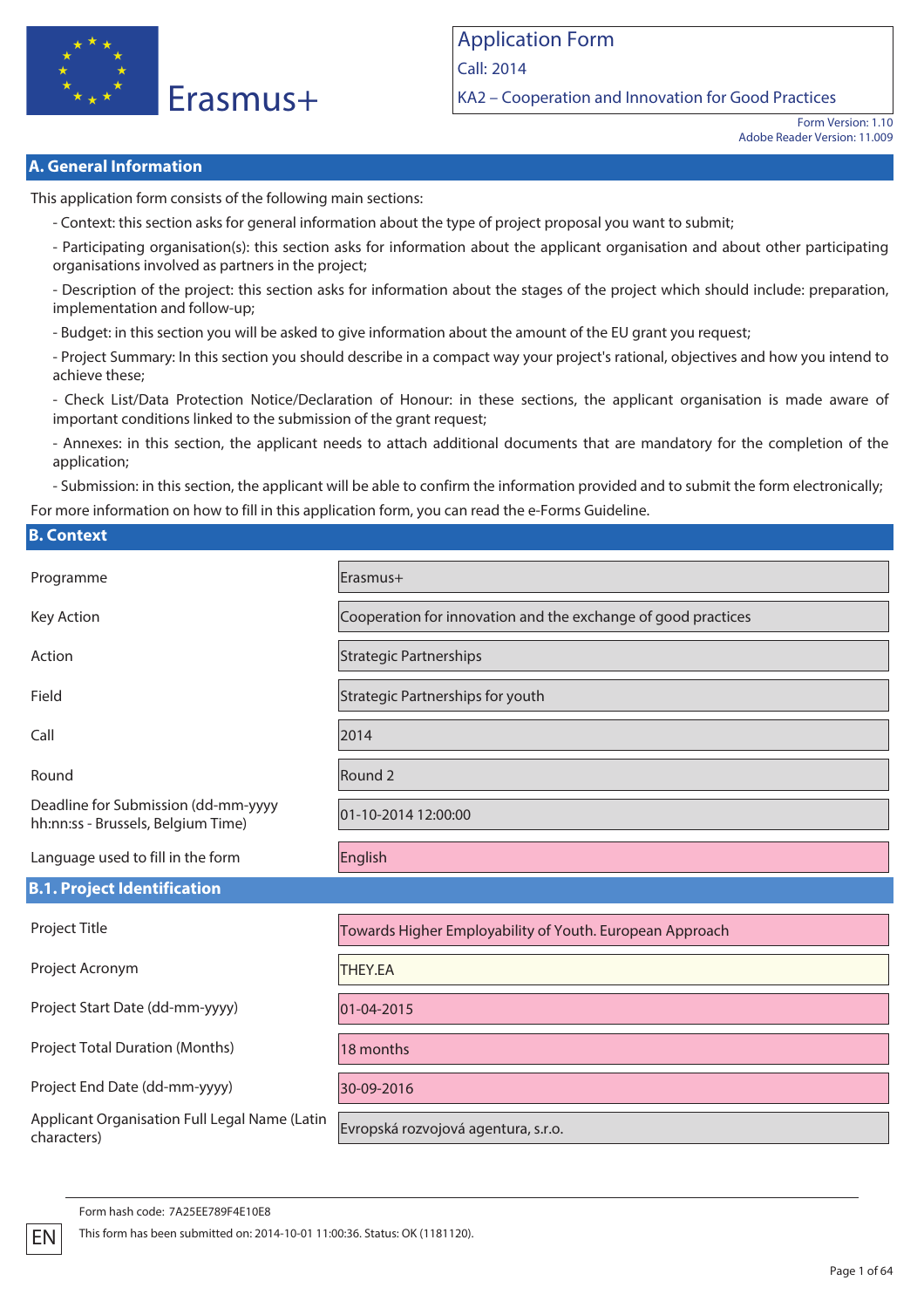

Call: 2014

KA2 – Cooperation and Innovation for Good Practices

Form Version: 1.10 Adobe Reader Version: 11.009

# 

7A25EE789F4E10E8

**B.2. National Agency of the Applicant Organisation**

Form hash code

Identification **CZ01 (ČESKÁ REPUBLIKA)** 

For further details about the available Erasmus+ National Agencies, please consult the following page: http://ec.europa.eu/education/erasmus-plus/national-agencies\_en.htm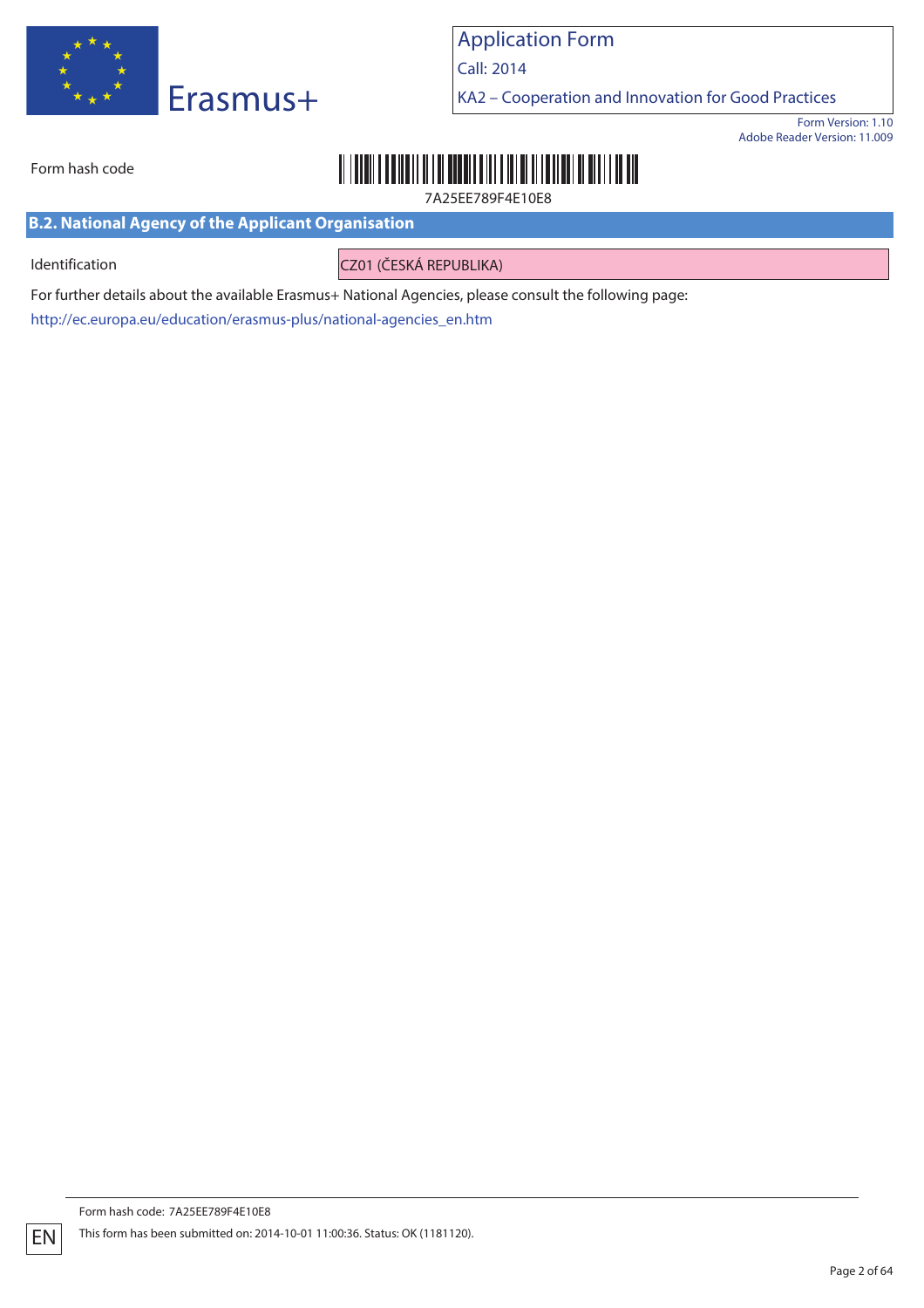

**C. Participating organisation(s)**

## Application Form Call: 2014

KA2 – Cooperation and Innovation for Good Practices

Form Version: 1.10 Adobe Reader Version: 11.009

# **C.1. Applicant Organisation** PIC 945175276 Full legal name (National Language) Full legal name (National Language) Full legal name (S.r.o. Full legal name (Latin characters) Evropská rozvojová agentura, s.r.o. Acronym ERA National ID (if applicable) 28441907 Department (if applicable) Address Na Čihadle 959/55 Country Czech Republic Region **CZ010 - Hlavní město Praha** P.O. Box Post Code 2000 16000 **CEDEX** City **Prahamatic Prahamatic Prahamatic Prahamatic Prahamatic Prahamatic Prahamatic Prahamatic Prahamatic Praha** Website **Website** www.eracr.cz Email Telephone 1 +420222769700 Telephone 2 +420222769700 Fax **C.1.1. Profile** Type of Organisation **Communisty** Other Is your organisation a public body? No Is your organisation a non-profit? No **C.1.2. Accreditation** Have you received any type of accreditation before submitting this application? Accreditation Type **Accreditation Reference**

Form hash code: 7A25EE789F4E10E8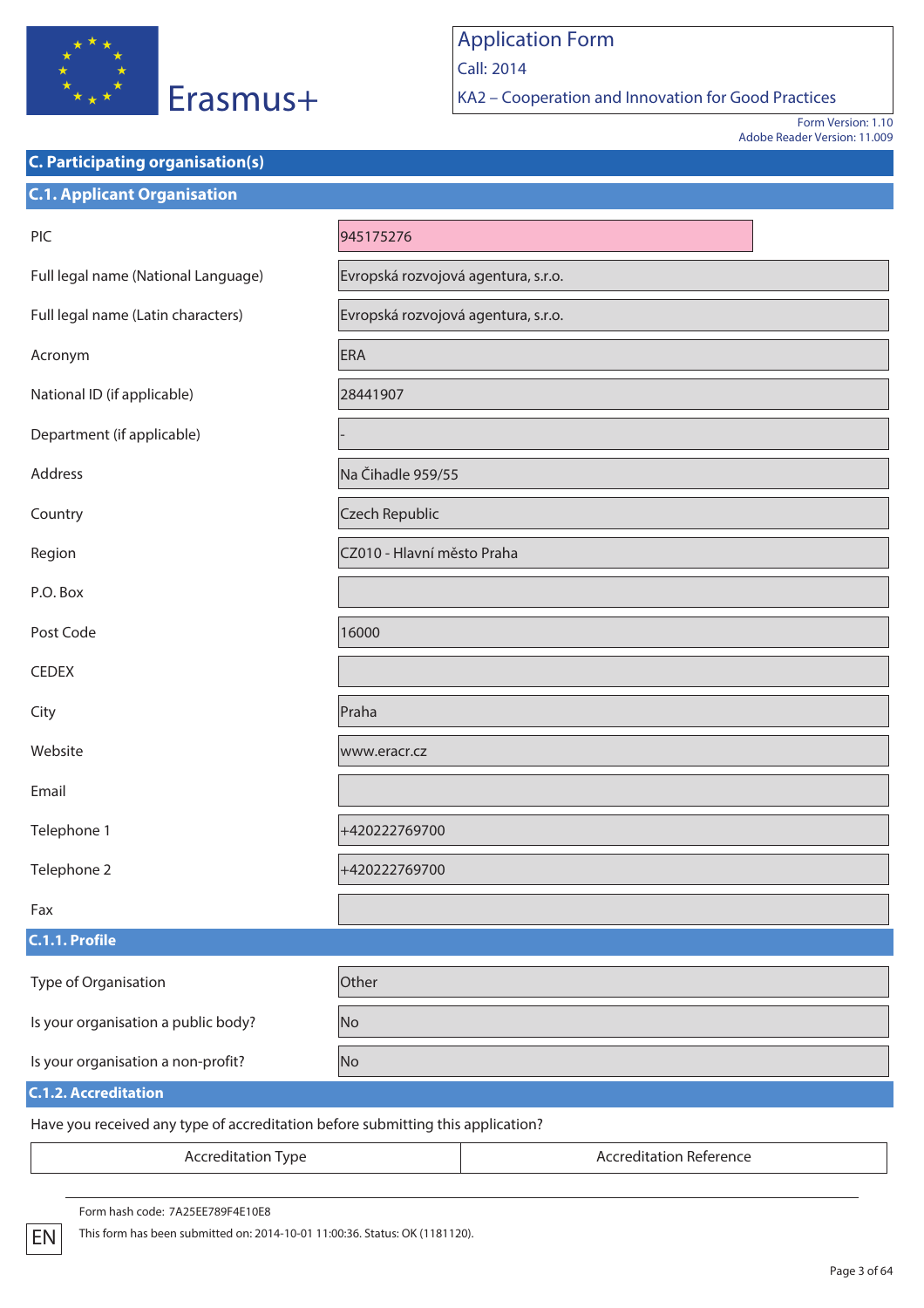

KA2 – Cooperation and Innovation for Good Practices

Form Version: 1.10 Adobe Reader Version: 11.009

### **C.1.3. Background and Experience**

Please briefly present your organisation (e.g. its type, size, scope of work, areas of specific expertise, specific social context and, if relevant, the quality system used).

Evropská rozvojová agentura s. r. o. (European Development Agency, EUDA) is a private and for-profit organisation specialized in education, innovation and regional development based in Prague, Czech Republic. EUDA provides state-of-the-art international expertise for public, private, non-profit and academic sectors through educational activities, international transfer of know-how, networking of key stakeholders and through development and implementation of projects on regional, national and transnational level.

Since 2008, EUDA has created an extensive international network of partner organisations that includes a wide variety of institutions and enterprises from all over the European Union, the EEA and other countries. EUDA network ranges across sectors and includes entities from the public as well as private sectors. EUDA aims at providing its network with know-how, international education programmes, partner search support, project development and project administration services. It has established many strong and lasting partnerships in the framework of European projects and partners from this network are involved also in the present project. EUDA has also a wide network of cooperating institutions in the Czech Republic, among them private NGOs, regional authorities, schools, kindergardens, universities and other educational institutions, towns, chambers of commerce, providers of social services and others, which in the present project can be used as important stakeholders, external evaluators and disseminators.

The scope of activity of EUDA is very wide, but it focuses mainly on adult education, mobility and international transfer of know-how. EUDA has participated in many international cooperation projects in these areas. EUDA has a long and successful track record in mobility of students and employees, internship/placement schemes and on cooperation between educational institutions and enterprises. The most successful implemented projects include Erasmus Work Placements Consortium with two top Prague's universities, organization of PLM mobilities within the Lifelong Learning Programme, DENS Project (within the PROGRESS Programme), Key Roma and I am Roma Projects dealing with social inclusion of Roma people, Current Trends in Social Innovation Project and Active Ageing Project within ESF Programme (both of them bringing foreign know-how in the area of social innovations to the Czech Republic), and 4 innovation projects in the Central Europe Programme (ACCESS, BICY, E2BEBIS and CENILS).

EUDA has experience in organising educational events, seminars and workshop, some of them with international audience and/or lecturers and also with creating online learning materials, e-learning contents and other modern educational tools. The main aim of EUDA is to bring know-how from other European countries to the Czech Republic and to help other institutions to grow using international cooperation. EUDA doesn't focus on youth exclusively but works with adult learners in general. In order to have better access to the target group EUDA has invited several partners experienced in youth work to the project.

What are the activities and experience of your organisation in the areas relevant for this project? What are the skills and/or expertise of key persons involved in this project?

EUDA has expertise in managing its own educational projects and mobility projects and also provides support to other institutions that want to make use of international collaboration projects but do not know how to do it or do not have the necessary personal resources. During this work EUDA has identified the opportunities international cooperation represents for organisations but also for individuals. The members and employees of EUDA have found out that people, especially the young ones want to use the opportunities created by the EU, but often do not know how to do it.

Since 2009 EUDA has worked in order to contribute to the strategies of the EU and in order to lessen the unemployment rates in the EU, especially the unemployment of young people. As the labour market in the EU becomes more and more connected, in order to fight the unemployment it is necessary to use strategies and procedures on the European level, too. EUDA has during the years of its activity identified the most useful tools created by the EU in order to fight unemployment and has actively used them in its work.

EUDA would now like to rise awareness about this tools in a complex way and especially to share the knowledge with the young unemployed people (especially the NEETs - people Not in Employment, Education or Training). The know-how that we want to share will be related to the following areas:

- European Union's fight against the unemployment of youth - the legal basis, the strategies, the rights connected to the European

Form hash code: 7A25EE789F4E10E8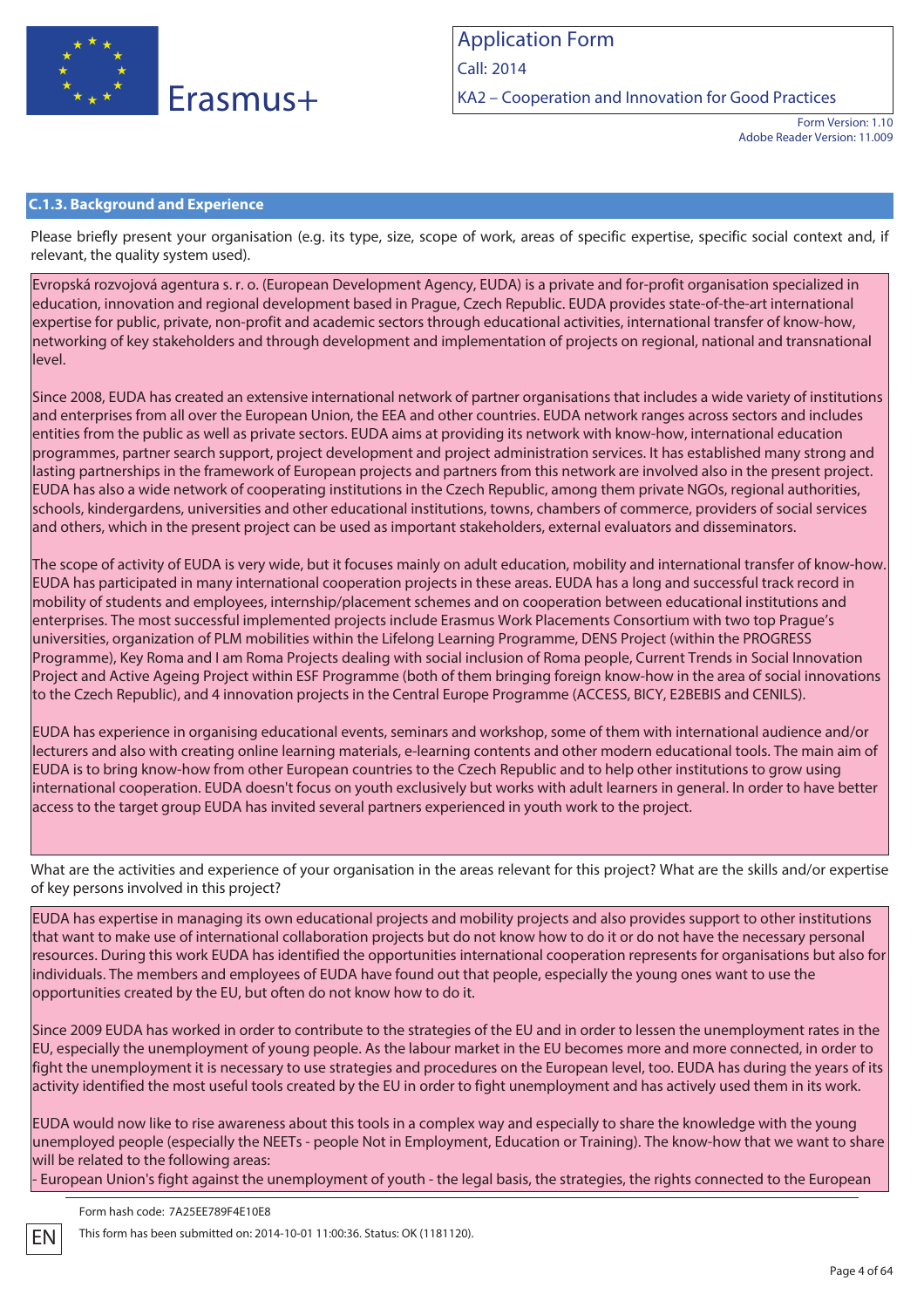

KA2 – Cooperation and Innovation for Good Practices

#### **Citizenship**

- the opportunities for work mobility in the EU - the tools for finding a job abroad and connected problems and specifics - the systems of recognition of education and skills in the EU

- the available funding

- the available educational resources for NEETs

In all this areas EUDA has identified the need for education and awareness rising. EUDA has expertise in all mentioned areas, but in order to create better outputs, 5 partners have been invited to the project, each of them a specialist in one area mentioned. EUDA considers itself being expert especially in the area of work mobility, recognition of skills and funding (description of our expertiese in these areas see above). The employees of EUDA are also experts in the area of European strategies and EU law.

The key persons in the present project:

### - Magdalena Hubená - project manager

The project coordinator is a skilled project manager, equipped with all necessary skills and competencies. She has a long-time experience with providing international internships for university students, including the selection procedure, preparation of students for the experience abroad, goals setting, communication with students as well as the university representatives and organizations abroad. She has also other experience in the area of organization management, including the position of the main coordinator of the Youth in Action project and Leonardo da Vinci mobilities projects (managing groups of incoming students/ trainees).

### - Martin Synkule - the educational expert

Martin was the key expert involved in the project "Further Education in International Cooperation" which is a project dealing with European funding and he was responsible for the creation of the learning materials in this project, including an e-learning course. He is director of EUDA and has excessive knowledge of international projects (financed from LLP, ESF, OP Central Europe, Europe for Citizens and others) and of the systems for recognition of skills in the EU. Simultaneously he is the post gradual student in Charles University in Prague, West European Studies department, International territorial studies. He got the master degree in International Affairs with focus on Europe and EU, School of Government and International Affairs, Durham University, UK.

Have you participated in a European Union granted project in the 3 years preceding this application?

### Yes

### Please indicate:

| EU Programme            | Year | Project Identification or Contract<br>Number             | Applicant/Beneficiary Name                                                   |
|-------------------------|------|----------------------------------------------------------|------------------------------------------------------------------------------|
| LLP - Leonardo da Vinci | 2013 | CZ/13/LLP-LdV/PS/P/134023 (WINE)                         | InstytutdlaZjednocenejEuropy                                                 |
| LLP - Erasmus           | 2013 | ERA-ZO-2013-02 (Erasmus Work<br>Placements)              | European Development Agency                                                  |
| ESF - OP VK 3.2         | 2013 | CZ.1.07/3.2.11/02.0081                                   | <b>European Development Agency</b>                                           |
| ESF - OP LZZ 5.1.       | 2012 | ICZ.1.04/5.1.01/77.00188                                 | <b>European Development Agency</b>                                           |
| <b>OP PA</b>            | 2012 | CZ.2.17/1.1.00/34063                                     | <b>European Development Agency</b>                                           |
| LLP - Grundtvig         | 2012 | 518536-LLP-1-2011-1-ES-<br><b>GRUNDTVIGGMP (KEYROMA)</b> | Instituto de Formación Integral, S.L.U.                                      |
| Central Europe          | 2012 | 4CE535P3 (E2BEBIS)                                       | University of Bologna - Medical and<br><b>Veterinary Sciences Department</b> |
| <b>Central Europe</b>   | 2012 | 4CE517P1 (CENILS)                                        | Sincrotrone Trieste S.C.p.A.                                                 |
| LLP - Leonardo da Vinci | 2014 | 2012-1-IT1-LEO02-02613 (VISIT)                           | Municipality of Santa Maria Capua<br><b>Vetere</b>                           |

Form hash code: 7A25EE789F4E10E8

Form Version: 1.10 Adobe Reader Version: 11.009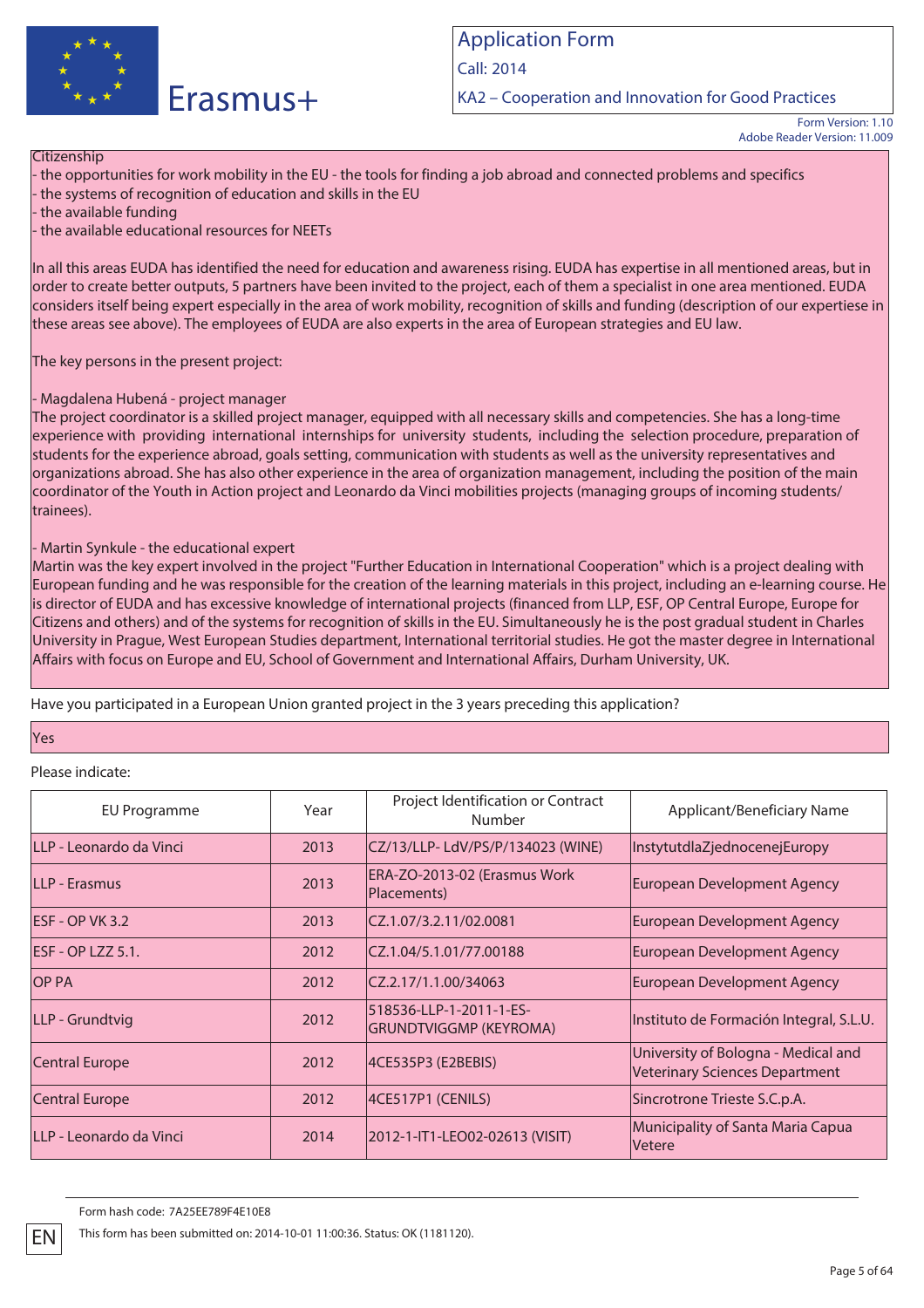

Call: 2014

KA2 – Cooperation and Innovation for Good Practices

Form Version: 1.10 Adobe Reader Version: 11.009

| LLLP - Leonardo da Vinci | 2014 | 2012-1-IT1-LEO02-02647 | <i>AssociazioneEurocom</i> |
|--------------------------|------|------------------------|----------------------------|
|--------------------------|------|------------------------|----------------------------|

# **C.1.4. Legal Representative** Title **Mgr. MA.** Mgr. MA. Gender Male First Name **Martin** Martin Family Name Synkule Department Position **Managing Director** Managing Director Email martin.synkule@eracr.cz Telephone 1 +420 222 769 700

If the address is different from the one of the organisation, please tick this box

| <b>C.1.5. Contact Person</b> |                        |
|------------------------------|------------------------|
| Title                        | Ing.                   |
| Gender                       | Female                 |
| <b>First Name</b>            | Štěpána                |
| <b>Family Name</b>           | Těžká                  |
| Department                   |                        |
| Position                     | <b>Project Manager</b> |
| Email                        | stepana.tezka@eracr.cz |
| Telephone 1                  | +420 774 455 534       |

If the address is different from the one of the organisation, please tick this box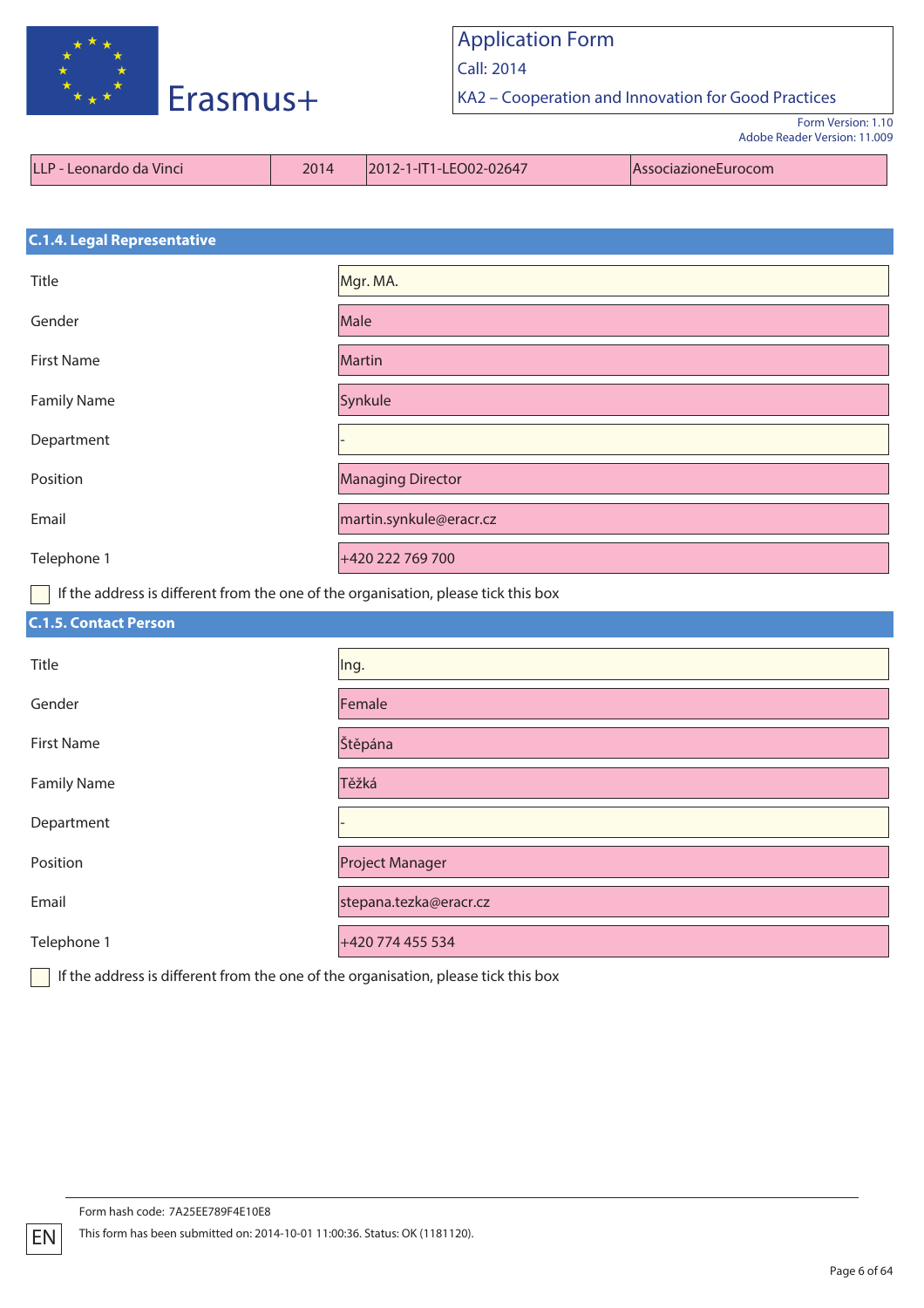

**C.2. Partner Organisation**

# Application Form Call: 2014

KA2 – Cooperation and Innovation for Good Practices

Form Version: 1.10 Adobe Reader Version: 11.009

| PIC                                        | 947414909                                                   |
|--------------------------------------------|-------------------------------------------------------------|
| Full legal name (National Language)        | Institut pro regionální rozvoj, o.p.s.                      |
| Full legal name (Latin characters)         | Institut pro regionalni rozvoj, o. p. s.                    |
| Acronym                                    | <b>IRR</b>                                                  |
| National ID (if applicable)                | 24684741                                                    |
| Department (if applicable)                 |                                                             |
| Address                                    | Kafkova 586/13                                              |
| Country                                    | <b>Czech Republic</b>                                       |
| Region                                     | CZ010 - Hlavní město Praha                                  |
| P.O. Box                                   |                                                             |
| Post Code                                  | 16000                                                       |
| <b>CEDEX</b>                               |                                                             |
| City                                       | Praha 6                                                     |
| Website                                    | www.iregio.org                                              |
| Email                                      |                                                             |
| Telephone 1                                | +420 558 846 420                                            |
| Telephone 2                                |                                                             |
| Fax                                        |                                                             |
| C.2.1. Profile                             |                                                             |
| Type of Organisation                       | Non-governmental organisation/association/social enterprise |
| Is the partner organisation a public body? | No                                                          |
| Is the partner organisation a non-profit?  | Yes                                                         |
| <b>C.2.2. Accreditation</b>                |                                                             |

Has the partner organisation received any type of accreditation before submitting this application?

| <b>Accreditation Type</b>                                                | <b>Accreditation Reference</b> |  |
|--------------------------------------------------------------------------|--------------------------------|--|
| Accreditation for EVS under Youth in Action (LLP-EVS-CHARTER) 2013-CZ-31 |                                |  |

Form hash code: 7A25EE789F4E10E8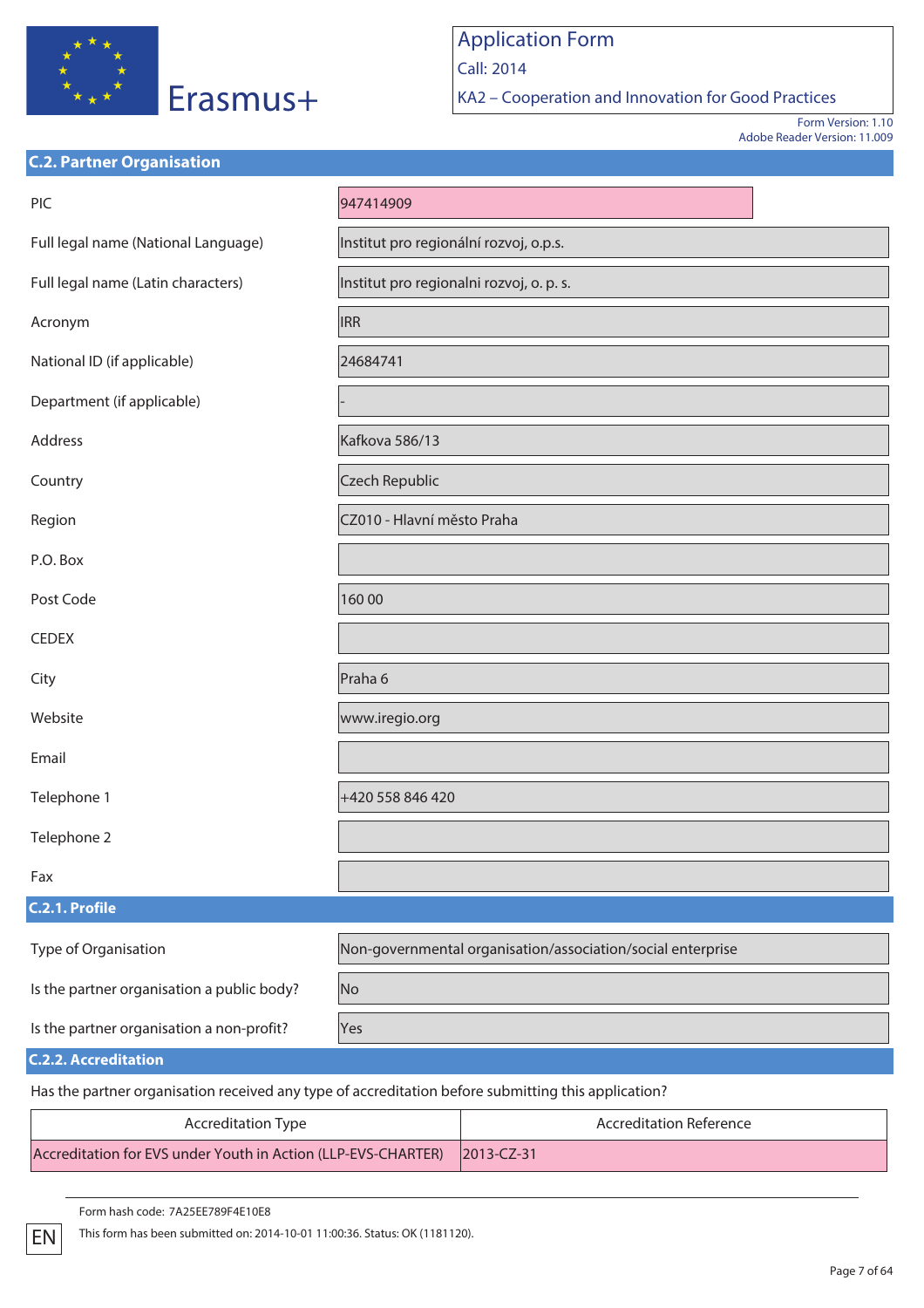

KA2 – Cooperation and Innovation for Good Practices

Form Version: 1.10 Adobe Reader Version: 11.009

### **C.2.3. Background and Experience**

Please briefly present the partner organisation (e.g. its type, size, scope of work, areas of specific expertise, specific social context and, if relevant, the quality system used).

The Institute for Regional Development is an organization promoting the development of European regions, international exchange of know-how and experience and education of key players in various areas. The Institute for Regional Development was founded in 2010 to promote the development of European regions, international exchange of know-how and experience and education of key players in various areas. The target group of Institute for Regional Development are young people willing to be active and interested in non-formal education. IRR organizes mobilities for them and is an accredited body for the European Voluntary Service.

The Institute for Regional Development is an operator of information center Europe Direct Bruntal (EDIC). Europe Direct Bruntal is a part of the European Direct information centres network in the Czech Republic and across the whole European Union which acts as an interface between the EU and its citizens on local level. Europe Direct Bruntal started its activities on 1. March 2013 and aims to provide easy and free access to information about the European Union for the citizens of Bruntal and Opava regions. The centre organizes educational activities and the employees create educational materials (leaflets, brochures etc.) about the EU.

Services provided by EDIC Bruntal:

- Information and consulting services:

--Providing general information about the European Union

- --Advising on the practical use of information about the EU
- --Answering questions about the EU (e-mail, telephone and personal inquiries)
- -Library and Educational materials in the Information Centre

--Offering publications and printed materials on EU related topics

- --Free Internet access in the EDIC to search for information about the EU
- Website focused on EU issues (www.iregio.org)
- -Organizing seminars and lectures for schools, non-profit organizations (NGO), municipalities and general public
- -Organization of exhibitions, discussions and information campaigns about the EU
- --Events focused on current topics of the EU
- --Opportunity to organize thematic meetings in the EDIC
- -Internship opportunities for students

What are the activities and experience of the partner organisation in the areas relevant for this project? What are the skills and/or expertise of key persons involved in this project?

IRR is active in Prague where there is a seat of the organisation, but also and mainly in the Bruntal region. The Bruntal region is one of the regions with the highest unemployment rate in the Czech Republic, therefore the role of IRR in the present project is even higher. IRR has waste experience with educational activities and with creating educational material. The employees of the Europe Direct Centre are since 2013 active in awareness campaigns dealing with EU issues. The EDC Bruntal has until now published several educational borchures and organized educational events. IRR will in the project be responsible for the part of the content dealing with the EU strategies and law and with the European Citizenship.

IRR has access to unemployed youngsters and knows their needs, therefore it will in the project be responsible for the pilot testing of the course in the Czech Republic.

The key persons in the present project:

Miss Lucie Musialová Is the Department Manager of the Europe Direct Bruntal at IRD. For being in charge of this position, she acquired an outstanding sense of organisation as well as both written and oral excellent communications skills. Her daily work includes project coordination (especially within the youth in action Programme), organizing and promoting educational seminars, workshops and information campaigns.

Miss Lenka Petrova is the Director of the Institute for Regional Development. She now acquired more than 10 years of experience in

Form hash code: 7A25EE789F4E10E8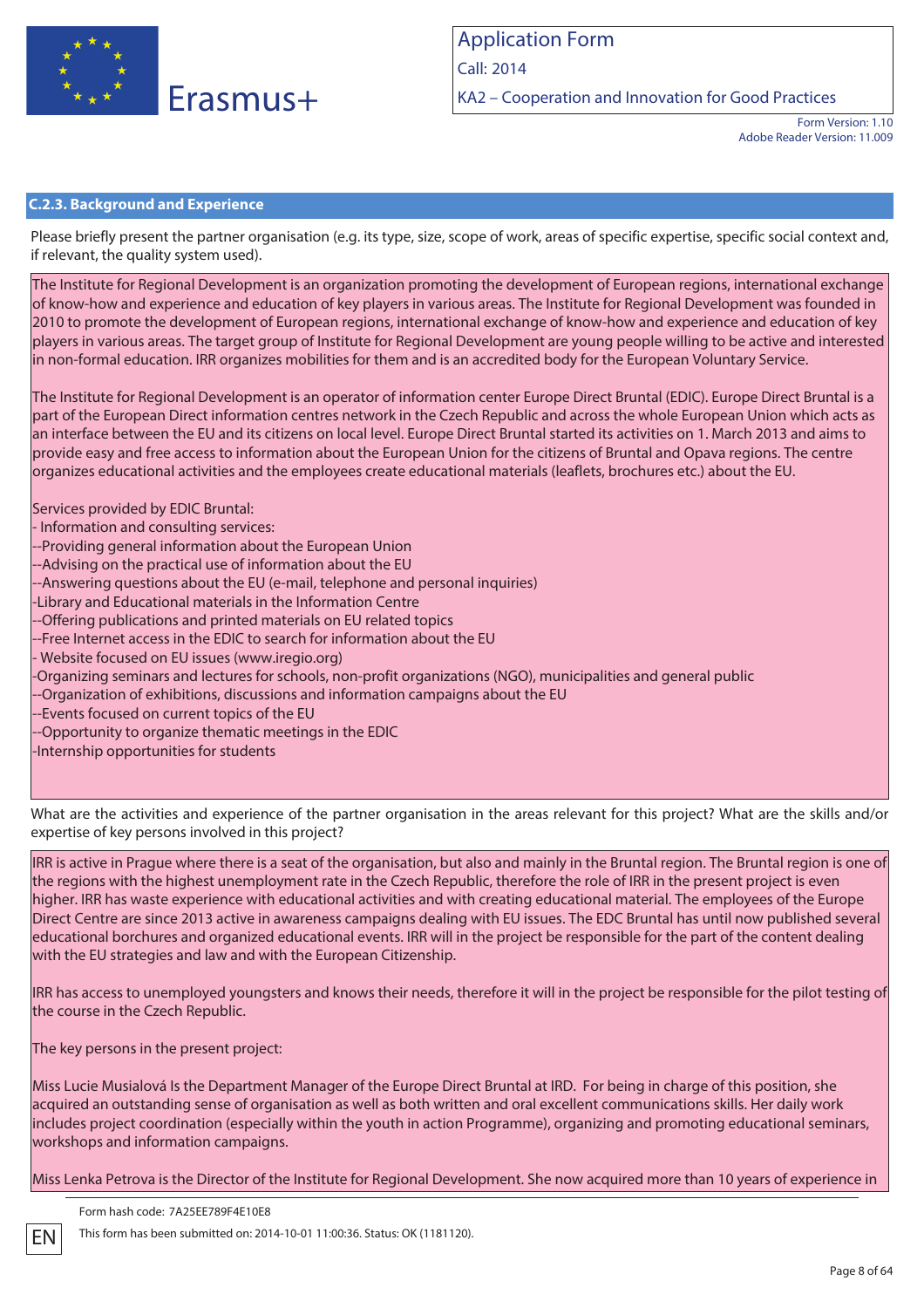

Call: 2014

KA2 – Cooperation and Innovation for Good Practices

Form Version: 1.10 Adobe Reader Version: 11.009

project management, as well as outstanding team managemet and organisational skills. Her different past experiences effectively permitted her to acquire many different skills and know-hows in such fields as dissemination via TV communication and publishing periodicals, or organisational ones as chairman as the board in cultural institutions and as a member of the City Council and Assembly of Prague.

Has the partner organisation participated in a European Union granted project in the 3 years preceding this application?

Yes

Please indicate:

| EU Programme          | Year | Project Identification or Contract<br>Number                                         | Applicant/Beneficiary Name     |
|-----------------------|------|--------------------------------------------------------------------------------------|--------------------------------|
| LLP Leonardo da Vinci | 2012 | CZ/12/LLP-LdV/PS/P/134071Project<br>SUITES: Start Up in Tourism. European<br>Support | Ildeazione s.r.                |
| Erasmus+ KA1 Youth    | 2014 | 2014-1-IT03-KA105-000019 Particip-<br><b>Action</b>                                  | Comune di Miglierina           |
| <b>IEVS</b>           | 2013 | 2013-CZ-31                                                                           | Institut pro regionální rozvoj |

|  | <b>C.2.4. Legal Representative</b> |  |
|--|------------------------------------|--|
|  |                                    |  |

| Title              |                   |
|--------------------|-------------------|
| Gender             | Female            |
| First Name         | Lenka             |
| <b>Family Name</b> | Petrová           |
| Department         |                   |
| Position           | Director          |
| Email              | info@iregio.org   |
| Telephone 1        | +420 777 801 494, |

If the address is different from the one of the organisation, please tick this box

### **C.2.5. Contact Person**

| Title              |           |
|--------------------|-----------|
| Gender             | Female    |
| <b>First Name</b>  | Lucie     |
| <b>Family Name</b> | Musialová |
| Department         |           |

Form hash code: 7A25EE789F4E10E8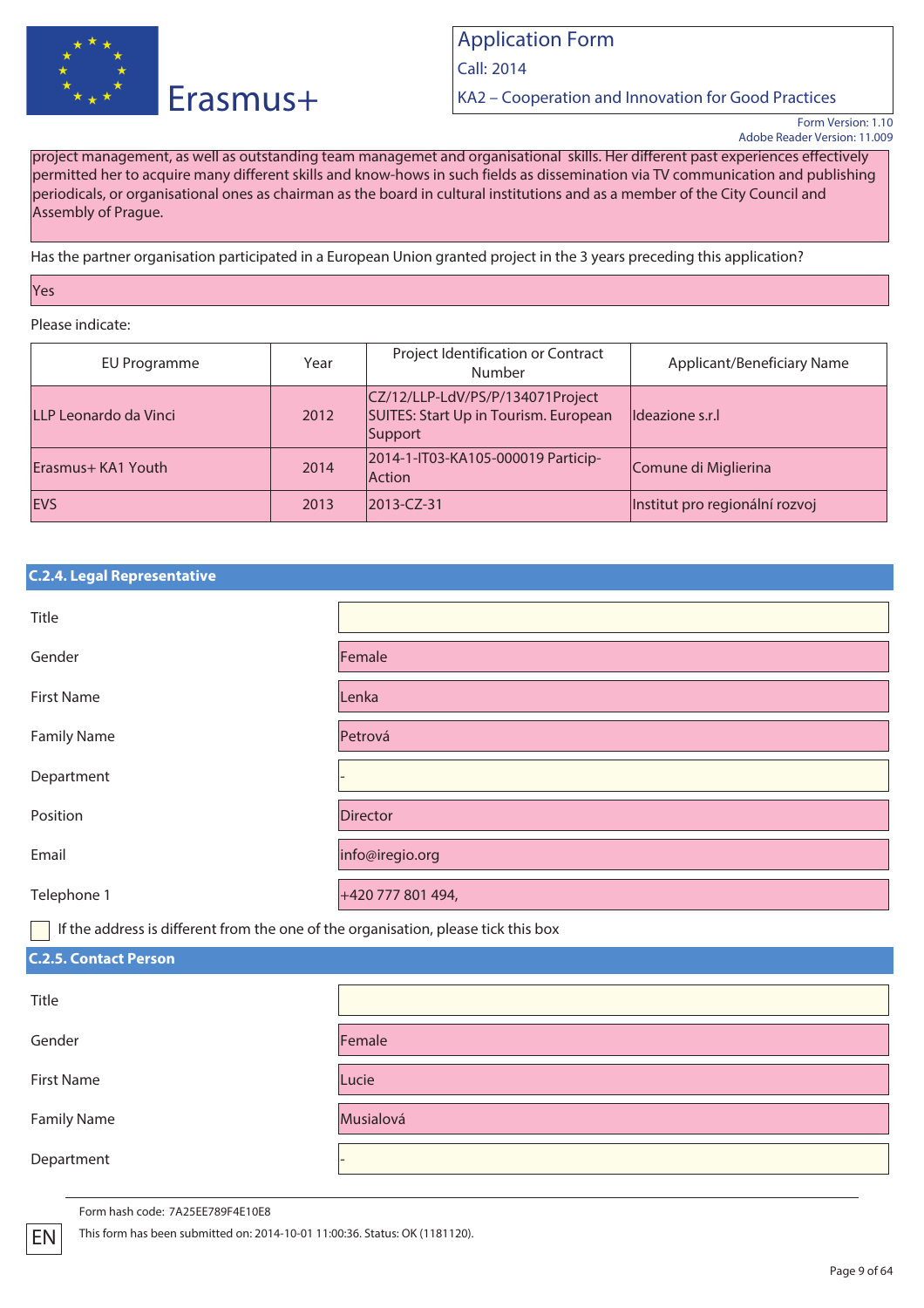

Call: 2014

KA2 – Cooperation and Innovation for Good Practices

Form Version: 1.10 Adobe Reader Version: 11.009

Position **Department Manager** 

Email lucie.musialova@seznam.cz

Telephone 1 +420 774 322 720

If the address is different from the one of the organisation, please tick this box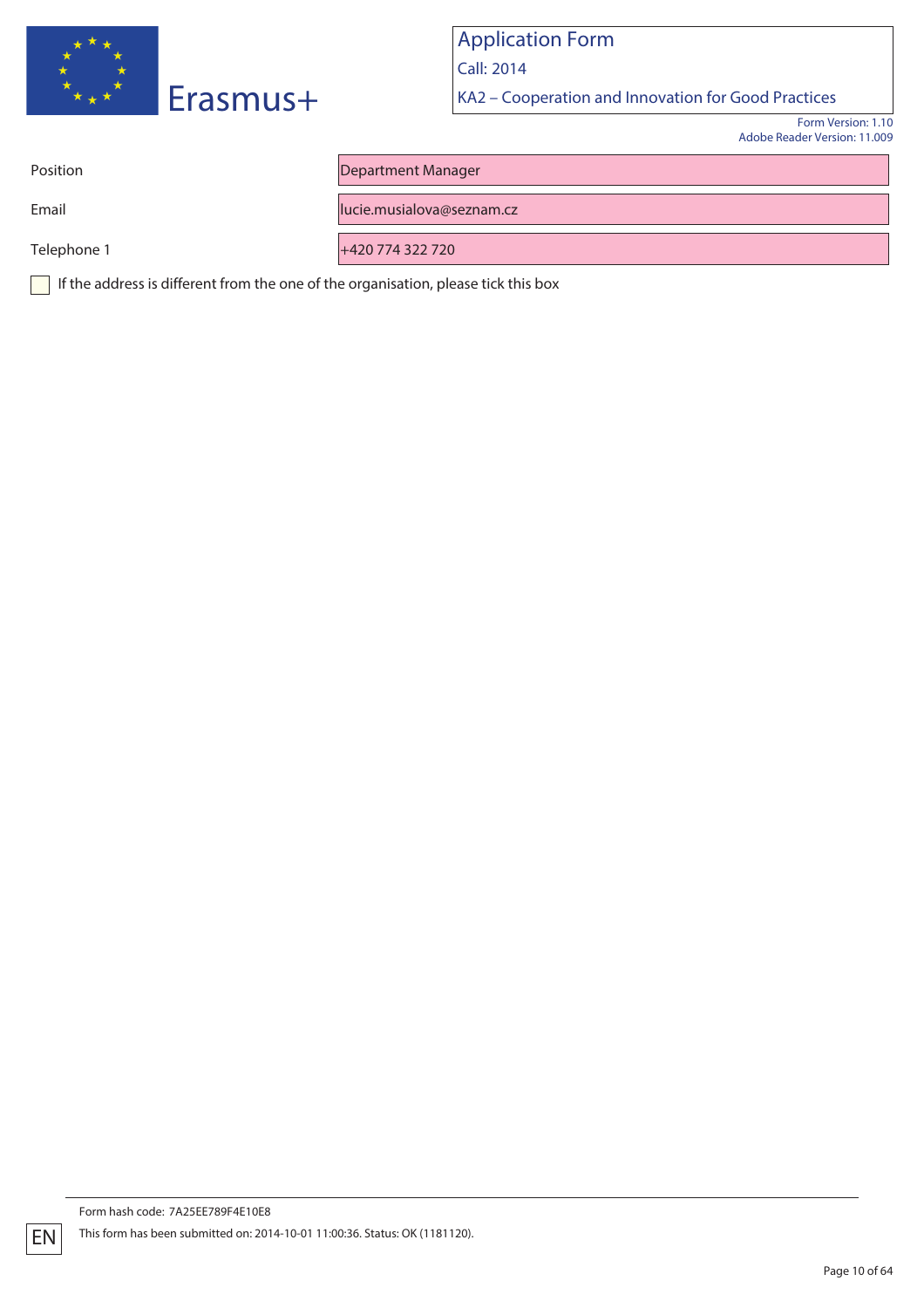

**C.3. Partner Organisation**

## Application Form Call: 2014

KA2 – Cooperation and Innovation for Good Practices

Form Version: 1.10 Adobe Reader Version: 11.009

| PIC                                        | 946970746                                            |
|--------------------------------------------|------------------------------------------------------|
| Full legal name (National Language)        | Нац. асоц-я на общин-те служители в Б-я              |
| Full legal name (Latin characters)         | National Association of Municipal Clerks in Bulgaria |
| Acronym                                    | <b>NAMCB</b>                                         |
| National ID (if applicable)                | 175125691                                            |
| Department (if applicable)                 |                                                      |
| Address                                    | 328 Khan Kubrat Blvd.                                |
| Country                                    | Bulgaria                                             |
| Region                                     | ВG411 - София (столица) (Sofia (stolitsa))           |
| P.O. Box                                   |                                                      |
| Post Code                                  | 1000                                                 |
| <b>CEDEX</b>                               |                                                      |
| City                                       | Sofia                                                |
| Website                                    | lazarov@namcb-org.bg/www.namcb-org.bg                |
| Email                                      |                                                      |
| Telephone 1                                | +359887996214                                        |
| Telephone 2                                | +359888957982                                        |
| Fax                                        |                                                      |
| C.3.1. Profile                             |                                                      |
| Type of Organisation                       | Other                                                |
| Is the partner organisation a public body? | No                                                   |
| Is the partner organisation a non-profit?  | Yes                                                  |
| <b>C.3.2. Accreditation</b>                |                                                      |

Has the partner organisation received any type of accreditation before submitting this application?

Accreditation Type **Accreditation Reference**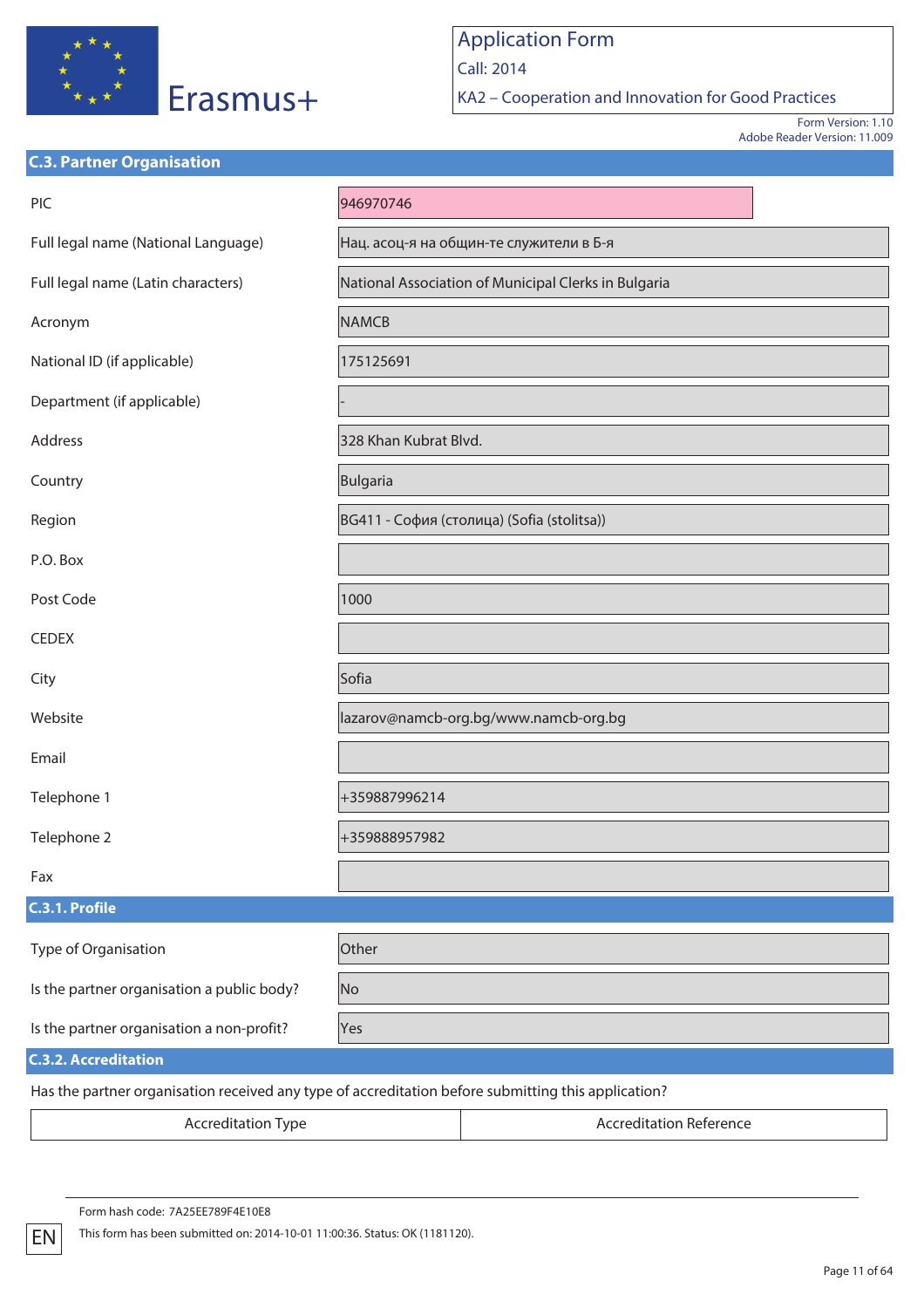

Call: 2014

KA2 – Cooperation and Innovation for Good Practices

Form Version: 1.10 Adobe Reader Version: 11.009

### **C.3.3. Background and Experience**

Please briefly present the partner organisation (e.g. its type, size, scope of work, areas of specific expertise, specific social context and, if relevant, the quality system used).

National Association of Municipal Clerks in Bulgaria /NAMCB/ is a registered non-profit, non-governmental organization uniting civil servants working in municipal and regional administrations in Bulgaria. The organization has more than 360 regular and associated members and more than 1,600 active supporters and volunteers all over the county. The organization works with key Bulgarian and international experts in areas such as public administration, security, law, communication, entrepreneurship, anti-corruption, etc. The organization relies on excellent working relations with the local authorities in Bulgaria maintained through its members. NAMCB has the capacity to organize events in almost all 28 districts of the country, as it has active local members who can contribute to the implementation of various initiatives in the respective region.

The network of NAMCB is very wide involving Bulgarian as well as international partners. They are working very successfully with organizations of the Valencia Region. The partnership comprises the Government of Valencia, Valencia Foundation, Latina Municipality, Vejle Municipality, Diputacion of Alicante and Mancomunitat de la Ribera Alta.

Together with the Council of Europe NAMCB conducts Leadership Academy for government officials and mayors in Bulgaria and Macedonia. NAMCB has three certified lecturers from the Council of Europe for conduct training in leadership. They also have a close relationship with different public and private institutions, such as chambers of commerce, councils, universities, development agencies, associations dealing with business, entrepreneurs, students, etc., so they have a very wide target to achieve with their projects.

NAMCB works with specialists in the field of youth politics, youth unemployment and the social involvement. The Association will use individual model for the selection of the participants, consistent with the needs, the requirements, the rights and the respect for individuality. The Association has the necessary fexibility to meet the needs of young people in difficult economic situation. NAMCB relies on its cooperation with the social partners, public authorities and the local business. NAMCB performs joint initiatives with the Bulgarian Chamber of Commerce and Industry for trainings of unemployed people, with a special focus on the youth unemployment and disadvantaged people, in the field of entrepreneurship with main purpose – realization of those people on the labour market.

What are the activities and experience of the partner organisation in the areas relevant for this project? What are the skills and/or expertise of key persons involved in this project?

National Association of Municipal Clerks in Bulgaria held trainings and seminars on the following topics: methodology for developing a business plan, team working, analysis of the competitiveness, preparation of market analysis, preparing marketing and financial-economic plan, administration management, European projects management, prevention and counteraction of corruption, human resources management, assignment and management of public procurement procedures, leadership in public and private sector. Their aim is to provide the Bulgarian youth with all necessary skills to be succesfully included in the labour market, including the knowledge of European tools and strategies.

The trainings on the mentioned topics have been conducted during the last 7 years – over 35 training in total. NAMCB will contribute its experience and its national and international network built up from previous projects "PAVITT: Participatory Video, a Training Tool for young entrepreneurs" , "Integrated service for entrepreneurs in Bulgaria" and "Active civil society for a successful and transparent administration". As part of those three projects 4 international seminars and 2 final conferences have been held, organization of 8 workshops with youth entrepreneurs, organization of 4 workshops with active youth created a local network. Numerous personal consultancies have been conducted. Questions and answers, discussions and consultancies among the participants are published on the Internet Platform of the project "Integrated service for entrepreneurs in Bulgaria". The association boasts a well-developed network of more than 150 volunteers ready to participate in various campaigns and projects.

Key experts from the NAMCB are:

1/Mr.ValentinLazarov – Manager of the projects implemented by the National Association of Municipal Clerks in Bulgaria; worked as a coordinator for Bulgaria of project at the MATRA Program of the Netherlands Government for transparent and good governance of local authorities; experienced for more than 20 years in various state and municipal organizations; over the past six years worked as

Form hash code: 7A25EE789F4E10E8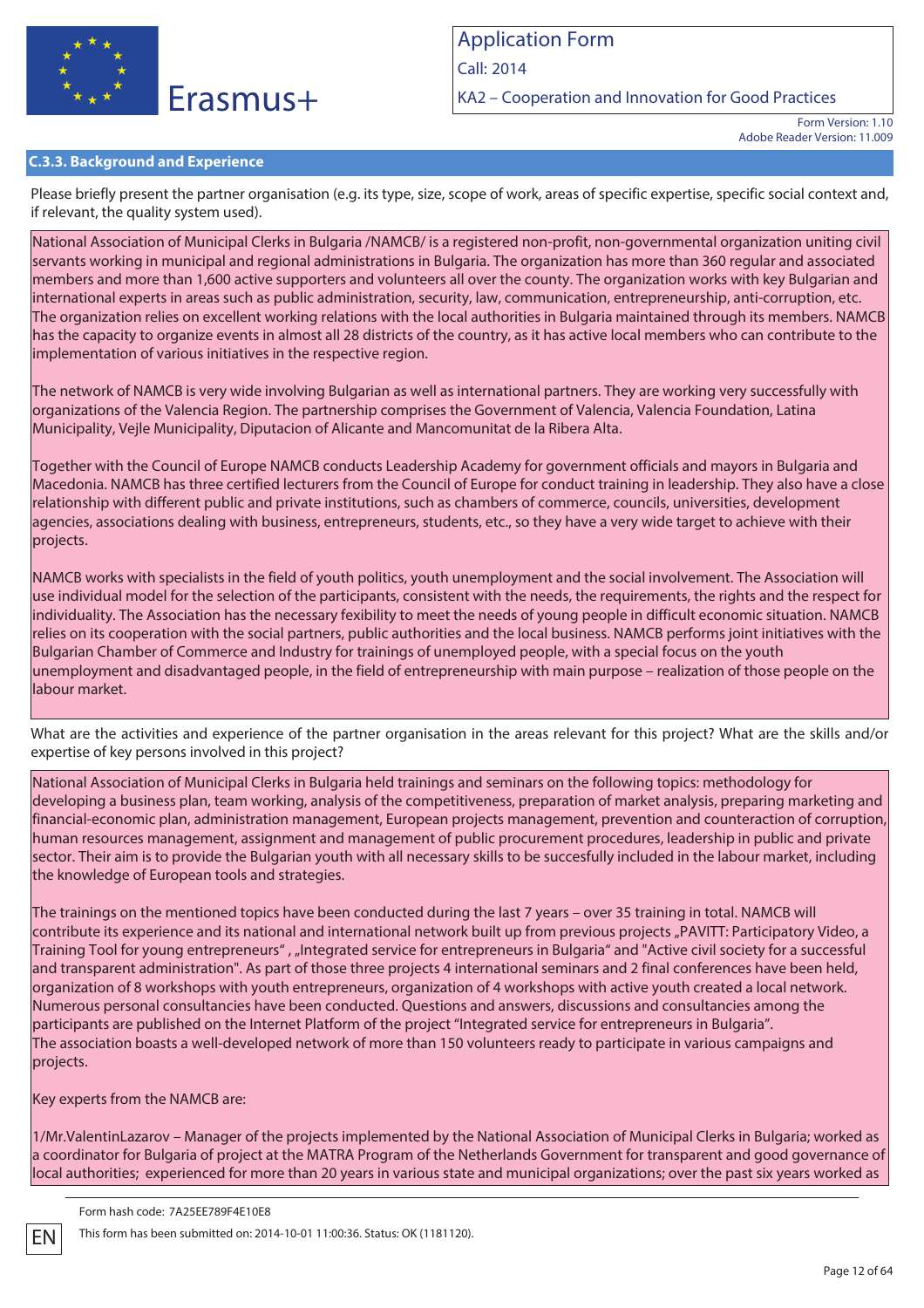

Call: 2014

KA2 – Cooperation and Innovation for Good Practices

Head of the administrative coordination and control department at the Municipality of Sofia. Education: Master degree in Telecommunications, Master degree in Accounting and Control, specializations in Public Administration and Law, lecturing experience in Council of Europe's program on Leadership in the local authorities.

2/Mrs. Tanya Ivancheva- Director EU Programs and Projects by the National Association of Municipal Clerks in Bulgaria, project coordinator and study expert . She has extensive experience in the development, management and reporting of projects, head of the international activity of NAMCB. Mrs.Ivancheva is also a certified trainer of the Council of Europe for the Leadership Academy Program. Education: Master degree in Educational Management, Master degree in English Philology, Master degree in Pedagogy, lecturing experience in Council of Europe's program on Leadership in the local authorities.

3/Prof. YordanBotev – professor at Sofia University, research and study expert , lecturing experience in Council of Europe's program on Leadership in the local authorities.

Has the partner organisation participated in a European Union granted project in the 3 years preceding this application?

#### Yes

#### Please indicate:

| <b>EU Programme</b>                                                        | Year | Project Identification or Contract<br>Number                                                  | Applicant/Beneficiary Name                              |
|----------------------------------------------------------------------------|------|-----------------------------------------------------------------------------------------------|---------------------------------------------------------|
| Erasmus + Youth in Action, Key<br><b>Activity 2 Strategic Partnerships</b> | 2014 | United Europe for Youth                                                                       | DunyaCocukveGenclik Dernegi, Turkey                     |
| European Partnership on Sports<br>Programme                                | 2014 | European Medieval Sports & Street<br>Games Network,<br>EAC-2013-0489                          | Federazione Italiana Giochi e Sport<br>Tradizionali     |
| <b>Europe for Citizens</b>                                                 | 2014 | Active citizen in modern European<br>Local Government, 2013-4944                              | <b>Slovak City Managers Association</b>                 |
| <b>Youth in Action</b>                                                     | 2013 | PAVITT: Participatory Video, a Training<br>Tool for young entrepreneurs, YT7-<br><b>PSIQ7</b> | Mancomunitat de la Ribera Alta, Spain                   |
| <b>Operational Programme Human</b><br><b>Resources Development</b>         | 2012 | Integrated<br>service for entrepreneurs in Bulgaria,<br>BG051PO001-7.0.01-0034                | National Association of Municipal<br>Clerks in Bulgaria |
| <b>Grundtvig Learning Partnerships</b>                                     | 2012 | Women,<br>Integration, Crafts and Networking (WI-<br>$ CaN$ ),<br>2011-1-DK1-GRU06-035271     | VejleKommune, Denmark                                   |

| <b>C.3.4. Legal Representative</b> |          |
|------------------------------------|----------|
| Title                              | Mr       |
| Gender                             | Male     |
| First Name                         | Valentin |

Form hash code: 7A25EE789F4E10E8

Form Version: 1.10 Adobe Reader Version: 11.009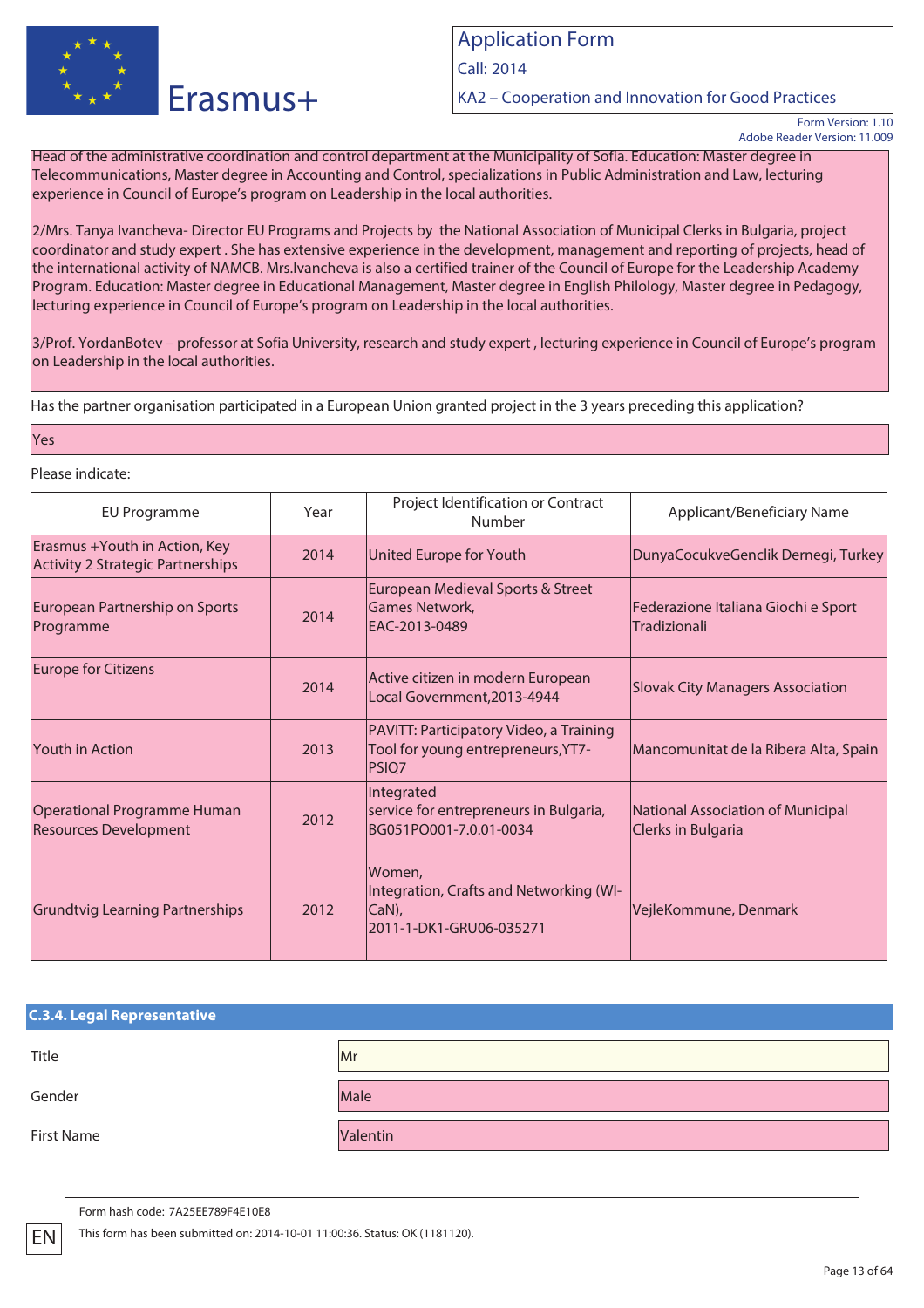

Call: 2014

KA2 – Cooperation and Innovation for Good Practices

Form Version: 1.10 Adobe Reader Version: 11.009

| <b>Family Name</b>                                                                                              | Lazarov                |
|-----------------------------------------------------------------------------------------------------------------|------------------------|
| Department                                                                                                      |                        |
| Position                                                                                                        | President of the Board |
| Email                                                                                                           | lazarov@namcb-org.bg   |
| Telephone 1                                                                                                     | +359 887 996214        |
| the contract of the contract of the contract of the contract of the contract of the contract of the contract of |                        |

If the address is different from the one of the organisation, please tick this box

| <b>C.3.5. Contact Person</b> |                                 |
|------------------------------|---------------------------------|
| Title                        | Mrs.                            |
| Gender                       | Female                          |
| <b>First Name</b>            | Tanya                           |
| <b>Family Name</b>           | Ivancheva                       |
| Department                   | <b>EU Programs and Projects</b> |
| Position                     | Director                        |
| Email                        | ivancheva@namcb-org.bg          |
| Telephone 1                  | +359888957982                   |

If the address is different from the one of the organisation, please tick this box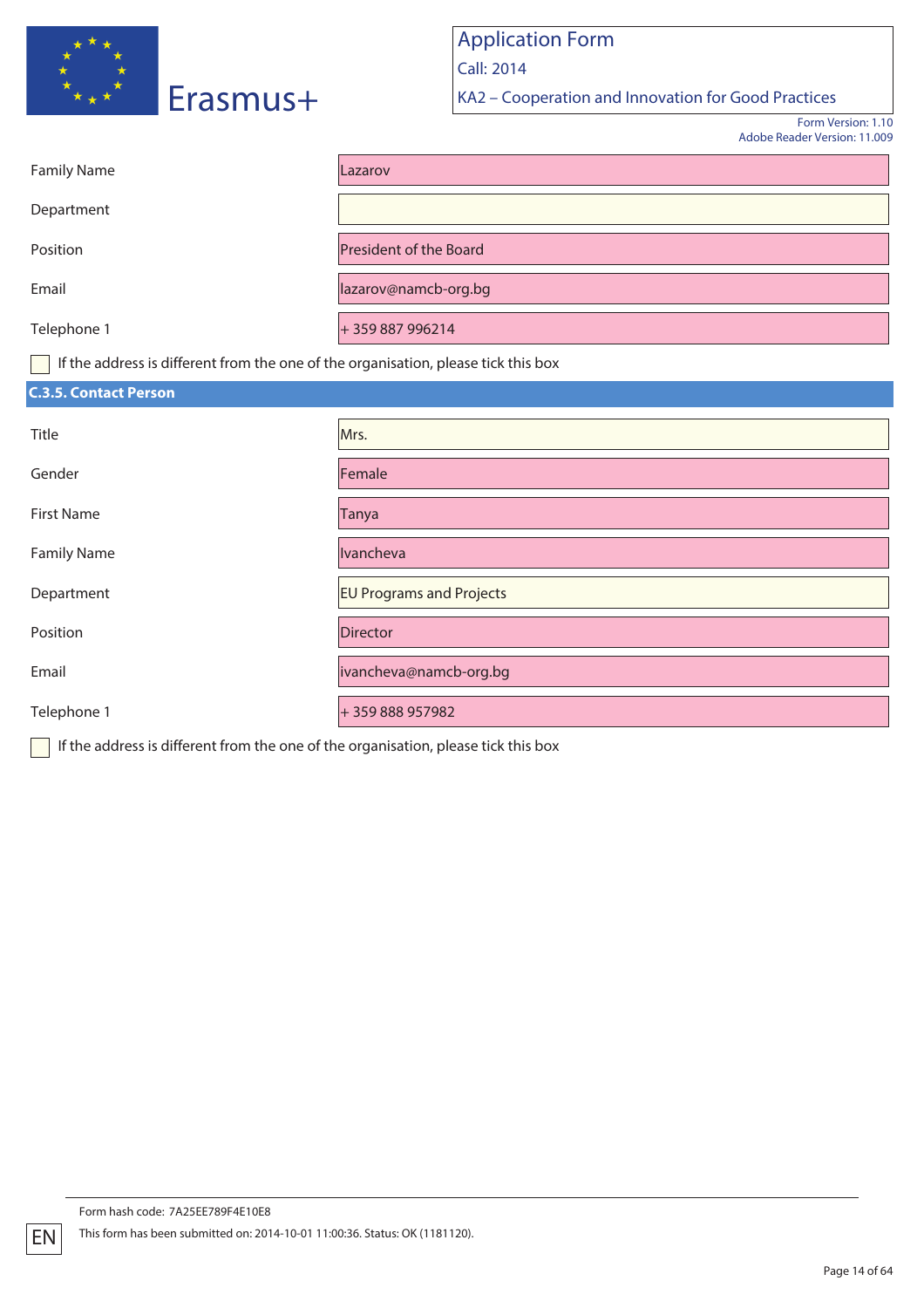

KA2 – Cooperation and Innovation for Good Practices

Form Version: 1.10 Adobe Reader Version: 11.009

| <b>C.4. Partner Organisation</b>                                                                    |                                                    |  |  |
|-----------------------------------------------------------------------------------------------------|----------------------------------------------------|--|--|
| PIC                                                                                                 | 939183683                                          |  |  |
| Full legal name (National Language)                                                                 | <b>CNIPA PUGLIA</b>                                |  |  |
| Full legal name (Latin characters)                                                                  | <b>CNIPA PUGLIA</b>                                |  |  |
| Acronym                                                                                             | <b>CNIPA</b>                                       |  |  |
| National ID (if applicable)                                                                         | not applicable                                     |  |  |
| Department (if applicable)                                                                          |                                                    |  |  |
| Address                                                                                             | Corso Italia, 19                                   |  |  |
| Country                                                                                             | Italy                                              |  |  |
| Region                                                                                              | ITF4 - Puglia                                      |  |  |
| P.O. Box                                                                                            |                                                    |  |  |
| Post Code                                                                                           | 70124                                              |  |  |
| <b>CEDEX</b>                                                                                        |                                                    |  |  |
| City                                                                                                | <b>BARI</b>                                        |  |  |
| Website                                                                                             | www.cnipapuglia.it                                 |  |  |
| Email                                                                                               |                                                    |  |  |
| Telephone 1                                                                                         | +390805247803                                      |  |  |
| Telephone 2                                                                                         | +390832332393                                      |  |  |
| Fax                                                                                                 | +390805247803                                      |  |  |
| C.4.1. Profile                                                                                      |                                                    |  |  |
| Type of Organisation                                                                                | Accreditation, certification or qualification body |  |  |
| Is the partner organisation a public body?                                                          | No                                                 |  |  |
| Is the partner organisation a non-profit?                                                           | Yes                                                |  |  |
| <b>C.4.2. Accreditation</b>                                                                         |                                                    |  |  |
| Has the partner organisation received any type of accreditation before submitting this application? |                                                    |  |  |

Accreditation Type **Accreditation Reference**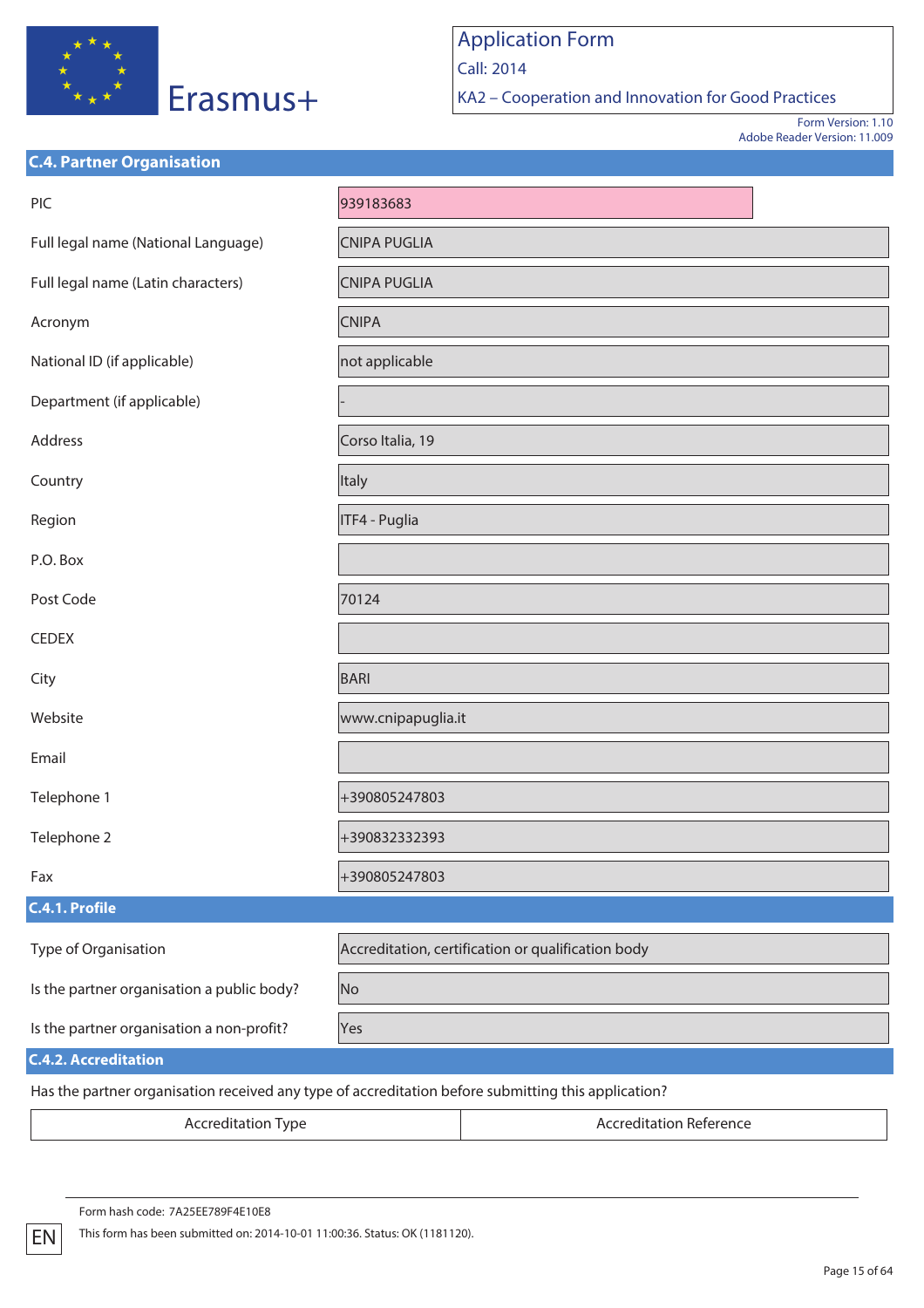

Call: 2014

KA2 – Cooperation and Innovation for Good Practices

Form Version: 1.10 Adobe Reader Version: 11.009

### **C.4.3. Background and Experience**

Please briefly present the partner organisation (e.g. its type, size, scope of work, areas of specific expertise, specific social context and, if relevant, the quality system used).

The Italian Organisation, C.N.I.P.A. PUGLIA, is a historical training school, which has operated in the Puglia Region for years now, with offices located both in big centres and in smaller ones. The Puglia region is an historically social-economic disadvantaged area with complex problems which are hard to solve, including unemployment and unemployment of youth. This territory presents, except for a few oases of wealth, a development index which is lower, not only at a national level, but also in comparison with the rest of the Italian southern regions. All the population is damaged by this, but it is young women and men with an evident educational gap and who intend to enter or re-enter the labour market who suffer most from this situation. The situation gets even worse when we speak about people living in the suburbs in discomforts and privations conditions.

Apart from the high unemployment rates CNIPA has identified another problem which is insufficient volume training and working opportunities provided in the region. CNIPA sees a solution in the work migration and with acquiring necessary skills and experience with the use of European tools. A lack of communication of the available services among the population must be pointed out. CNIPA sees it as absolutely necessary to develop learning and training interventions, as indicated by the EU guidelines, to aim at the elevation of the professional skills required by the local productive system, to ensure full equality of access and to promote the continuous learning among these populations. The organisation goes exactly in this direction: this Body, in fact, has been working for years in the professional training, carefully looking at the real regional needs and always aiming at the inclusion of people at risk of social and cultural alienation. Its target group are: minors at risk, immigrants, disadvantaged women, jobless adult women and men with educational and training gap, etc. Its current professional training is also addressed to people with obvious educational  $\alpha$ ap that can not find work.

CNIPA Puglia has seven offices in the major cities of the Region approved by municipal council. They observe all the hygienic, safety and functionality standards, and the classrooms and laboratories are complete with all the necessary equipments for teaching activities and with facilities for people with handicaps. Part of the activities (such as residential formative courses concerning tourist and gourmet fields, and presentations of new activities) take place at the Corte Altavilla Hotel in Conversano (BARI).

What are the activities and experience of the partner organisation in the areas relevant for this project? What are the skills and/or expertise of key persons involved in this project?

The C.N.I.PA. Apulia, usually makes VET courses and develops projects for youth, female and male, between 15 and 25 who have choice the higher Secondary Education and Vocational Training Qualification. Each year, on average, the VET centre of Lecce hosts some classes of learner. About 30/50 young people, of different nationalities, working together every day to build their own personal plan of life in search of integration into the local socio-economic context. The people involved in the project work in staff chaired by managers that have developed over the years, experience which has enabled him to manage, the project with good results.

The key persons involved in this project

- Bochicchio Mariarosa - Project manager of projects in Lecce. She was member of the pilot committee for many transnational projects. She edited all the project activities and made the reporting of costs with excellent results. Usually she is "project manager" and "coordinator" of all projects CNIPA PUGLIA.

- Giuseppe MONTANARO - Designer of European and Local projects founded by ESF. He has many years of experience in the design of VET courses. About the LLP project, he has experiences as a project manager.

Has the partner organisation participated in a European Union granted project in the 3 years preceding this application?

Yes

EN

Please indicate:

| EU Programme | Year | Project Identification or Contract<br>Number | Applicant/Beneficiary Name |
|--------------|------|----------------------------------------------|----------------------------|
|              |      |                                              |                            |

Form hash code: 7A25EE789F4E10E8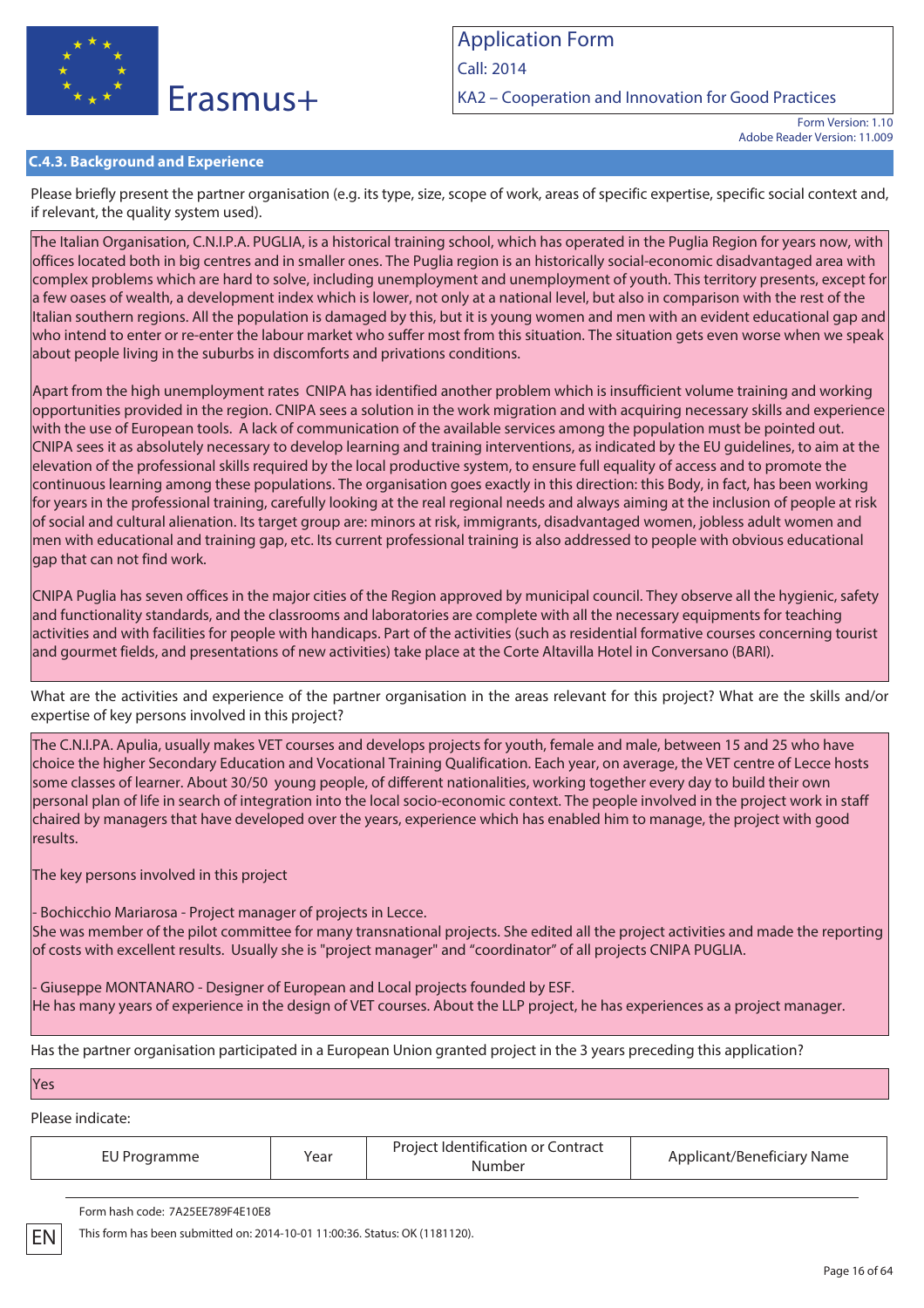

Call: 2014

KA2 – Cooperation and Innovation for Good Practices

Form Version: 1.10 Adobe Reader Version: 11.009

| <b>BRUNDTVIG MULTILATERAL</b> | 2011 | 518475-LLP-1-2011-1-ES-GRUNDTVIG-<br><b>GMP</b> | <b>INVESLAND</b> |
|-------------------------------|------|-------------------------------------------------|------------------|
|-------------------------------|------|-------------------------------------------------|------------------|

| <b>C.4.4. Legal Representative</b> |                     |  |
|------------------------------------|---------------------|--|
| Title                              | Mr.                 |  |
| Gender                             | Male                |  |
| <b>First Name</b>                  | Giovanni            |  |
| <b>Family Name</b>                 | Bochicchio          |  |
| Department                         | Comparto di Bari    |  |
| Position                           | President           |  |
| Email                              | info@cnipapuglia.it |  |
| Telephone 1                        | +390805247803       |  |

If the address is different from the one of the organisation, please tick this box

| <b>C.4.5. Contact Person</b> |                     |
|------------------------------|---------------------|
| Title                        | Mrs.                |
| Gender                       | Female              |
| First Name                   | Mariarosa           |
| <b>Family Name</b>           | Bochicchio          |
| Department                   | Sede di Lecce       |
| Position                     | Director            |
| Email                        | info@cnipapuglia.it |
| Telephone 1                  | +390805247803       |

If the address is different from the one of the organisation, please tick this box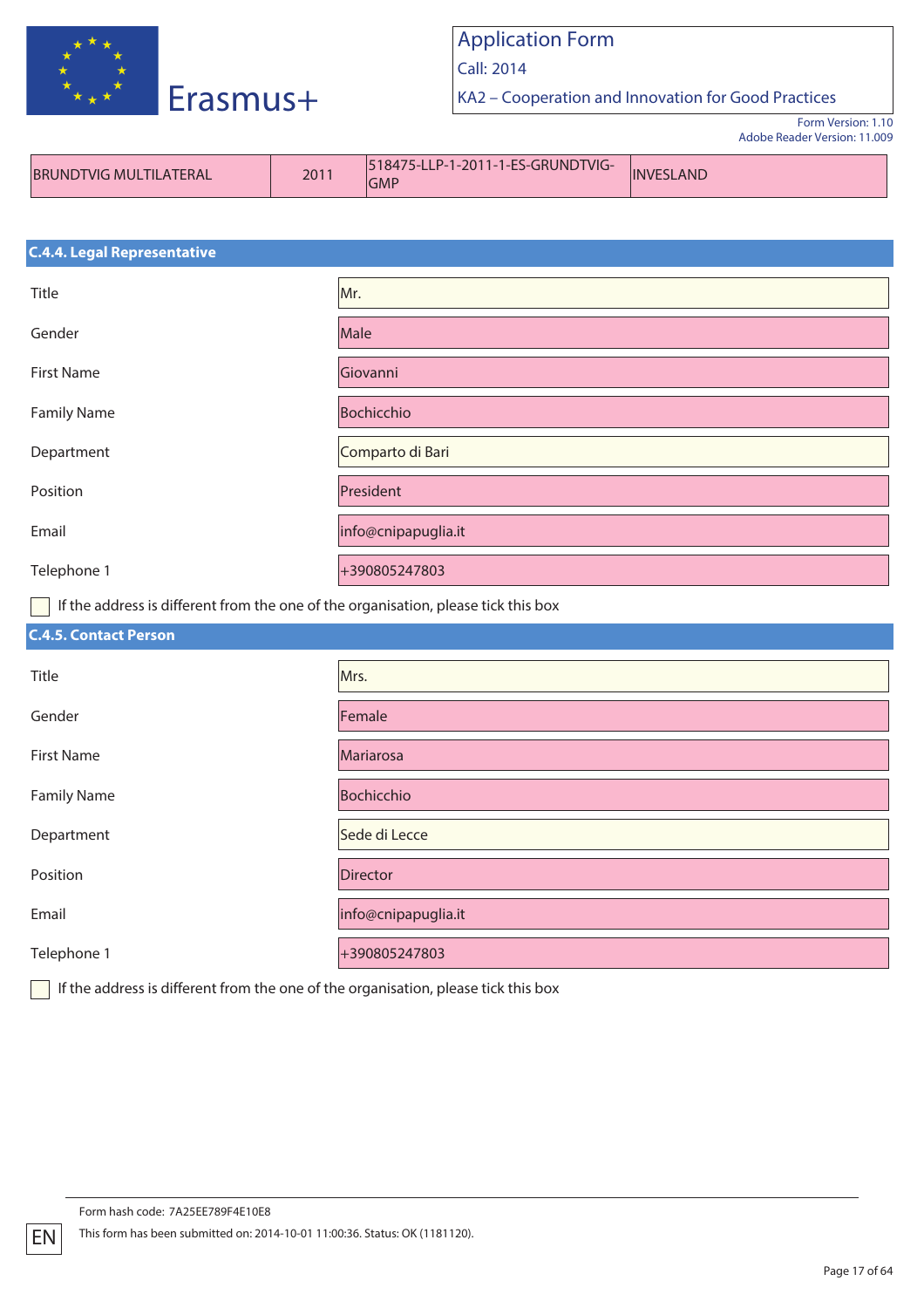

Call: 2014

KA2 – Cooperation and Innovation for Good Practices

Form Version: 1.10 Adobe Reader Version: 11.009

| <b>C.5. Partner Organisation</b>           |                                                                                                     |  |  |
|--------------------------------------------|-----------------------------------------------------------------------------------------------------|--|--|
| PIC                                        | 949816144                                                                                           |  |  |
| Full legal name (National Language)        | ONECO                                                                                               |  |  |
| Full legal name (Latin characters)         | <b>ONECO CONSULTING SL</b>                                                                          |  |  |
| Acronym                                    | <b>ONECO</b>                                                                                        |  |  |
| National ID (if applicable)                | SE40774                                                                                             |  |  |
| Department (if applicable)                 |                                                                                                     |  |  |
| Address                                    | <b>CALLE REYES CATOLICOS 11</b>                                                                     |  |  |
| Country                                    | Spain                                                                                               |  |  |
| Region                                     | ES61 - Andalucía                                                                                    |  |  |
| P.O. Box                                   | 000                                                                                                 |  |  |
| Post Code                                  | 41001                                                                                               |  |  |
| <b>CEDEX</b>                               |                                                                                                     |  |  |
| City                                       | <b>SEVILLA</b>                                                                                      |  |  |
| Website                                    | www.oneco.org                                                                                       |  |  |
| Email                                      |                                                                                                     |  |  |
| Telephone 1                                | +34954224036                                                                                        |  |  |
| Telephone 2                                |                                                                                                     |  |  |
| Fax                                        | +34954563087                                                                                        |  |  |
| C.5.1. Profile                             |                                                                                                     |  |  |
| Type of Organisation                       | Other                                                                                               |  |  |
| Is the partner organisation a public body? | No                                                                                                  |  |  |
| Is the partner organisation a non-profit?  | No                                                                                                  |  |  |
| <b>C.5.2. Accreditation</b>                |                                                                                                     |  |  |
|                                            | Has the partner organisation received any type of accreditation before submitting this application? |  |  |

Has the partner organisation received any type of accreditation before submitting this application?

Accreditation Type **Accreditation Reference**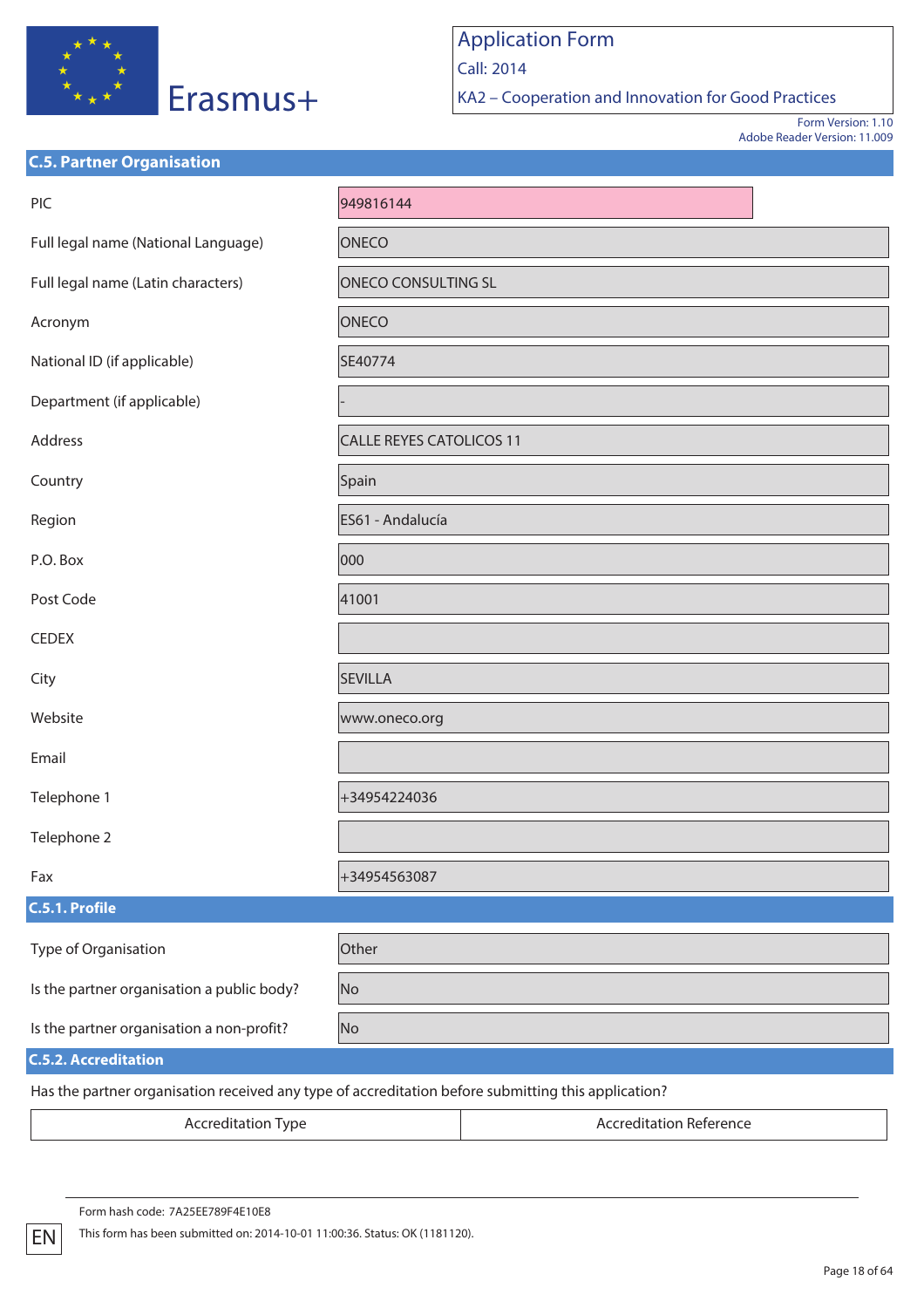

Call: 2014

KA2 – Cooperation and Innovation for Good Practices

Form Version: 1.10 Adobe Reader Version: 11.009

### **C.5.3. Background and Experience**

Please briefly present the partner organisation (e.g. its type, size, scope of work, areas of specific expertise, specific social context and, if relevant, the quality system used).

ONECO is a consultancy for European projects in the area of education, culture, innovation, employment and local development. ONECO's activities have changed since its creation in 1997 and it has been transformed from a specialist in mobility projects and internships abroad, using a variety of different funding schemes, to a firm of consultants for a wide range of European programmes.

ONECO's main aim are, among others: to promote the participation of Spanish citizenship in European projects; to bring the European policies closer to the civil society; to promote a better knowledge about the European Union policies and the EU in general; to support a better employment among young people and adults through the participation in European projects; to foster the participation of European citizens in local, regional, national and European politics. According to this priorities, ONECO will be responsible for the creation of the content of the course in this project, particularly for the parts dealing with EU funding.

Other activities developed by ONECO are: organisation of courses, seminars and other training activities; writing projects for public and private bodies; promotion of inclusion through European projects and European activities, etc.

ONECO offers its services as consultants for programmes such as Erasmus+, Europe for Citizens, EASI, Justice, Territorial Cooperation, Horizon2020, among others, all of which are related to education and training, culture, innovation and employment.

ONECO has a highly qualified team available for preparing and managing European projects, with contacts both at local and transnational level.

What are the activities and experience of the partner organisation in the areas relevant for this project? What are the skills and/or expertise of key persons involved in this project?

ONECO has a long background on the management of EU transnational projects from 1997 in the fields of education, culture, innovation, employment and local development, among others.

In one hand, regarding European projects developed in the fields of education, culture, innovation, employment and local development, we could remark the following:

\* MESSE Project (http://www.messe-project.eu/): ONECO develops technical assistance to the Social Services Agency of Andalusia Regional Goverment to carry out a mapping and analysis needs of companies in the social economy in Andalusia. \* CO.RE project (http://www.coreinclusion.eu): To promote the inclusion of people in risk of exclusion and supported by PROGRESS Program.

\* RURAL-UP project (http://www.rural-up.eu/): ONECO is supporting the coordinator of the project in all the activities regarding the diagnosis and detection of training needs from people living in rural areas in the province of Caceres, and developing strategies and itineraries for this target group, as well as taking part in pilot demonstrations on the field.

\* UBICAMP project (http://www.ubicamp.eu/inicio): ONECO is supporting the project coordinator, Oviedo University. This project promotes the virtual mobility for students in high education as an innovative element and trying to transfer it to others European universities.

\* QUEST Project - Leonardo da Vinci: 2012-1-GB2-LEO04-08402 4.

\* STEM Project - Leonardo da Vinci: UK/12/LLP-LdV/TOI-537.

\* Motivating adults to education (MOKA) - Grundtvig: 2011-1-PL1-GRU06-19981.

\* MOB 2.0 Mobility Social Plataform - Leonardo da Vinci: 517566-LLP-1-2011-1-SI-LEONARDO-LAM.

\* LANG2TECH Project - Leonardo da Vinci: UK/11/LLP-LdV/TOI-466.

\* T-TACIC@SCHOOL Project - Leonardo da Vinci: 2011-1-IT1-LEO05-01952.

\* Woman in the modern world - Grundtvig: 2010-1-PL1-GRU06-11416.

\* AMBIANCE Project - Grundtvig: 2009-1-CY1-GRU06-00492.

EXTENDE Project - Leonardo da Vinci: ES/09/LLP/LdV/PLM/150106. \* PROMETEUM Project - Leonardo da Vinci: 2008-1-DE2-LEO004-001-03. APPE@L Project - Leonardo da Vinci: LLP-LDV/TOI/08/IT/581.

Form hash code: 7A25EE789F4E10E8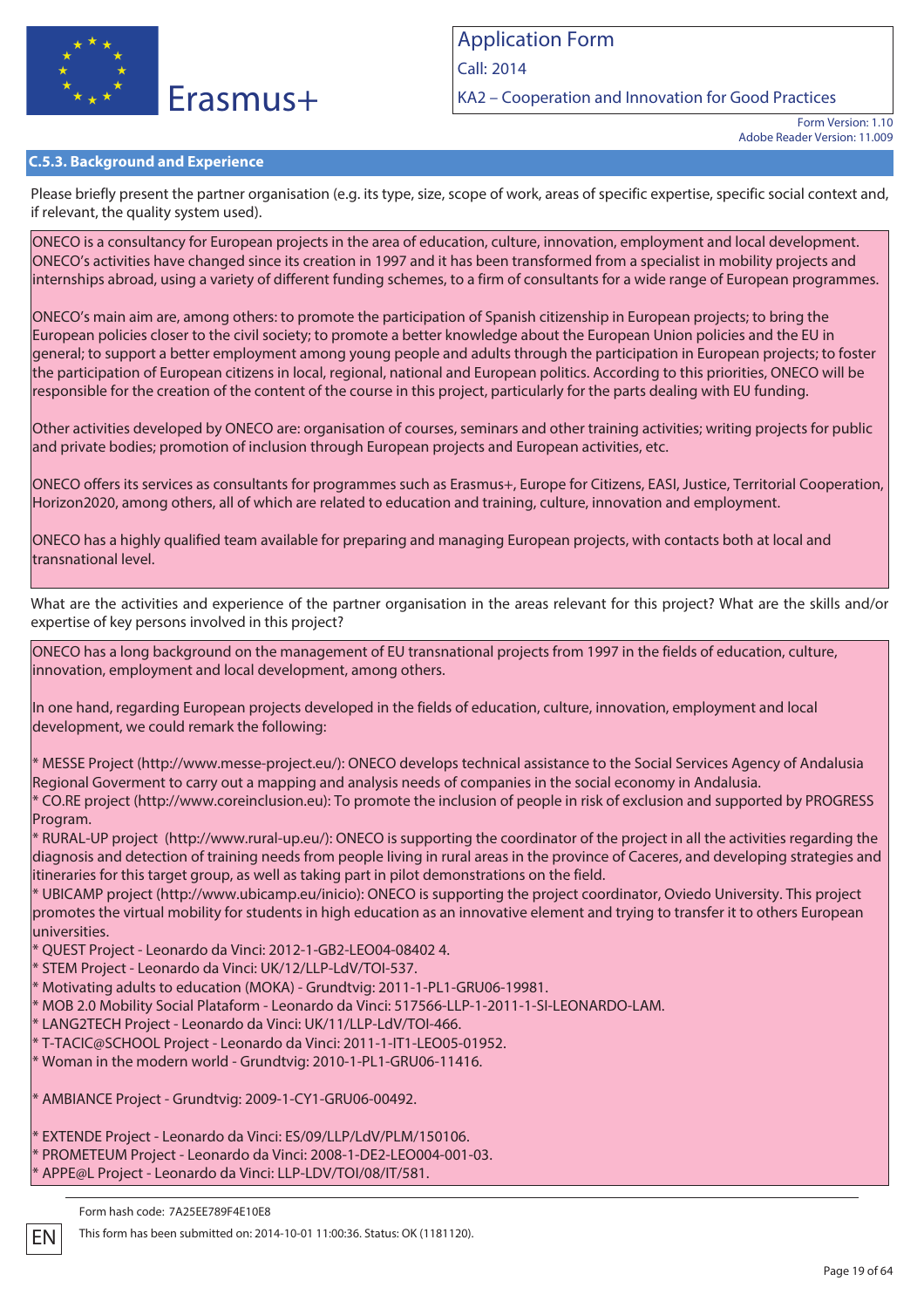

Call: 2014

KA2 – Cooperation and Innovation for Good Practices

Form Version: 1.10 Adobe Reader Version: 11.009

\* EUROPLACEMENT Project - Leonardo da Vinci: LLP-LdV/TOI/08/IT/460. \* ICTBell Project - Leonardo da Vinci: ES/08/LLP-LdV/TOI/ 149020. \* e-INSET Project - Leonardo da Vinci: LLP-LdV-TOI-2007-TR-024. \* TACTIC Project - Leonardo da Vinci: 135760-LLP-1-2007-1-IT-KA4-KA4MP. \* SUIT Project - Leonardo da Vinci: 07/ESP01-GR04-00634-1. \* PROGRESA Project - Leonardo da Vinci: ES/07/LLP-LdV/PLM/150175.

The European Projects Department at ONECO has a team of 4 people who has an extensive experience in the management and development of EU projects related to youth, employment, training and education. The team is composed by 3 project managers and one project assistant, they are responsible for the technical and financial management of projects developed by the organisation.

Has the partner organisation participated in a European Union granted project in the 3 years preceding this application?

#### Yes

### Please indicate:

| EU Programme                                      | Year | Project Identification or Contract<br>Number | Applicant/Beneficiary Name    |
|---------------------------------------------------|------|----------------------------------------------|-------------------------------|
| $E$ rasmus +                                      | 2014 | 2014-1-ES01-KA202-004998                     | <b>ONECO</b>                  |
| Leonardo da vinci- Lifelong<br>Learning Programme | 2013 | 543296-LLP-1-2013-1-IT-KA4-KA4MP             | Accademia Europea di Firenze  |
| Leonardo da vinci- Lifelong<br>Learning Programme | 2012 | UK/12/LLP-LdV/TOI-537                        | <b>IINOVA CONSULTANCY LTD</b> |
| Leonardo da vinci- Lifelong<br>Learning Programme | 2012 | 2012-1-GB2-LEO04-08402 4.                    | lGecko                        |
| <b>Progress Programme</b>                         | 2012 | VS/2011/0479                                 | Regio Massa Maritima          |

### **C.5.4. Legal Representative**

| Title                                                                                                                  | Mr                   |
|------------------------------------------------------------------------------------------------------------------------|----------------------|
| Gender                                                                                                                 | Male                 |
| <b>First Name</b>                                                                                                      | Ernesto              |
| <b>Family Name</b>                                                                                                     | Sarrión Pérez-Fontán |
| Department                                                                                                             |                      |
| Position                                                                                                               | <b>Director</b>      |
| Email                                                                                                                  | esarrion@oneco.org   |
| Telephone 1                                                                                                            | +34 954224036        |
| $\Box$ and the contract $\Box$ and $\Box$ and $\Box$ and $\Box$ and $\Box$ and $\Box$ and $\Box$ and $\Box$ and $\Box$ |                      |

If the address is different from the one of the organisation, please tick this box

### **C.5.5. Contact Person**

Form hash code: 7A25EE789F4E10E8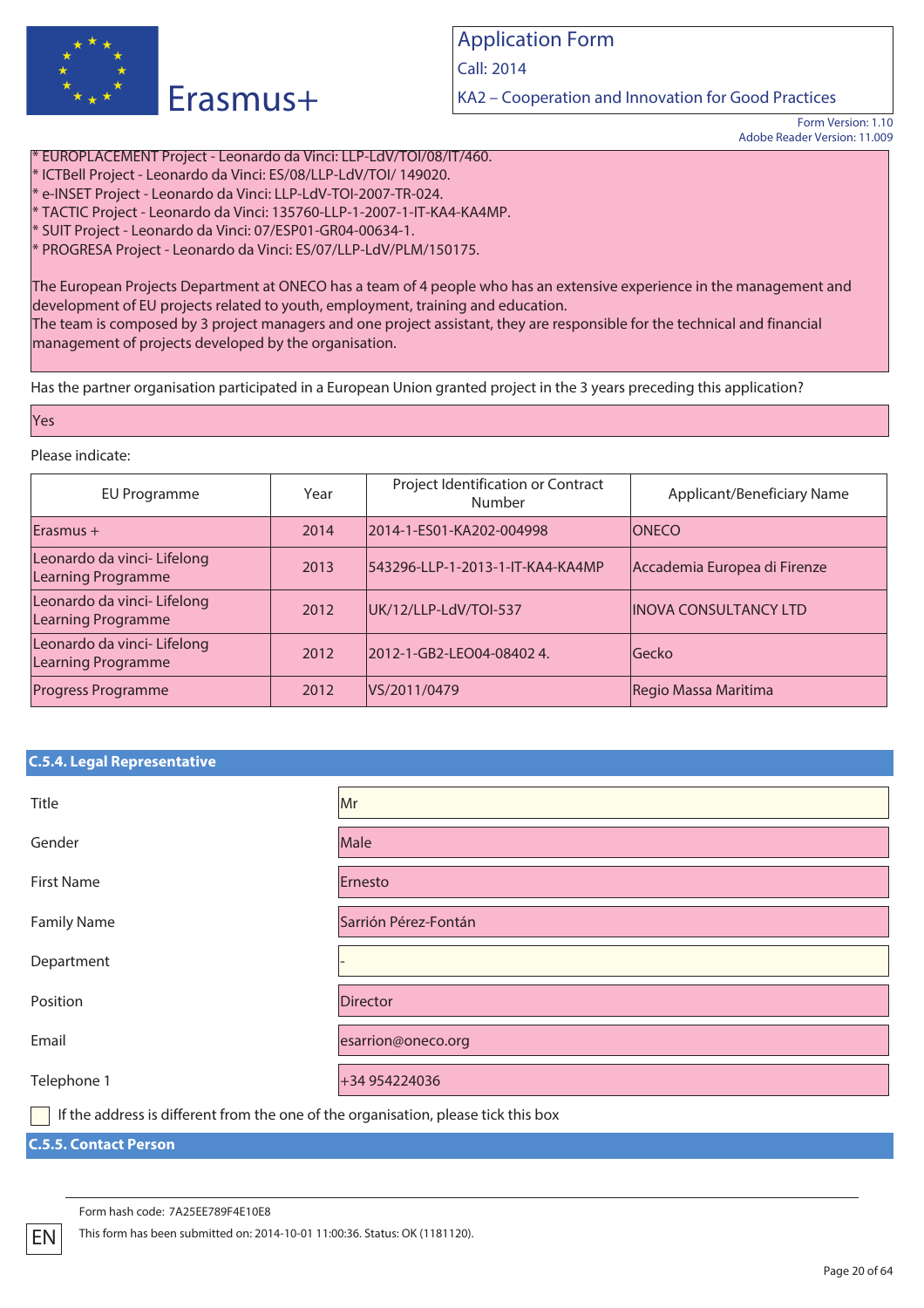

Application Form Call: 2014 KA2 – Cooperation and Innovation for Good Practices

> Form Version: 1.10 Adobe Reader Version: 11.009

| Title              | Ms                        |
|--------------------|---------------------------|
| Gender             | Female                    |
| <b>First Name</b>  | Tamara                    |
| <b>Family Name</b> | <b>Hodas García</b>       |
| Department         | <b>Project Department</b> |
| Position           | <b>Project Manager</b>    |
| Email              | proyectos@oneco.org       |
| Telephone 1        | +34 954224036             |

If the address is different from the one of the organisation, please tick this box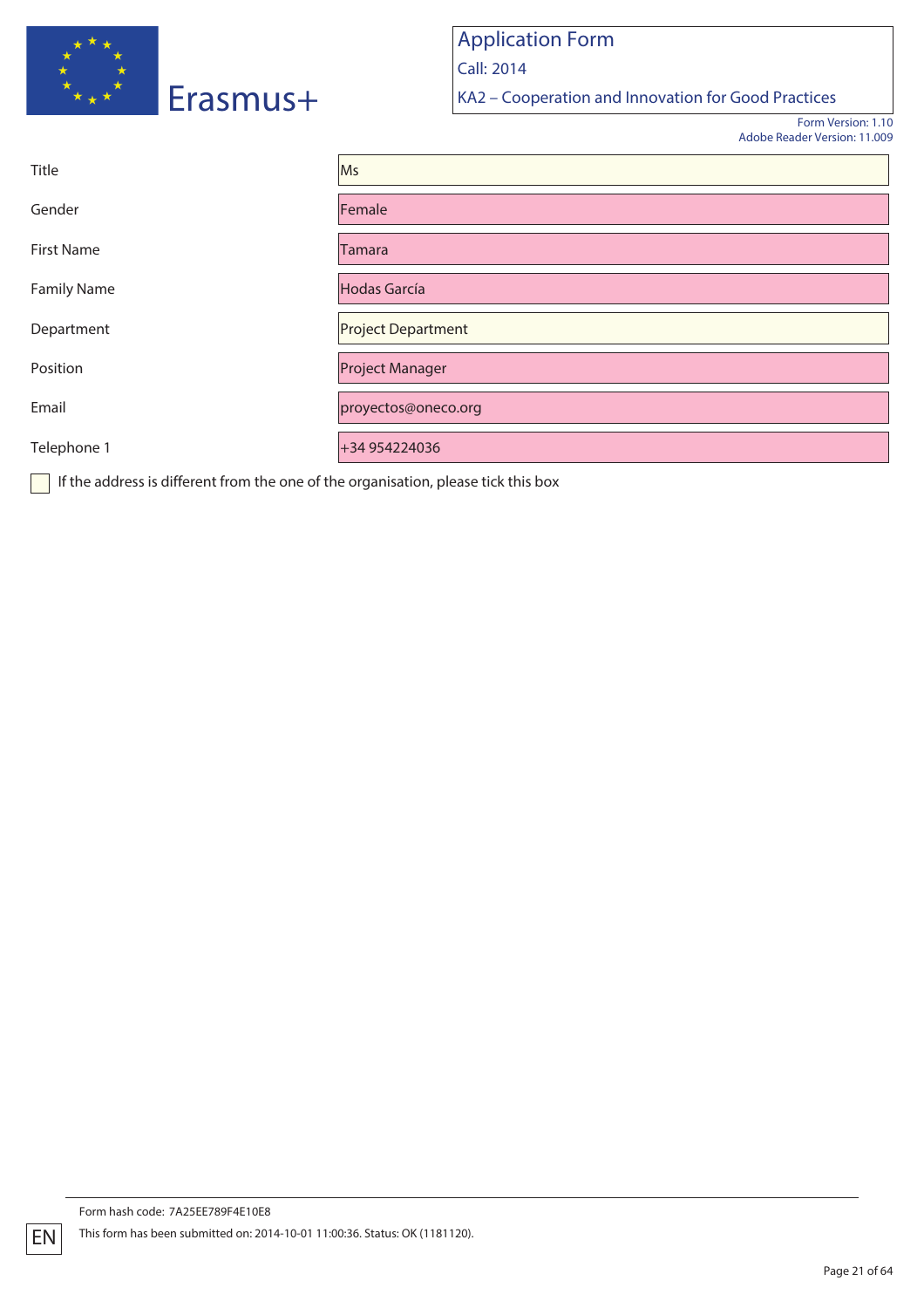

Call: 2014

KA2 – Cooperation and Innovation for Good Practices

Form Version: 1.10 Adobe Reader Version: 11.009

| <b>C.6. Partner Organisation</b>           |                                                                                                     |
|--------------------------------------------|-----------------------------------------------------------------------------------------------------|
| PIC                                        | 949337061                                                                                           |
| Full legal name (National Language)        | INSTYTUT DLA ZJEDNOCZONEJ EUROPY                                                                    |
| Full legal name (Latin characters)         | INSTYTUT DLA ZJEDNOCZONEJ EUROPY                                                                    |
| Acronym                                    | <b>IDZE</b>                                                                                         |
| National ID (if applicable)                | 0000127737                                                                                          |
| Department (if applicable)                 |                                                                                                     |
| Address                                    | KRAKOWSKIE PRZEDMIEŚCIE 62/1                                                                        |
| Country                                    | Poland                                                                                              |
| Region                                     |                                                                                                     |
| P.O. Box                                   |                                                                                                     |
| Post Code                                  | 00-322                                                                                              |
| <b>CEDEX</b>                               |                                                                                                     |
| City                                       | <b>WARSAW</b>                                                                                       |
| Website                                    | www.idze.pl                                                                                         |
| Email                                      |                                                                                                     |
| Telephone 1                                | +48790748776                                                                                        |
| Telephone 2                                | +48607633154                                                                                        |
| Fax                                        |                                                                                                     |
| C.6.1. Profile                             |                                                                                                     |
| Type of Organisation                       | Non-governmental organisation/association/social enterprise                                         |
| Is the partner organisation a public body? | No                                                                                                  |
| Is the partner organisation a non-profit?  | Yes                                                                                                 |
| <b>C.6.2. Accreditation</b>                |                                                                                                     |
|                                            | Has the partner organisation received any type of accreditation before submitting this application? |

Accreditation Type **Accreditation Reference**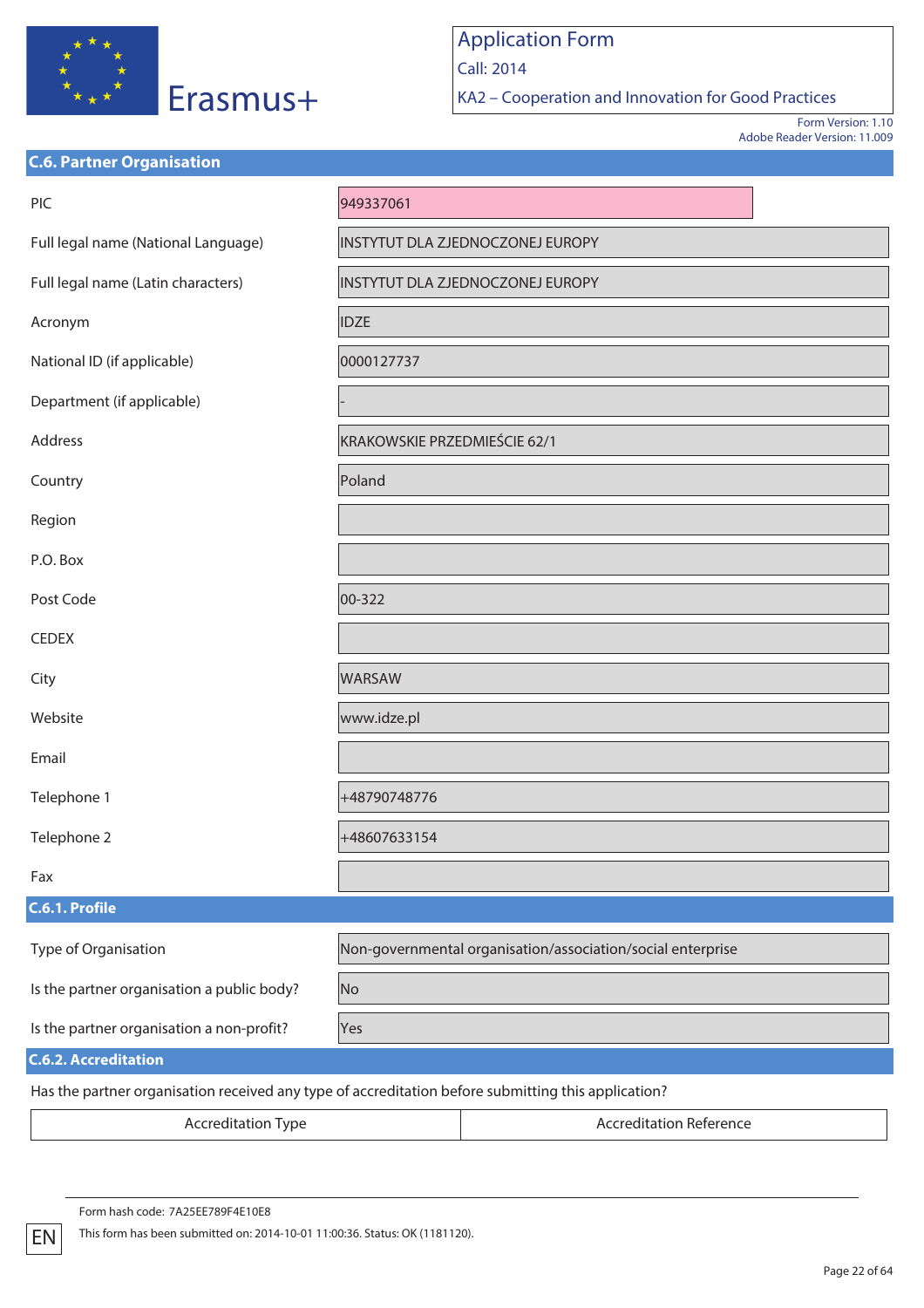

Call: 2014

KA2 – Cooperation and Innovation for Good Practices

### **C.6.3. Background and Experience**

Please briefly present the partner organisation (e.g. its type, size, scope of work, areas of specific expertise, specific social context and, if relevant, the quality system used).

Institute for United Europe is an association that was funded in 2002. After 3 years of its activity, the Institute as a non-profit organisation, obtained moreover a special status of "public benefit organisation" according to the Polish law which gives the  $\vert$ organisation special rights and conveniences.

At national level it aims at initiating and organizing actions for equal opportunities for development especially between regions, social groups, rural and urban youth, and equalizing opportunities for the development of disabled people. On the other hand it supports activities aimed at developing cooperation between groups, organizations and local communities from different European Union countries in order to facilitate the integration and cohesion process. The Institute is based in Warsaw but it operates nationwide with particular attention for rural and socially disadvantaged areas.

Its scope of activities is quite vast as the members of the association are free to bring in their ideas for projects and realize them with the help of the Institute's administrative structure.

However the main fields of our activities are: education, culture and social sector.

The Institute has been always involved in promotion of the Polish culture in Europe and vice versa. It organized diverse language & computing courses for children, youth and adults. Moreover it organized meetings and conferences with the representatives of European embassies to talk about European Union and what it can offer to ordinary citizens.

Since 2009, the association has been involved in different projects in the framework of LLP in diverse sectors (preventing social exclusion, using ICT in adult learning and teaching trainers to use more ICT in their daily work). Additionally, the Institute is an active organisation in different regional and macroregional programmes such as Visegrad Fund or others. The organisation is as well a  $m$ ember of the Anna Lindth Foundation, a network of organisations of 42 countiries.

What are the activities and experience of the partner organisation in the areas relevant for this project? What are the skills and/or expertise of key persons involved in this project?

This project for us is a great possibility to develop our knowlegde and know-how in the field of mobility for young people with fewer opportunities. What is really a big advantage for us in this project is creating a network of other organisationworking in this field which definitely could help us to confirm our position not only in Warsaw but in Poland as a leader organisation for mobility of young people with fewer opportunities.

When it comes to our contribution to this project, we can share our experience and expertise that is based on our previous and current projects with youngsters. As we've got quite vast network of contacts locally we can as well share our knowlegde on the needs of the employers interested in employing new staff.

Since 2002 our Institute has been organising different types of stays for youngsters and children, has been providing language, cultural and computing courses and in this way we tried to prevent any possible social exclusion of disadvantaged rural groups. In 2013, our association hosted a group of 10 French disadvantaged youngsters (with immigrant background or with difficulties to find themselves on the labour market and in the society) who came to Warsaw to gain their professional experience. They stayed 2 moths in Warsaw during which they had an induction period to improve their English and learn some basics of Polish and they had their mentoring sessions so that they become more open and willing to be an active participating citizen. After this period they started their 6-week internship, every person in their field of education. The Institute was their hosting organization responsible for their accommodation, placement and induction programme. They had very different professional profiles and level of education but we managed to find a placement that would suit their needs and objectives for all of them which is probably one of the reasons why the project was a success. Thanks to having participated in this project we provided this group of youngsters with a specific working experience which they will be able to use when they get back to France in order to better find themselves on the labour market and in the society. In 2014 we have hosted the next group of 17 youngsters with fewer possibilties so that their chances on the labour market grow and they can more easily fit in the society. As well this project turned out to be successful and now we are planning to receive the third group in spring 2015. In the mean time we will be hosting as well a small group from Italy, this time the group will consist of adults who have got very technical profiles and are available on the labour market.

The Institute is very active especially in the field of equalising chance of disabled people through different projects enabling their inclusion in the society. We are now carrying a project that aims at developing guidelines on how to make it easier for handicapped people to move around Europe.

KKey staff responsible for the project has been involved in realisation of the European project since 2009. They have successfully finished all the projects that were doing in the framework of LLP but as well other programmes. They both know very well the project lifecycle, financial procedures and rules to follow when realising international projects. They both speak English and Italian and one of them speakc as well French (communicative level). They have experience when dealing with hosting groups of

Form hash code: 7A25EE789F4E10E8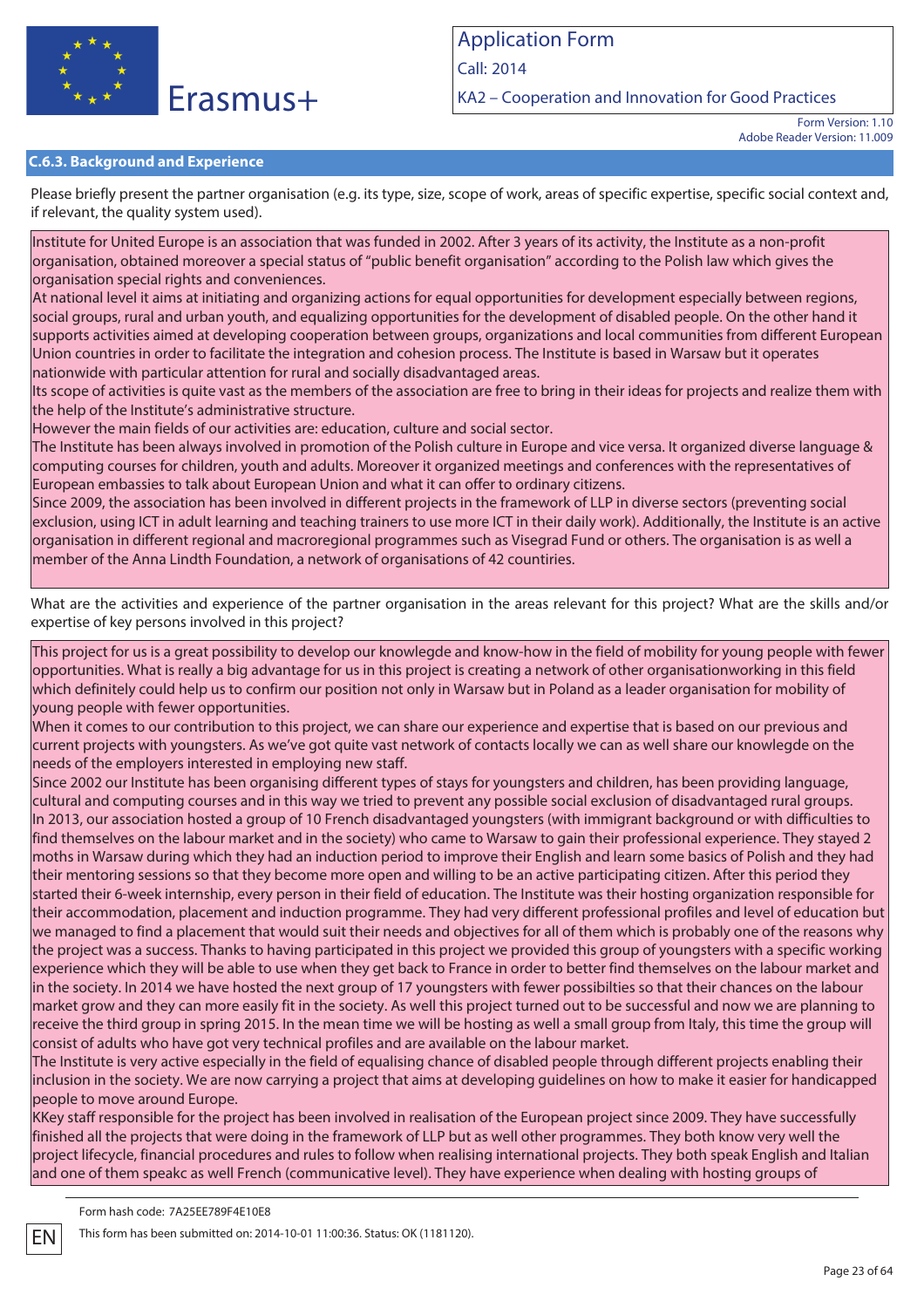

Call: 2014

KA2 – Cooperation and Innovation for Good Practices

Form Version: 1.10 Adobe Reader Version: 11.009

youngsters for different types of mobilities, so they have got the necessary expertise in the project field. They know the needs of the the target group, what kind of problems they encounter, their difficulties and burocratic requirements of such short-term and longterm stays abroad.

Has the partner organisation participated in a European Union granted project in the 3 years preceding this application?

### Yes

### Please indicate:

| EU Programme            | Year | Project Identification or Contract<br>Number | Applicant/Beneficiary Name |
|-------------------------|------|----------------------------------------------|----------------------------|
| LLP - grundtvig         | 2011 | 2011-1-ES1-GRU06-351243                      | <b>IIDZE</b>               |
| LLP - Leonardo da Vinci | 2011 | 2011-1-DE2-LEO04-07889 10                    | <b>IIDZE</b>               |
| LLP - Leonardo da Vinci | 2012 | 2012-1-FR1-LEO04-355532                      | <b>IIDZE</b>               |
| LLP - Leonardo da Vinci | 2013 | 2013-1-PL1-LEO04-384511                      | <b>IIDZE</b>               |

### **C.6.4. Legal Representative**

| Title              | Mr                   |
|--------------------|----------------------|
| Gender             | Male                 |
| <b>First Name</b>  | Marek                |
| <b>Family Name</b> | Kośnik               |
| Department         |                      |
| Position           | President            |
| Email              | marek.kosnik@idze.pl |
| Telephone 1        | +48 530097996        |

If the address is different from the one of the organisation, please tick this box

## **C.6.5. Contact Person**

| Title              | Mr        |
|--------------------|-----------|
| Gender             | Male      |
| <b>First Name</b>  | Marek     |
| <b>Family Name</b> | Kośnik    |
| Department         |           |
| Position           | President |

Form hash code: 7A25EE789F4E10E8

EN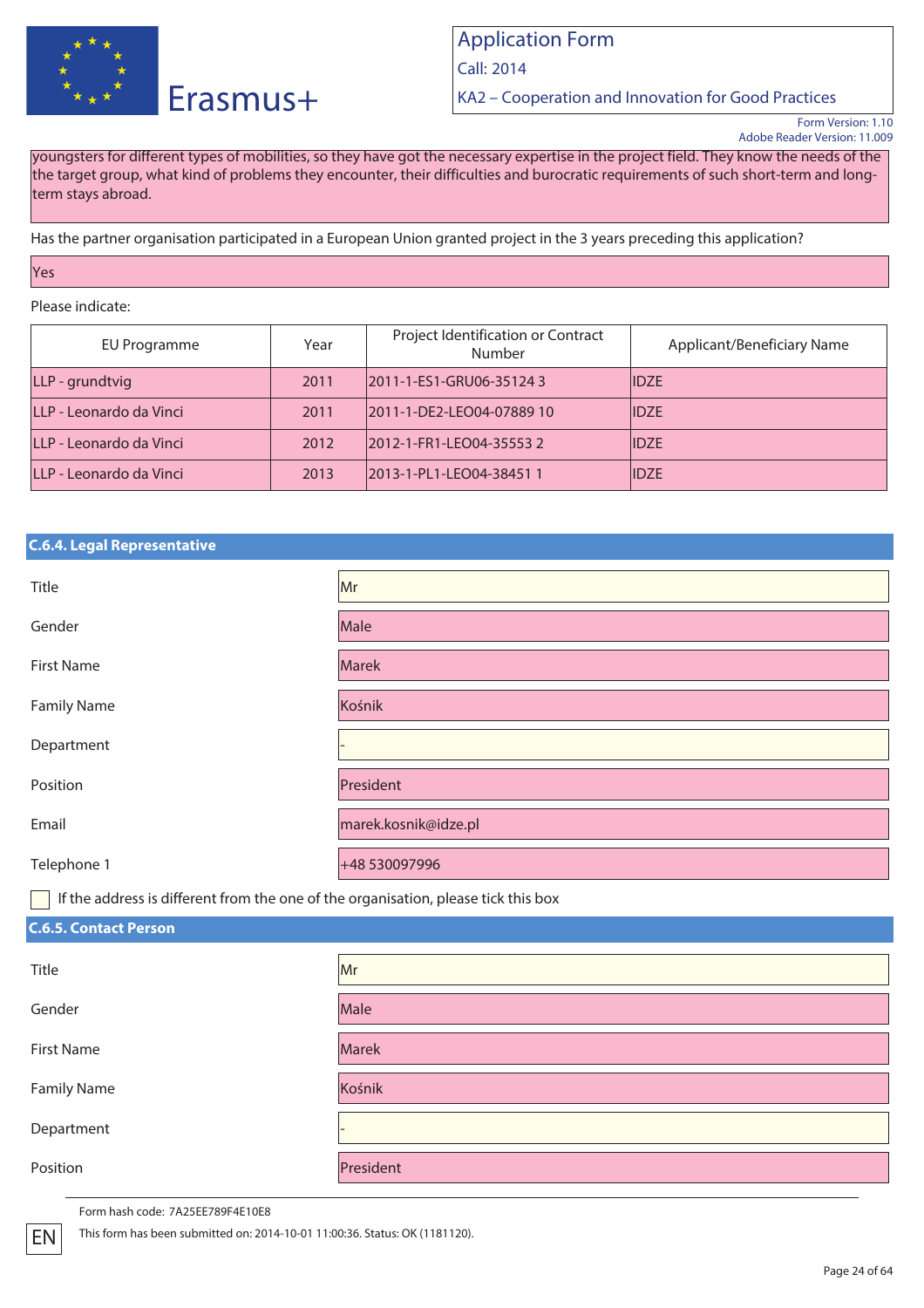

Call: 2014

KA2 – Cooperation and Innovation for Good Practices

Form Version: 1.10 Adobe Reader Version: 11.009

Email marek.kosnik@idze.pl

Telephone 1 +48 530097996

If the address is different from the one of the organisation, please tick this box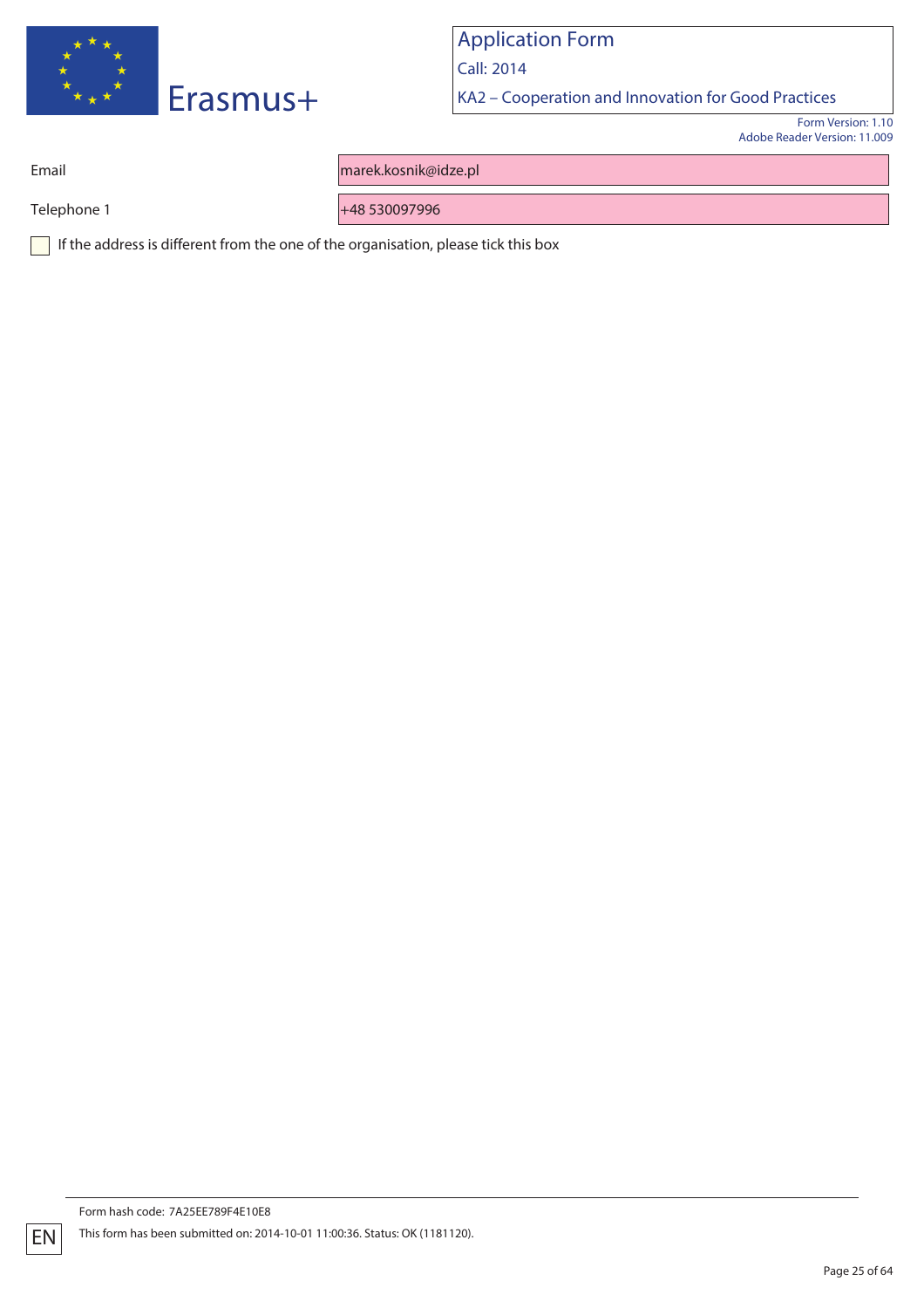

KA2 – Cooperation and Innovation for Good Practices

## **D. Description of the Project**

What is the rationale of this project, in terms of objectives pursued and needs to be addressed?

The unemployment of young people in Europe has reached alarming rates and fight against it has become one of the most important priorities not only for national government but also for the politicians on the EU level. It is only necessary as the labour markets in the EU countries become more and more connected. However, not only the strategies and tools used for tackling the unemployment have to be accessed from the European point of view, but also the young people and recently graduates have to look at their situation with a wide perspective and include the European dimension to their life plans.

The aim of the proposed project is to raise awareness about the European programmes and tools that can help the young people to find a job and to integrate to the labour market, being it in their country of origin with the help of European Education or even in another country.

During the project, the partners will create educational programme that will cover the following topics:

• Legal basis for the common European area of knowledge and education

• The work mobility in the EU (the EURES network, the rights connected to European citizenship and other aspects): how can the opportunities of the common labour market be used?

• European tools for recognition of skills and qualification (ECTS, ECVET, EuroPass, YouthPass, European Qualifications Framework and others): how can these be effectively used?

• Available funding programmes (Erasmus+, Erasmus for Young Entrepreneurs, European Voluntary Service and others): how to use the funding effectively?

• Open Educational Resources (the ones created during past EU funded projects and accessible through the EST database, but not  $\vert$ exclusively): where can thev be found and used?

First of all the curricula for the educational programme will be created as a basis for the other outputs and then the Guide for young unemployed will be drafted (in a way of a Student's book for self-learners) and a Guide for the trainers will be created (in a way of a Teacher's book). The third and last project output will be the web site of the project where all the outputs can be downloaded and that will provide the young people and the supporting institutions with accessible and up-to-date information about the work opportunities in the EU.

The target group of the project will be young people at risk of unemployment and young people with fewer opportunities. In the Czech Republic the group of young people taking actively part in the project will be from the Bruntal region – one of the regions with the highest unemployment rate in the Czech Republic. In the other participating countries the target group will be unemployed youth, too. The specifics of the regions taking part in the project are described in Part F of the application (target group).

Every partner will work in tight connection to the target group they worked with and include the young people into the process of the creation of the intellectual outputs. The young people will attend the 2nd international meeting and provide feedback to the  $|$ curricula which is the most important output and basis for all other outputs.

The target group will be accessed also in the multiplier events in the Czech Republic, Spain and Italy, where they will be informed about the newly created outputs and they will be trained using these outputs.

In what way is the project innovative and/or complementary to other projects already carried out?

The THEY.EA project is innovative in several ways especially regarding the content as well as the methods used to create the outputs. We see the added value of this project in the way we deal with the European dimension. There have been a lot of projects dealing with unemployment, but the present project really access the problem from a wide perspective and strives to provide the young unemployed people with useful information that will allow them to make use of the opportunities offered by the EU.

The project builds on the past projects of the partners, namely a project implemented by the applicant in the Central Bohemia region that was financed from the European Social Fund and focused on education of adults. The topic of this implemented project was "Education in International Cooperation" and the output was a course that delt with the funding schemes available. ERA dealt with all funding programmes in this project and now we are going to deal with the specific programmes that can be used to lower

Form hash code: 7A25EE789F4E10E8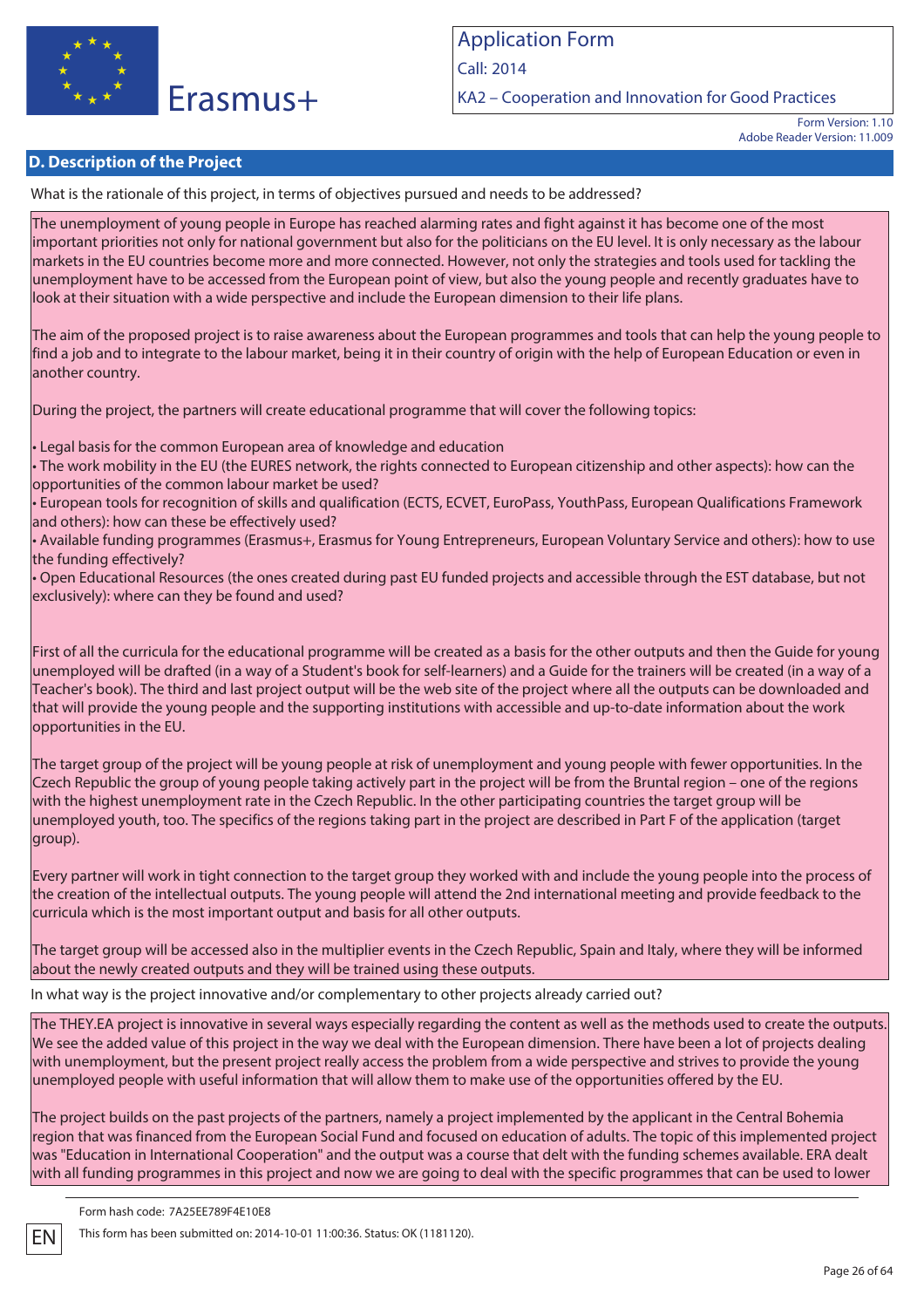

Call: 2014

KA2 – Cooperation and Innovation for Good Practices

Form Version: 1.10 Adobe Reader Version: 11.009

### the unemployment rates among the young people in the EU.

We can also build on other projects implemented by the partners, that are all very active in the educational field:

- ONECO has implemented projects dealing with inclusion of people in risk of exclusion (the CO.RE project), with virtual mobility for students and with other educational projects (for adults, students, young people, women, ...)

- IDZE has hosted foreign students and in this way got involved in the European mobility system, it also has experience with education of different target groups and with creation of educational materials

- NAMCB has implemented several projects under the Youth in Action programme and is also taking part in one Erasmus+ Strategic partnership in the field of Youth with a Turkish leading partner.

- IRR has expertise with Youth in Action projects and can build upon the YES project, which dealt with youngsters willing to start their own enterprise

- CNIPA has extensive experience with organisation of educational courses especially for the young people between 15 - 25 years old

As shown above the project builds upon many successful projects of the partners. The project brings together thematic topics that have not been brought together before and combines them to a unique educational programme that contains all European tools that can be of use to unemployed youth.

How did you choose the project partners and what experiences and competences will they bring to the project? How was the partnership established and does it involve organisations that have never been previously involved in a similar project?

The THEY.EA project combines the expertise of ERA (experience in education, project management, transfer in know-how, vocational education), IRR (experience in youth work, promotion and dissemination activities, European Studies), ONECO (experience in the area of EU funding and project management, especially but not exclusively of educational projects), NAMCB (access to the target group - the young unemployed as well as the supporting institutions - local governments, experience with international project management), IDZE (education in many areas, youth work, use of Open Educational Resources, development of innovative educational strategies) and CNIPA (education, certification). In the project the best knowledge from each partner country will be collected and then put together in one output that will again be distributed to the partner countries and disseminated by the partners through all available channels.

The project partnership evolved from shared interests and complementary activities of the partners. Some of the project partners are institutions that ERA has cooperated with on a long lasting basis in EU funded projects and behind while with some of the partners we have never cooperated before. Almost all the partners in the consortium have extensive experience in international cooperation.

We have chosen the partners following the four main aspects:

1) Project management skills: Most of the involved organisations have vast experience of management of EU funded projects which is a guaranty for a smooth implementation of the project. During the project no time or money will be wasted because of the incompetence of the project managers and all partners can focus mainly on the creating of the intellectual outcomes of the project.

2) Professional capacity: The partners have been selected considering the experience of their staff and their experience with educational activities. All partners have experience with creating educational content and organising educational activities (face-toface as well as internet-based) and all of them have extensive experience with the target group and youth work. Some of them have experience with entrepreneurship support which we consider very similar to the content of the THEY.EA project.

3) Access to target group. The activities of the THEY.EA project are based on a close cooperation with the target group. In almost all of the activities the contact with these organisations is needed and strongly desired. Beside of that the aims of the project are the  $|$ result of the partners' experience with the target group.

4) Commitment to the principles of international cooperation. During the cooperation we had with most of the partners we have found out that they are reliable, thorough and professionally capable. We also treasure their enthusiasm that they feel for international cooperation.

As a result of the abovementioned principles, when developing the project idea, the most appropriate and balanced consortium was designed to ensure relevance and appropriate skills and experience would be included.

Form hash code: 7A25EE789F4E10E8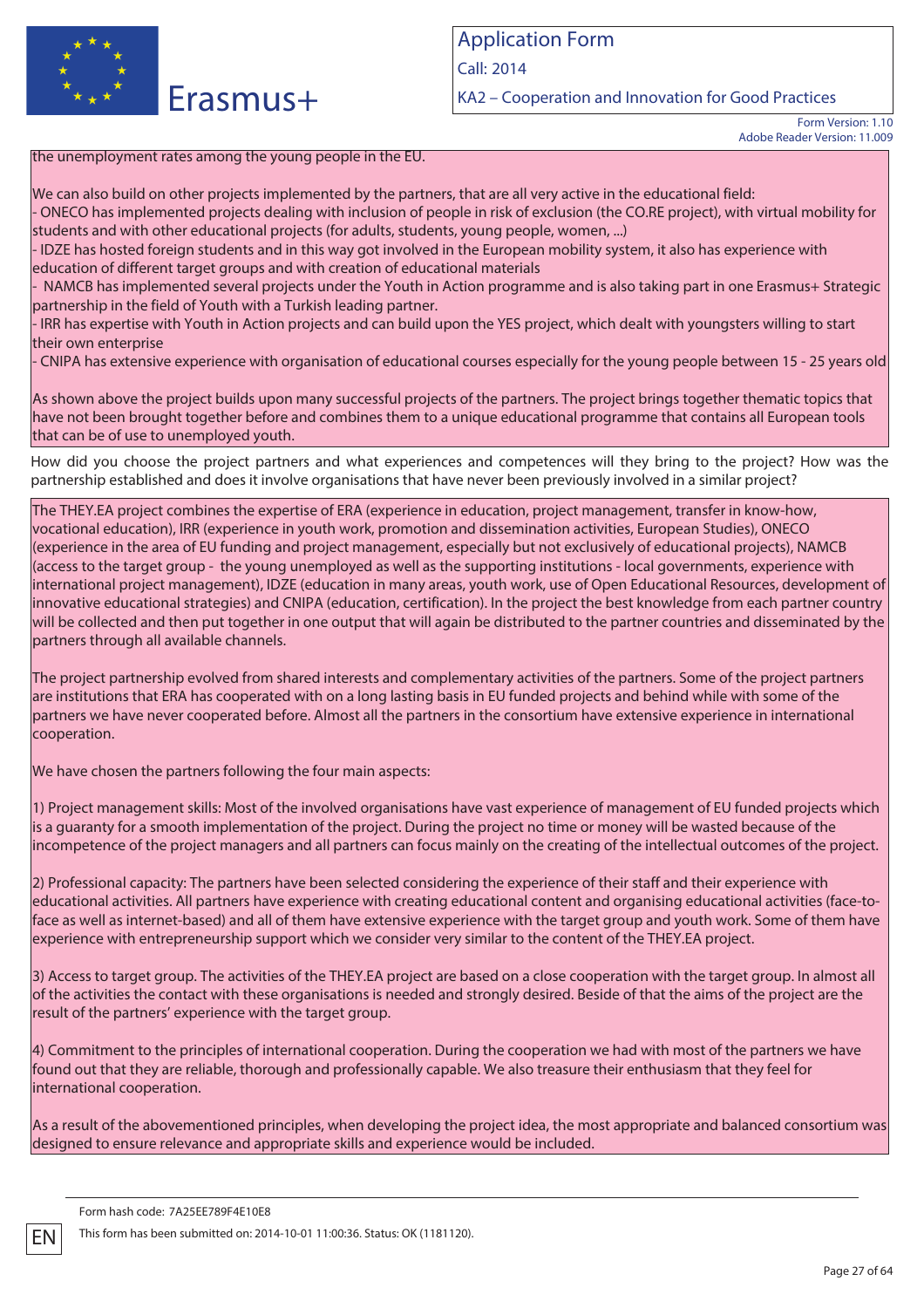

KA2 – Cooperation and Innovation for Good Practices

How will cooperation and communication happen among all project partners and with other relevant stakeholders? What will be the purpose and frequency of the transnational project meetings and who will participate in them?

The communication among all project partners will happen through the project management team set up by main contact persons from each project partner organisation. The main person responsible for the project management and the head of the project management team will be the project manager from the applicant organisation (EUDA). The communication between the members of the project teams will function on a regular basis and mainly online but there will also be 3 project meetings during the project because face-to-face encounter is irreplaceable and the common planning and evaluation will be made easier through that.

The management of the project will be facilitated by using modern methods, especially documents sharing using cloud services. A shared folder will be created which will contain all the project materials (project application, scanned mandates and cooperation agreements, plans, reports, educational materials, final products etc.). All partners will regularly update the information about their activities and progress of the project in their country. A shared timetable will be created and every partner will report his activities regularly at least monthly. There will also be an online dissemination plan where each of the partners will update the information about the measures implemented. In the folder there will also be up-to-date contact list including all important contacts to people in the partner organisations.

Every partner is responsible for the contact with the target group in his country but the partners will share the lists of approached institutions in order to keep track of the range of activities implemented in each country.

A webpage of the project will be created and regularly updated and it will inform all interested stakeholders (mainly the target groups) about the progress of the project, about the project activities and outcomes.

During the project 3 international project meetings will take place. Every project meeting will be connected with a specific activity and output.

1) The kick-off meeting. This meeting will take place in Bulgaria during the 1st month of the project. The aim of the project is to make clear the objectives of the project, to make sure that all partners understand the tasks and to get to know each other better. The second important aim of the meeting will be to unify the approach used to creating the thematic sections of the curricula in order to get comparable results that can be merged in one comprehensive curricula of the educational programme. The meeting will last 3 days including the travel days and each partner will be represented by 1 person.

2) 2nd meeting. This meeting will take place in Italy (Bari). During the meeting the partners will discuss the draft of the curricula with the target group. Each partner will bring 2-3 representatives of the target group to the meeting and there will be discussion and amendments of the curricula in cooperation with the target group. The project meeting will last 3 days including the travel days and each partner will send 1-2 people to the project meeting.

3) 3rd meeting. This meeting will take place in Prague during the 18th month of the project. The meeting will last 4 days including the travel days and will be connected to the multiplier event in Prague. Each partner will be represented by 2 people in the meeting. The aim of the meeting is to discuss and evaluate the outputs of the project and agree on a specific dissemination strategy and sustainability measures. The partners will also take part in the final conference of the project where they will present the best practice examples from their countries.

Additional virtual meetings will also be organised if there is something specific or an issue that needs to be discussed verbally.

What are the most relevant priorities addressed by your project?

Promoting young people's social inclusion and well-being

Supporting the production and adoption of Open Educational Resources in diverse European languages

What are the most relevant topics addressed by your project?

Form hash code: 7A25EE789F4E10E8

Form Version: 1.10 Adobe Reader Version: 11.009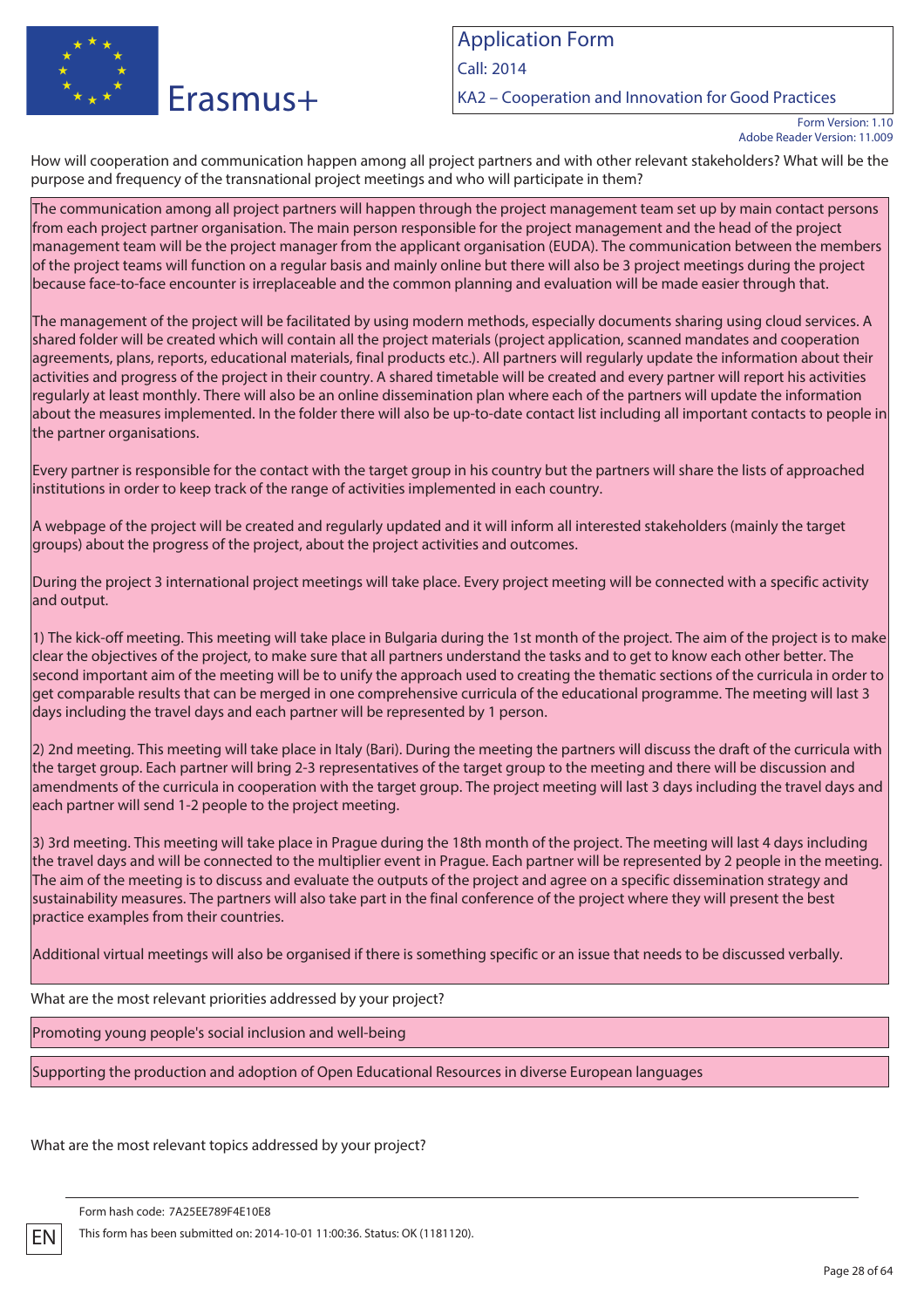

KA2 – Cooperation and Innovation for Good Practices

Form Version: 1.10 Adobe Reader Version: 11.009

Inclusion - equity

Labour market issues incl. career guidance / youth unemployment

### International cooperation, international relations, development cooperation

What results are expected during the project and on its completion? Please provide a detailed description of the expected results (if they are not listed in intellectual outputs, multiplier evens or learning, training, teaching activities).

The project is build around the four intellectual outputs which are listed in following sections of the application. All partners are involved in the process of creation of these results and each of the partners has his specific role. The process is accompanied by project management activities such as continuous evaluation of the project progress or regular online and face-to-face meetings of the partners and planning of the activities.

The results of the project are on the one hand the created intellectual outputs, on the other hand the impact of these outputs on the educational institutions and on the people involved in the educational activities.

We expect impact on three groups of people:

- the people working in the supporting institutions - employees of labour offices, educational institutions etc.,

young people looking for a job in the EU,

- the staff of the partner organisations.

The expected impact on the first target group (staff of the supporting institutions) is:

- the people in the educational institutions will have knowledge about the possibilities provided by European funding programmes, about the opportunities for cross border mobility and about all the topics covered in the educational programme;

- they will be able to train the unemployed people (especially the young ones) about these topics and help them with orienteering in this area;

- they will have access to additional content that could be of interest to them when dealing with young people that cannot find a job in their region/country.

The impact on the young unemployed is the following:

- they will have knowledge about the possibilities provided by European Union and they will be motivated:

--- to start looking for a job outside of the borders of their country or

--- to use the opportunities for education and training outside of the borders of their country.

- they will be able to apply for funding under European funding schemes, to find a vacancy abroad, to apply for funding for an EVS project etc.;

- they will have increased confidence and they will get rid of the bias connected with work mobility;

- they will have access to additional content that could be of interest to them when looking for a job;

- they will be more active in the field of international cooperation, European Citizenship and connected areas.

The impact on the employees of the partner organisations:

- team of each partner organisation widens the knowledge in the specific thematic sections that the other partners were responsible for;

- the teams gain new experience in the project regarding educational methods, international cooperation etc.

- the partner organisations will be able to run the created educational program as a part of their educational portfolio.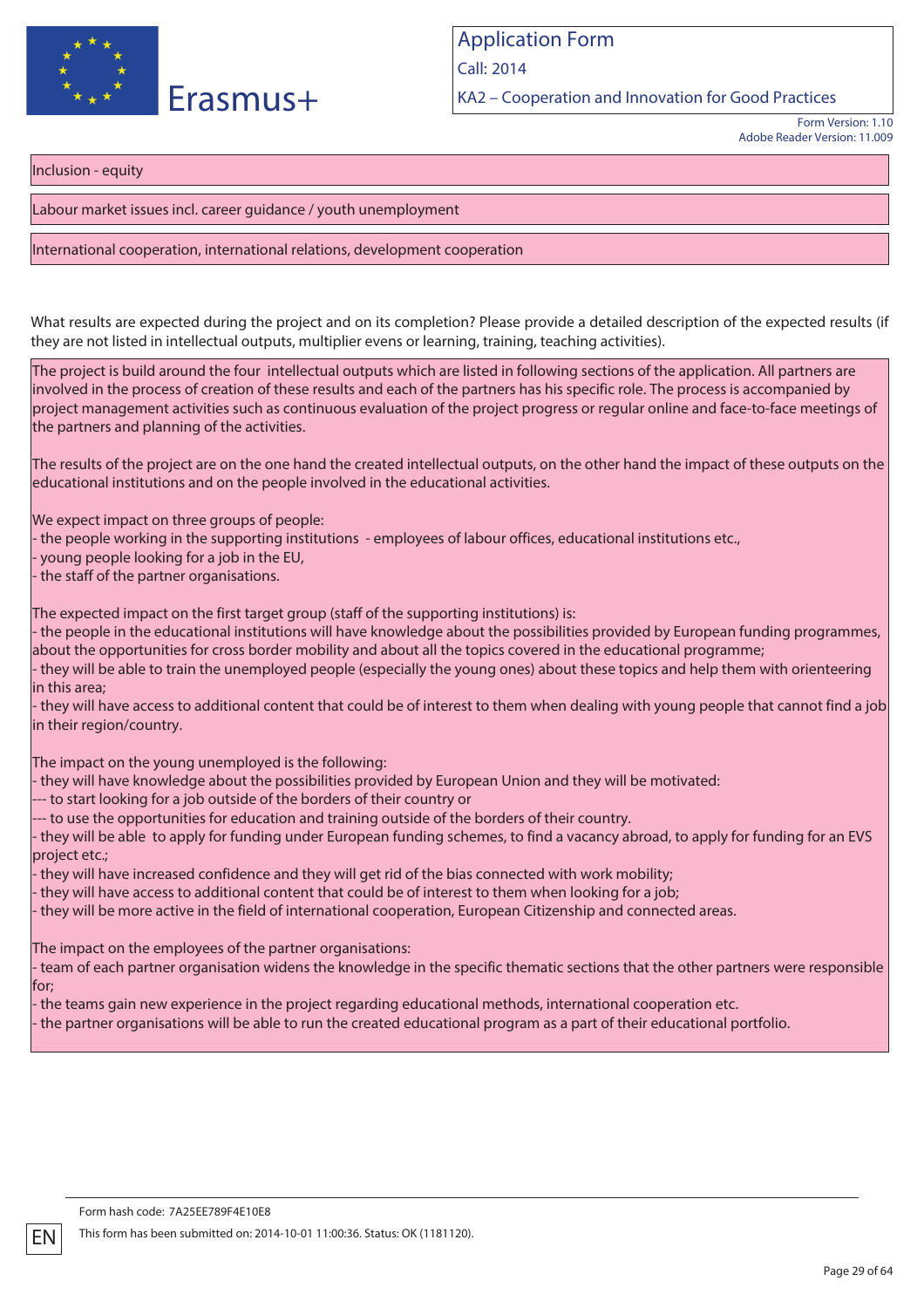

Call: 2014

KA2 – Cooperation and Innovation for Good Practices

Form Version: 1.10 Adobe Reader Version: 11.009

## **E. Preparation**

Please describe what will be done in preparation by your organisation and by your partners before the project activities take place.

Some of the preparation activities have been already carried out by the partners, for example parts of the discussion about the form and shape of the outputs or planning of the management process and evaluation plan. The coordinator has already made a research regarding the suppliers of the web site and the usual prices in this sector. All partners have preliminarily created lists of possible accessed supporting institutions that will cooperate during the project and provide feedback.

Once the project will be approved the first actions will be:

• creating the internal project teams and assigning the tasks;

• planning of the kick of meeting in Bulgaria (including the programme and date setting);

• preparation of partner agreements;

• creating the shared folder with project management documents, templates and timetables;

• the first propagation activities – writing and publishing the press release about the start of the project, publishing the information about the project on the websites of the partners;

• discussions about the project outputs and aims;

• discussions about the target groups.

### **E.1. Project Management**

How will you ensure proper budget control and time management in your project?

The main aspect that will ensure the proper budget control and time management is the experienced project team. Most of the partners have excessive experience in project management of international projects. They will use many management tools that have proven useful in previous projects such as:

- Gantt chart to monitor the progress of the project

- timetables to monitor the activities in the partner countries

- financial and cash-flow plans

- regular partner reports and financial reports

- publicity reports

The coordinating organisation will be responsible for the budgetary control of the project and the partners will be responsible for their own budgets. They will regularly report to the lead partner about the money spent, target group achieved and results achieved. The coordinating organisation has an experienced project team consisting of project managers backed up by experienced administrative staff who can help with the monitoring and planning activities.

The management team of the coordinating institutions will consist of one project manager and one financial manager of the project. The project manager will be responsible for the time management of the project, for the project activities, for the communication with the partners and for the contact with the target group. The financial manager of the project will be responsible for the budget control, the control of the cash-flow, the control of the cost-effectiveness of the expenditures and for the selection of the subcontractor for the e-learning platform.

The tools used together with the teams will assure the successful implementation of the project and smooth budget and time management.

How will the quality of the project's activities and results be monitored and evaluated? Please mention the involved staff profiles and frequency of such quality checks.

Each partner will review own outputs regularly and report to the leading partner. A formal quality review will take place at each partner meeting. The quality of the outputs of the project will be accessed through a survey among some crucial educational institutions that will review several aspects of the outputs, most importantly the usefulness of the outputs and applicability of the outputs.

The quality checks will take place at each meeting or through online communication means, at least quarterly.

#### Form hash code: 7A25EE789F4E10E8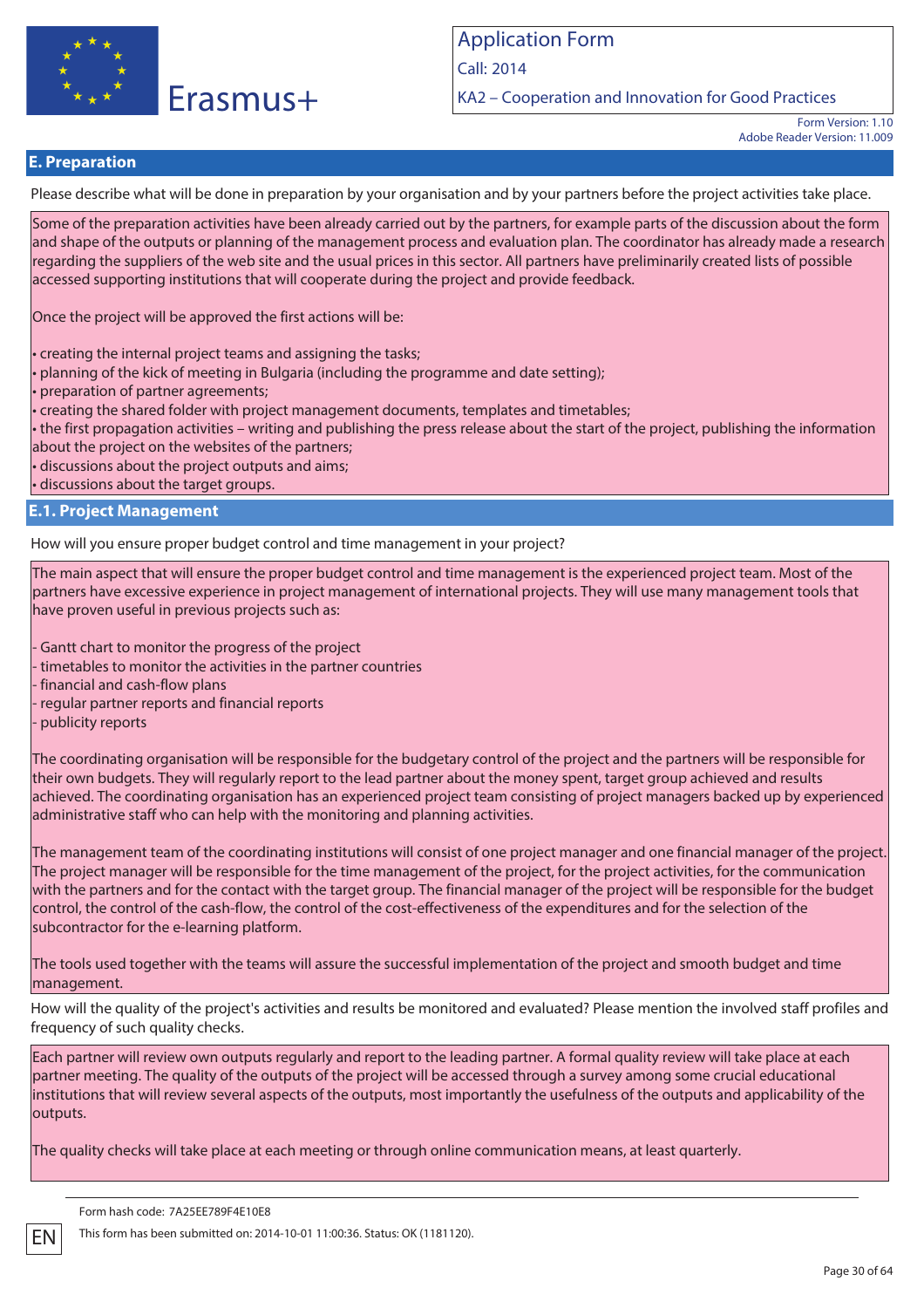

Call: 2014

KA2 – Cooperation and Innovation for Good Practices

Form Version: 1.10 Adobe Reader Version: 11.009

The person responsible for the quality checks will be mainly Martin Synkule from European Development Agency (CZ). He is the director of EUDA and the head manager of the Czech and international projects department. He has experience of Leonardo da Vinci (Mobilities, Partnerships and Partnership Networks), Education for competitiveness Operational Programme, Human Resources and Employment Operational Programme and PROGRESS and associated dissemination. After the outputs have been sent to ERA, he will be responsible for the final evaluation and quality control prior to the publishing of the outputs.

What measures are foreseen to handle project risks (e.g. conflict resolution processes, etc.)?

The project risks will be prevented mainly through open communication among the partners. When a problem occurs the partners are obliged to share it and to come to a solution together. The partners will create a list of principles of good and fruitful cooperation that will include also the conflict resolution process.

The partners will identify the possible risks in the kick-off meeting. They will evaluate the project risk severity and likelihood and identify actions to dismantle them or at least to minimize them.

The monitoring tools will be a part of the complex package of risk management measures. The reports from the partners will ensure that every possible thread to the successful implementation of the project will be identified at its earliest stage.

Which activities and indicators of achievement (quantitative and qualitative) will you put in place in order to assess whether and to what extent, the project reaches its objectives and results?

The most important activity to access the project results is for us the evaluation by the target group. This will be performed by the use of questionnaires and formal and informal interviews. Each output has to be accessed separately, presented to the target group and then amended according to their comments.

The specific impact indicators will be defined in the kick-off meeting and then regularly monitored and evaluated. A document dedicated to the impact indicators will be created in the shared folder and the progress will be reported regularly.

There will also be a dissemination database and the progress in the activities of propagation and dissemination will be followed there.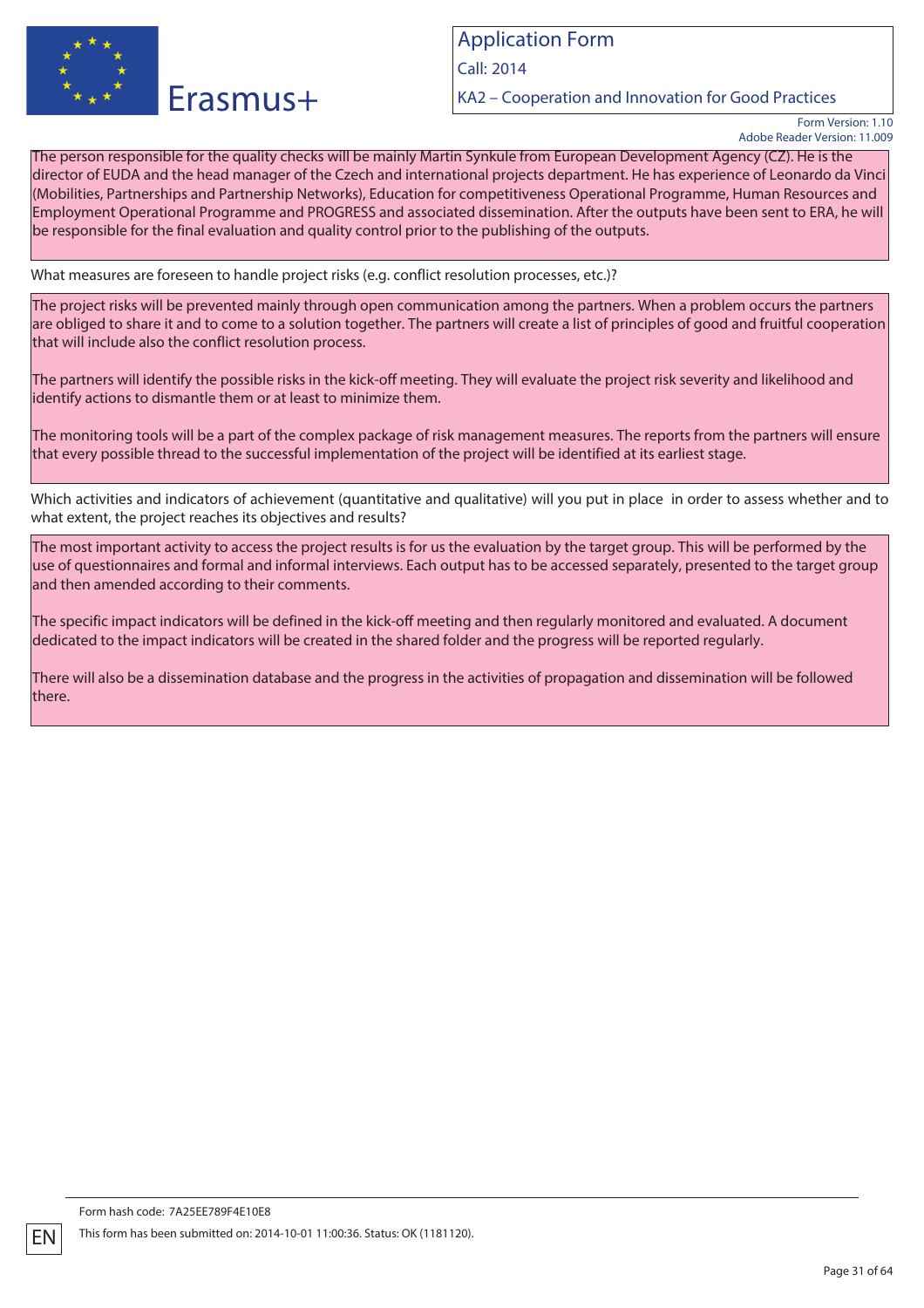

KA2 – Cooperation and Innovation for Good Practices

### **F. Implementation**

Please describe the activities that your project will organise and elaborate on the methodology you intend to apply. Please provide detailed information in particular about the project activities that will be supported from the grant for Project Management and Implementation.

All project activities are built around the four specific intellectual outputs. These outputs will be created to fulfil the aims of the project and to improve the educational services provided for the unemployed youngsters in all partner countries.

The activities will be carried out by all project partners while the coordination of the activities will be the task for the coordinator (European Development Agency). Each Intellectual Output will be created within several activities. These activities have clearly defined dates, deadlines and the partners responsible for them. Their realization will be monitored throughout the project implementation.

The activities are listed in the Gantt chart attached.

During the project there will be 3 transnational coordination meetings - the venues have been chosen according to the experience of the relevant partners and according to the distance to the venues from the other partner countries.

M1: Kick-off meeting (Sophia) - Each partner will send 1 representative to this meeting. The meeting will last for 2 days. M2: 2nd meeting (Bari) - Each partner will send 1-2 representatives and 2-3 young people as representatives of the target group to the meeting.

M3: 3rd meeting (Prague) - This meeting will be connected to the closing conference of the project. Each partner will send 2 representatives and the meeting together with the conference will last 4 days including the travel days.

Every meeting has to be prepared carefully and the minutes of the meetings have to be planned. For each meeting the hosting partner will be responsible.

There will be also propagation and dissemination activities during the project; most important are the dissemination events. The biggest dissemination event will be the final conference in Prague in September 2016 which will be with presence of the partners. This event will be designed for the supporting institutions (regional administrations, municipalities, labour offices, educational institutions etc.). The other dissemination events (in Spain and in Italy) will be designed for the target group of the young unemployed.

In addition there are several activities that are not part of the creative process that leads to the intellectual activities; however, they are essential for the achievement of the project aims. They will be funded through the project management grant and they are project management activities (regular and financial management) and project administration activities.

The activities covered from the grant for project management and implementation are the following: - communication between the partners - coordination of the project activities (using management tools described above) - financial management, budget control, cash-flow assessment evaluation activities

- propagation activities

What target groups do you address in your activities plan?

The target group of this proposal is young people not in employment, training or education and young people in the last years of high school/university and fearing that they don't get a job after the graduation. We will work in the project with the target group the following way:

- each partner will consult with them when working on the intellectual outputs

- representatives of the target group (2 -3 of them from each country) will be invited to the 2nd international partner meeting in Italy where they would provide feedback on the curricula of the educational programme

Each of the partner has his special target group. In the Czech Republic, we will work with young unemployed people from the Bruntal region where IRR runs the Europe Direct Centre and where the unemployment rate is very high not only among the young

Form hash code: 7A25EE789F4E10E8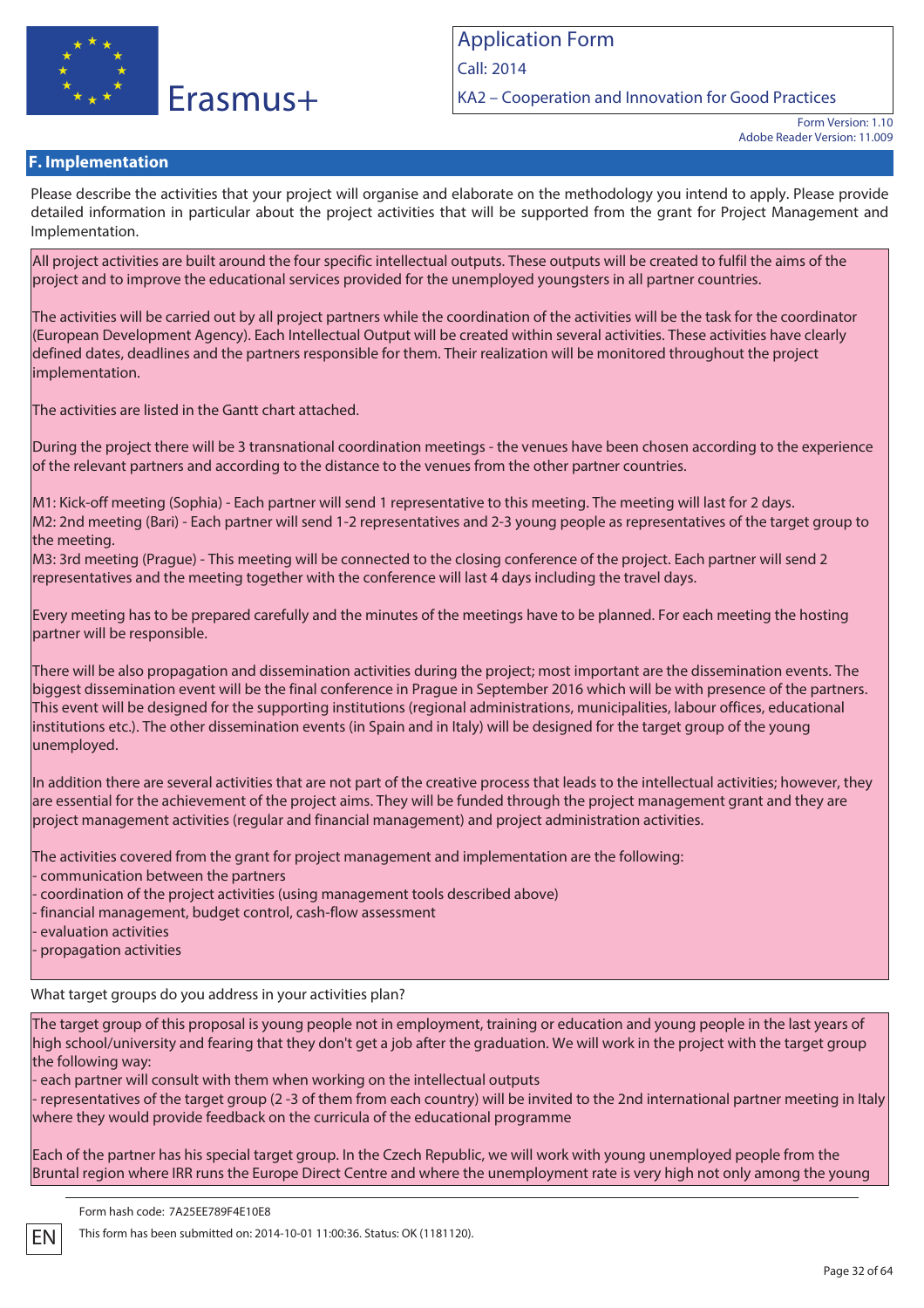

Call: 2014

KA2 – Cooperation and Innovation for Good Practices

Form Version: 1.10 Adobe Reader Version: 11.009

people. In Spain they are willing to work with young Roma people in the risk of exclusion - these people will be invited to the multiplier event in the 17th month of the project. In Italy the project will be implemented in the Puglia region where there is a very high rate of youth unemployment and a lack of training opportunities.

Regarding the secondary target group we will work with supporting institutions that are active in the field of education of youth. We expect to work with municipalities, local governments, labour offices and other organisations.

**F.1. Involvement of Participants With Fewer Opportunities**

Does your project involve participants facing situations that make their participation more difficult?

No

EN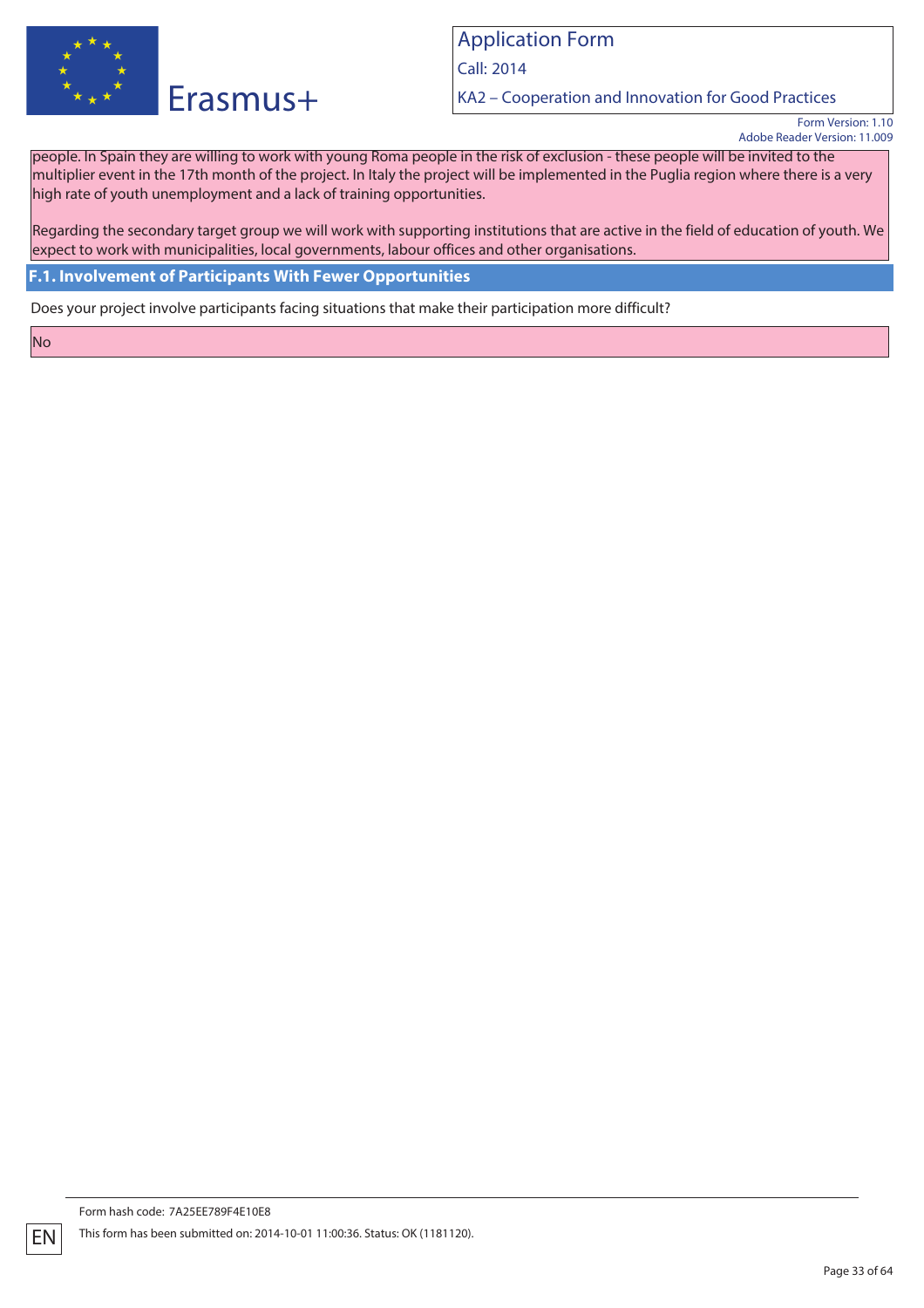

Call: 2014

KA2 – Cooperation and Innovation for Good Practices

Form Version: 1.10 Adobe Reader Version: 11.009

### **F.2. Project Activities**

## **F.2.1. Intellectual Outputs** Output Identification  $\vert$  01 Output Title Curricula of the educational module Output Type Course/curriculum Output Description This output will be the description of the content of the course. It will contain information about the needed learning materials (the training pack for the trainers, the guide for jobseekers and the web platform). It will describe the content, volume and depth of the information provided in each of the tools and the description of the tools and their use. The curricula will be created based on the experience of each partner taking part in the project. It is important to have the curricula as a basis and foundation for the other outputs. It will be the strategy connecting the other tools (outputs). The curricula will consist of an introduction and 5 thematic sections, being: 1) Legal basis for the European labour market - responsible partner IRR (CZ) 2) Work mobility in the common European market - responsible partner NAMCB (BG) 3) The recognition of acquired skills and education in the EU - responsible partner CNIPA (IT) 4) The available funding - responsible partner ONECO (ES) 5) Open Educational Resources in the area of employment and self-employment of youth responsible partner IDZE (POL) All this thematic section will be conceived in the way so they can be of maximum use for young people looking for job and for youth workers and workers in the labour offices and similar organisations. Each of the thematic sections will be discussed with local stakeholders and youngsters, according to this discussion and in line with the suggestions of the target group the specific and most useful content will be chosen and described. Afterwards the responsible partner will elaborate a plan to include this chapter to the relevant tools (to the guide for job-seekers, to the trainer's pack and to the web page). All partners will be responsible for this output and each of them will work on one specific part of it in cooperation with the local stakeholders. The partners will create the curricula in English and send it to EUDA in English. EUDA will then make a coherent and complete curricula (including adding an introduction and a summary). Languages **English** Media(s) Text Activity Activity Code **CONTEX 101-A1** Project Phase Implementation Title Curricula - Legal basis for the European labour market Description **This thematic section will contain information about the legal basis** for the labour market in the EU including: - regulations concerning the free movement of people - regulations concerning non-discrimination on the labour market

Form hash code: 7A25EE789F4E10E8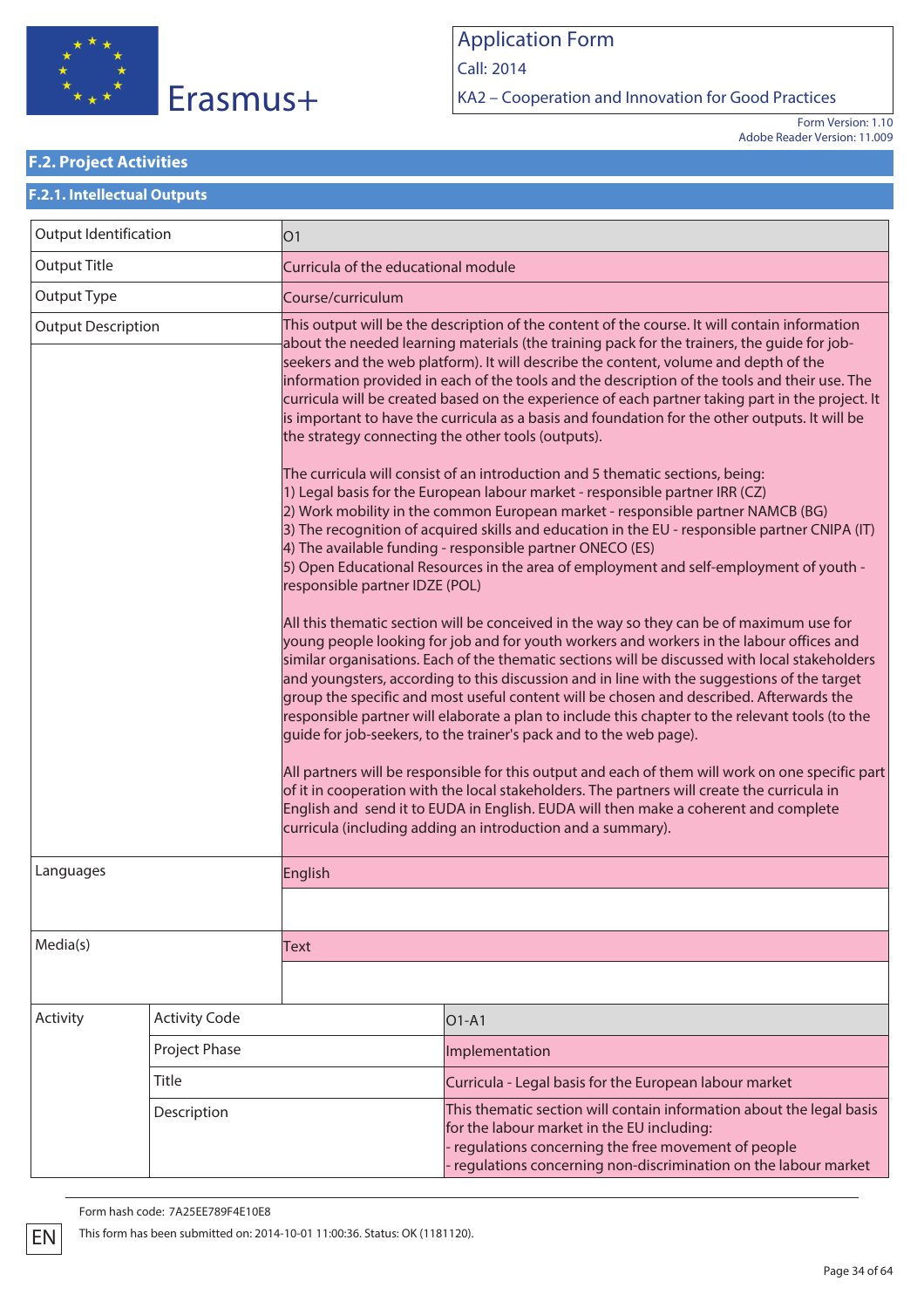

# Erasmus+

# Application Form

Call: 2014

KA2 – Cooperation and Innovation for Good Practices

Form Version: 1.10 Adobe Reader Version: 11.009

|                                      | - European Citizenship and the connected rights in the area of<br>labour market<br>European strategies in the area of labour market<br>European strategies against youth-unemployment<br>This chapter is important because of two reasons:<br>the unemployed young people need to know their rights and<br>duties, because this rights create opportunities for them abroad<br>it is necessary and desirable that the young people are aware of<br>the European level of the problems - that will motivate them to use<br>the European tools to find a job and it will support their active<br>European Citizenship                                                                                                                        |
|--------------------------------------|--------------------------------------------------------------------------------------------------------------------------------------------------------------------------------------------------------------------------------------------------------------------------------------------------------------------------------------------------------------------------------------------------------------------------------------------------------------------------------------------------------------------------------------------------------------------------------------------------------------------------------------------------------------------------------------------------------------------------------------------|
| Tasks and role of each organisation  | The Institute of Regional Development (CZ) will be responsible for<br>creating the content of this thematic section, then will pass it to ERA<br>(CZ) in English. EUDA is responsible for the evaluation of the<br>content.                                                                                                                                                                                                                                                                                                                                                                                                                                                                                                                |
| Estimated Start Date (dd-mm-yyyy)    | 01-04-2015                                                                                                                                                                                                                                                                                                                                                                                                                                                                                                                                                                                                                                                                                                                                 |
| Estimated End Date (dd-mm-yyyy)      | 31-07-2015                                                                                                                                                                                                                                                                                                                                                                                                                                                                                                                                                                                                                                                                                                                                 |
| <b>Activity Leading Organisation</b> | Institut pro regionalni rozvoj, o. p. s.                                                                                                                                                                                                                                                                                                                                                                                                                                                                                                                                                                                                                                                                                                   |
| <b>Participating Organisations</b>   | Evropská rozvojová agentura, s.r.o.                                                                                                                                                                                                                                                                                                                                                                                                                                                                                                                                                                                                                                                                                                        |
| <b>Activity Code</b>                 | $O1-A2$                                                                                                                                                                                                                                                                                                                                                                                                                                                                                                                                                                                                                                                                                                                                    |
| Project Phase                        | Implementation                                                                                                                                                                                                                                                                                                                                                                                                                                                                                                                                                                                                                                                                                                                             |
| Title                                | Curricula - Work mobility in the common European market                                                                                                                                                                                                                                                                                                                                                                                                                                                                                                                                                                                                                                                                                    |
| Description                          | This thematic section will contain information about the work<br>mobility in the common European market, the rights and duties<br>connected to it and about European tools that strive to make the<br>mobility easier (except for the system of recognition of skills which<br>is part of another section).<br>The chapter will include information about (among others):<br>the EURES network<br>other means of finding a job abroad and useful web sites<br>language passports, work permits<br>unemployment benefits<br>taxes in EU<br>This chapter is important because it will broaden the horizons for<br>the young people and will provide them with all the necessary<br>knowledge for finding a job in another country in the EU. |
| Tasks and role of each organisation  | NAMCB (BG) will be responsible for creating the content of this<br>thematic section, then will pass it to ERA (CZ) in English. EUDA is<br>responsible for the evaluation of the content.                                                                                                                                                                                                                                                                                                                                                                                                                                                                                                                                                   |
| Estimated Start Date (dd-mm-yyyy)    | 01-04-2015                                                                                                                                                                                                                                                                                                                                                                                                                                                                                                                                                                                                                                                                                                                                 |
| Estimated End Date (dd-mm-yyyy)      | 31-07-2015                                                                                                                                                                                                                                                                                                                                                                                                                                                                                                                                                                                                                                                                                                                                 |
| <b>Activity Leading Organisation</b> | National Association of Municipal Clerks in Bulgaria                                                                                                                                                                                                                                                                                                                                                                                                                                                                                                                                                                                                                                                                                       |

Form hash code: 7A25EE789F4E10E8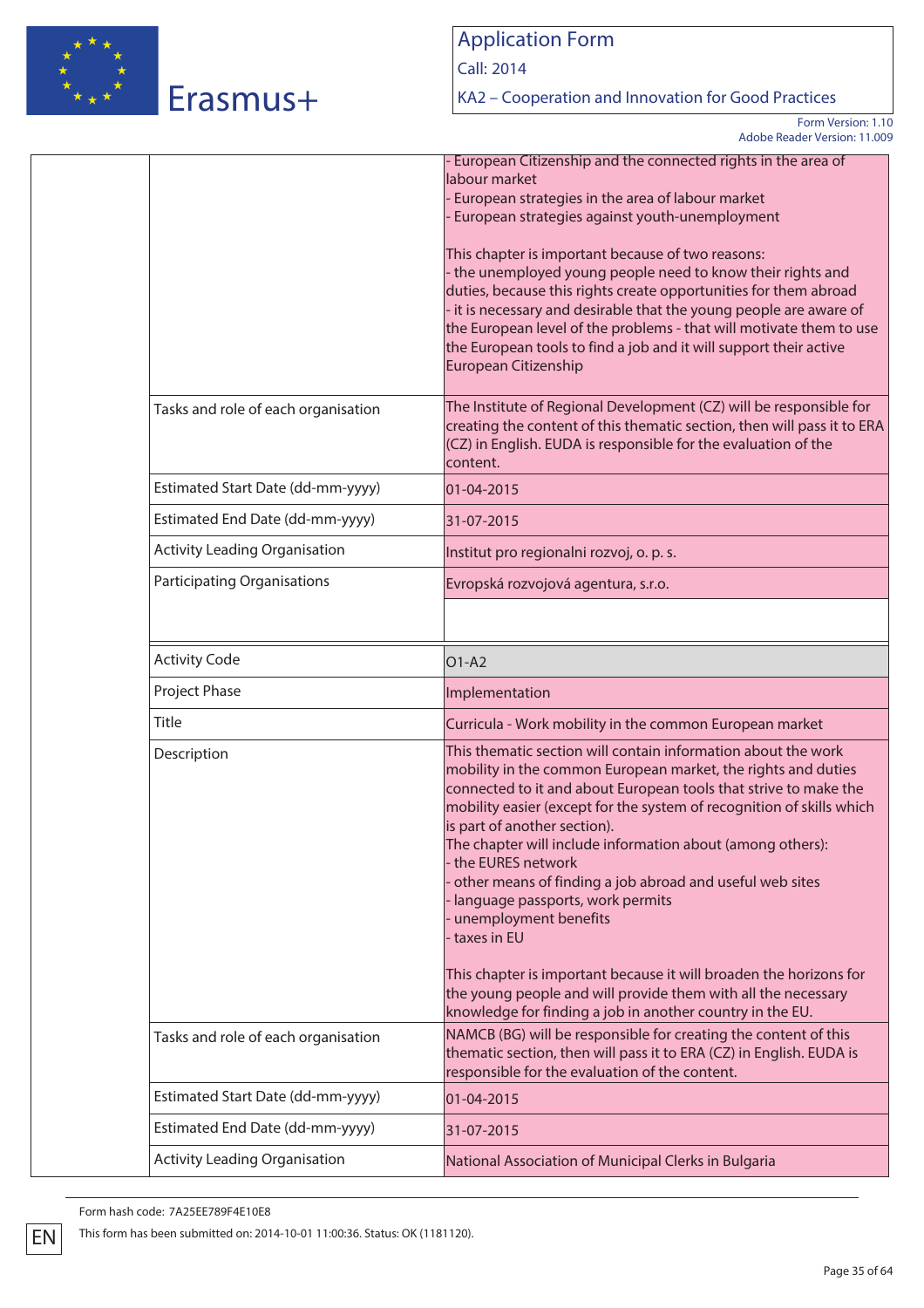

Call: 2014

KA2 – Cooperation and Innovation for Good Practices

Form Version: 1.10 Adobe Reader Version: 11.009

| <b>Participating Organisations</b>   | Evropská rozvojová agentura, s.r.o.                                                                                                                                                                                                                                                                                                                                                                                                                                                                                                                                             |
|--------------------------------------|---------------------------------------------------------------------------------------------------------------------------------------------------------------------------------------------------------------------------------------------------------------------------------------------------------------------------------------------------------------------------------------------------------------------------------------------------------------------------------------------------------------------------------------------------------------------------------|
|                                      |                                                                                                                                                                                                                                                                                                                                                                                                                                                                                                                                                                                 |
| <b>Activity Code</b>                 | $O1-A3$                                                                                                                                                                                                                                                                                                                                                                                                                                                                                                                                                                         |
| Project Phase                        | Implementation                                                                                                                                                                                                                                                                                                                                                                                                                                                                                                                                                                  |
| Title                                | Curricula - The recognition of acquired skills and qualifications in the<br>EU                                                                                                                                                                                                                                                                                                                                                                                                                                                                                                  |
| Description                          | This thematic section will contain information about the tools for<br>recognition of skills and qualifications acquired in another EU<br>country, including:<br><b>ECTS and ECVET systems</b><br>Europass and Youthpass tools (CV, Language Passport and others)<br><b>European Qualifications Framework</b><br>This chapter is important because it provides the young<br>unemployed with information about their educational possibilities<br>and with the practical aspects of the common labour market and of<br>the strategy towards a unified area of learning in the EU. |
| Tasks and role of each organisation  | CNIPA (IT) will be responsible for creating the content of this<br>thematic section, then will pass it to ERA (CZ) in English. EUDA is<br>responsible for the evaluation of the content.                                                                                                                                                                                                                                                                                                                                                                                        |
| Estimated Start Date (dd-mm-yyyy)    | 01-04-2015                                                                                                                                                                                                                                                                                                                                                                                                                                                                                                                                                                      |
| Estimated End Date (dd-mm-yyyy)      | 31-07-2015                                                                                                                                                                                                                                                                                                                                                                                                                                                                                                                                                                      |
| <b>Activity Leading Organisation</b> | <b>CNIPA PUGLIA</b>                                                                                                                                                                                                                                                                                                                                                                                                                                                                                                                                                             |
| <b>Participating Organisations</b>   | Evropská rozvojová agentura, s.r.o.                                                                                                                                                                                                                                                                                                                                                                                                                                                                                                                                             |
|                                      |                                                                                                                                                                                                                                                                                                                                                                                                                                                                                                                                                                                 |
| <b>Activity Code</b>                 | $O1-A4$                                                                                                                                                                                                                                                                                                                                                                                                                                                                                                                                                                         |
| Project Phase                        | Implementation                                                                                                                                                                                                                                                                                                                                                                                                                                                                                                                                                                  |
| Title                                | Curricula - The available funding                                                                                                                                                                                                                                                                                                                                                                                                                                                                                                                                               |
| Description                          | This thematic section will contain information about the funding<br>that is available for young people looking for a job and for the<br>supporting organisations in the area of fighting youth<br>unemployment, including the following programmes:<br>Erasmus+ (including European Voluntary Service)<br><b>COSME - Erasmus for Young Entrepreneurs</b><br>Employment and Social Innovation (EaSI) programme<br>In this section it is crucial to distinguish between the parts that are<br>important for the young unemployed (and will be included in the                     |
|                                      | guide) an for the parts that are important for the supporting<br>institutions (and will be included in the trainer's pack).<br>The chapter is important because the European programmes can<br>provide the youngsters and the supporting institutions with<br>opportunities that are not very well known among them. The                                                                                                                                                                                                                                                        |

Form hash code: 7A25EE789F4E10E8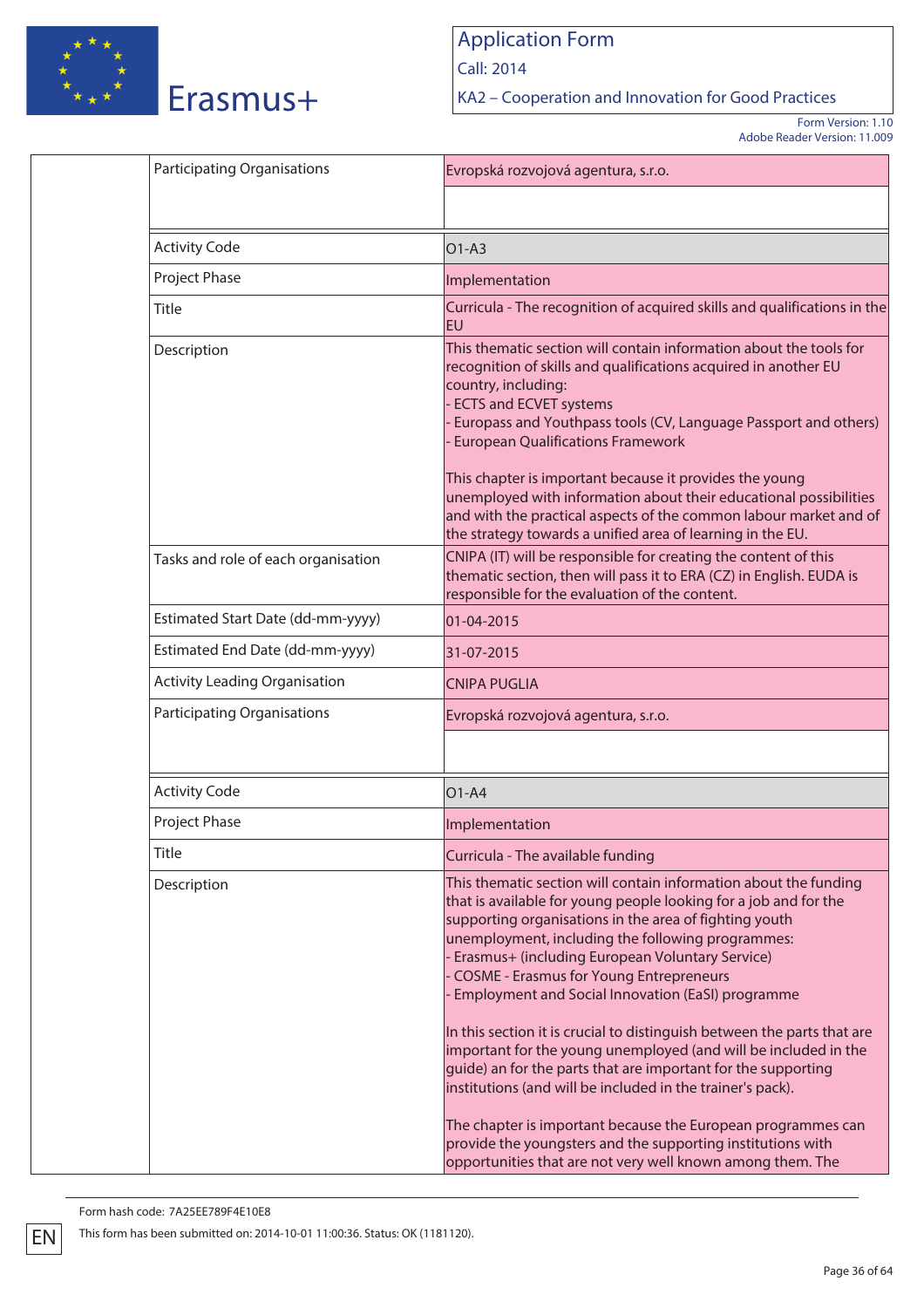

Call: 2014

KA2 – Cooperation and Innovation for Good Practices

Form Version: 1.10 Adobe Reader Version: 11.009

|                                      | programmes can provide funding for youngsters that can't find a<br>job. With the help of the programmes they can discover new ways<br>of their inclusion on the labour market (meaning for example self-<br>employment or voluntary service).                                                                                                                                                                                                                                                                                                                                                                                                                                                                                                                                                                                                                                                                                                                                                                                      |
|--------------------------------------|------------------------------------------------------------------------------------------------------------------------------------------------------------------------------------------------------------------------------------------------------------------------------------------------------------------------------------------------------------------------------------------------------------------------------------------------------------------------------------------------------------------------------------------------------------------------------------------------------------------------------------------------------------------------------------------------------------------------------------------------------------------------------------------------------------------------------------------------------------------------------------------------------------------------------------------------------------------------------------------------------------------------------------|
| Tasks and role of each organisation  | ONECO (ES) will be responsible for creating the content of this<br>thematic section, then will pass it to ERA (CZ) in English. EUDA is<br>responsible for the evaluation of the content.                                                                                                                                                                                                                                                                                                                                                                                                                                                                                                                                                                                                                                                                                                                                                                                                                                           |
| Estimated Start Date (dd-mm-yyyy)    | 01-04-2015                                                                                                                                                                                                                                                                                                                                                                                                                                                                                                                                                                                                                                                                                                                                                                                                                                                                                                                                                                                                                         |
| Estimated End Date (dd-mm-yyyy)      | 31-07-2015                                                                                                                                                                                                                                                                                                                                                                                                                                                                                                                                                                                                                                                                                                                                                                                                                                                                                                                                                                                                                         |
| <b>Activity Leading Organisation</b> | <b>ONECO CONSULTING SL</b>                                                                                                                                                                                                                                                                                                                                                                                                                                                                                                                                                                                                                                                                                                                                                                                                                                                                                                                                                                                                         |
| <b>Participating Organisations</b>   | Evropská rozvojová agentura, s.r.o.                                                                                                                                                                                                                                                                                                                                                                                                                                                                                                                                                                                                                                                                                                                                                                                                                                                                                                                                                                                                |
| <b>Activity Code</b>                 | $O1 - A5$                                                                                                                                                                                                                                                                                                                                                                                                                                                                                                                                                                                                                                                                                                                                                                                                                                                                                                                                                                                                                          |
| Project Phase                        | Implementation                                                                                                                                                                                                                                                                                                                                                                                                                                                                                                                                                                                                                                                                                                                                                                                                                                                                                                                                                                                                                     |
| Title                                | Curricula - Open Educational Resources in the area of employment<br>and self-employment of youth                                                                                                                                                                                                                                                                                                                                                                                                                                                                                                                                                                                                                                                                                                                                                                                                                                                                                                                                   |
| Description                          | This thematic section will contain information about the Open<br>Educational Resources in the area of employment and self-<br>employment of youth.<br>The chapter will contain information about<br>- available resources of know-how, learning materials and other<br>educational materials useful for the supporting institutions<br>- available resources of know-how, learning materials and other<br>educational materials useful for the youngsters.<br>The chapter will focus on the materials that were created in past EU<br>projects and are available in the European Shared Treasure<br>Database, but not exclusively.<br>The chapter is important because a lot of very useful stuff has been<br>created but is not used as it could because of lack of knowledge.<br>This chapter will contain a list of useful materials that will be divided<br>and categorized according to the different thematic areas and<br>according to the target group.<br>IDZE (POL) will be responsible for creating the content of this |
| Tasks and role of each organisation  | thematic section, then will pass it to ERA (CZ) in English. EUDA is<br>responsible for the evaluation of the content.                                                                                                                                                                                                                                                                                                                                                                                                                                                                                                                                                                                                                                                                                                                                                                                                                                                                                                              |
| Estimated Start Date (dd-mm-yyyy)    | 01-04-2015                                                                                                                                                                                                                                                                                                                                                                                                                                                                                                                                                                                                                                                                                                                                                                                                                                                                                                                                                                                                                         |
| Estimated End Date (dd-mm-yyyy)      | 31-07-2015                                                                                                                                                                                                                                                                                                                                                                                                                                                                                                                                                                                                                                                                                                                                                                                                                                                                                                                                                                                                                         |
| <b>Activity Leading Organisation</b> | INSTYTUT DLA ZJEDNOCZONEJ EUROPY                                                                                                                                                                                                                                                                                                                                                                                                                                                                                                                                                                                                                                                                                                                                                                                                                                                                                                                                                                                                   |
| <b>Participating Organisations</b>   | Evropská rozvojová agentura, s.r.o.                                                                                                                                                                                                                                                                                                                                                                                                                                                                                                                                                                                                                                                                                                                                                                                                                                                                                                                                                                                                |

Form hash code: 7A25EE789F4E10E8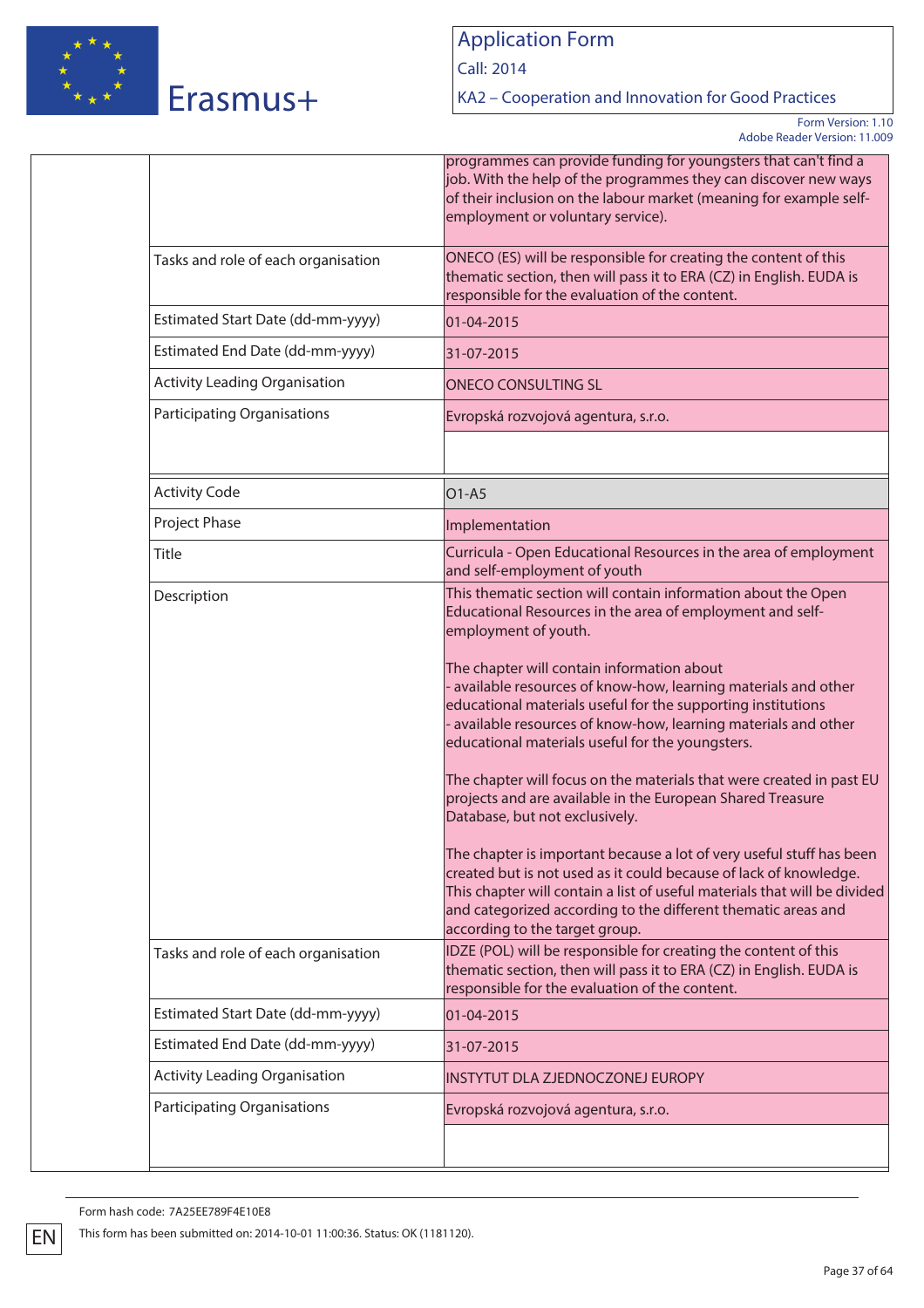

Call: 2014

KA2 – Cooperation and Innovation for Good Practices

Form Version: 1.10 Adobe Reader Version: 11.009

|                       | <b>Activity Code</b>                 | O1-A6                                                                                                                                                                                                                                                                                                                                                                                                                                                                                                                                                                            |
|-----------------------|--------------------------------------|----------------------------------------------------------------------------------------------------------------------------------------------------------------------------------------------------------------------------------------------------------------------------------------------------------------------------------------------------------------------------------------------------------------------------------------------------------------------------------------------------------------------------------------------------------------------------------|
|                       | Project Phase                        | Implementation                                                                                                                                                                                                                                                                                                                                                                                                                                                                                                                                                                   |
|                       | Title                                | Curricula - completed version                                                                                                                                                                                                                                                                                                                                                                                                                                                                                                                                                    |
|                       | Description                          | The complete version of the curricula will contain of the 5 thematic<br>sections and one opening and one closing chapter. In each section<br>there will be the information about the important topics that have<br>to be covered in the educational module and about the way it will<br>be done.                                                                                                                                                                                                                                                                                 |
|                       |                                      | For example in the thematic section about funding, there will be a<br>list of important funding programmes and there will be information<br>about how this particular programme will be described in the guide,<br>how it will be covered in the trainer's pack (in the brochure and in<br>the work sheets) and how it will be covered on the web page.                                                                                                                                                                                                                          |
|                       |                                      | This curricula will be the basis for creating the other three outputs.                                                                                                                                                                                                                                                                                                                                                                                                                                                                                                           |
|                       | Tasks and role of each organisation  | After each of the partners has finished their part of the curricula,<br>they send it to ERA and ERA is then responsible for creating one<br>complete and comprehensive version of the curricula. ERA will<br>create the complete version in further discussion with the partners.<br>ERA is responsible for the evaluation of the thematic sections<br>provided by partners. Each thematic section has to contain all<br>necessary information and information about how this section will<br>be covered in the trainer's pack, in the guide for learners and on the<br>website. |
|                       | Estimated Start Date (dd-mm-yyyy)    | 01-07-2015                                                                                                                                                                                                                                                                                                                                                                                                                                                                                                                                                                       |
|                       | Estimated End Date (dd-mm-yyyy)      | 31-08-2015                                                                                                                                                                                                                                                                                                                                                                                                                                                                                                                                                                       |
|                       | <b>Activity Leading Organisation</b> | Evropská rozvojová agentura, s.r.o.                                                                                                                                                                                                                                                                                                                                                                                                                                                                                                                                              |
|                       | <b>Participating Organisations</b>   | Institut pro regionalni rozvoj, o. p. s.                                                                                                                                                                                                                                                                                                                                                                                                                                                                                                                                         |
|                       |                                      | National Association of Municipal Clerks in Bulgaria                                                                                                                                                                                                                                                                                                                                                                                                                                                                                                                             |
|                       |                                      | <b>CNIPA PUGLIA</b>                                                                                                                                                                                                                                                                                                                                                                                                                                                                                                                                                              |
|                       |                                      | <b>ONECO CONSULTING SL</b>                                                                                                                                                                                                                                                                                                                                                                                                                                                                                                                                                       |
|                       |                                      | <b>INSTYTUT DLA ZJEDNOCZONEJ EUROPY</b>                                                                                                                                                                                                                                                                                                                                                                                                                                                                                                                                          |
|                       |                                      |                                                                                                                                                                                                                                                                                                                                                                                                                                                                                                                                                                                  |
|                       |                                      |                                                                                                                                                                                                                                                                                                                                                                                                                                                                                                                                                                                  |
| Output Identification | O <sub>2</sub>                       |                                                                                                                                                                                                                                                                                                                                                                                                                                                                                                                                                                                  |

| Output Identification | <b>O2</b>                                                                                                                                                                             |
|-----------------------|---------------------------------------------------------------------------------------------------------------------------------------------------------------------------------------|
| Output Title          | Guide for an European job seeker                                                                                                                                                      |
| Output Type           | Learning/teaching/training material                                                                                                                                                   |
| Output Description    | The Guide for an European job seeker will be a brochure (printed and downloadable at the<br>same time) designed for people who want to increase their chances to get a job. It can be |
|                       |                                                                                                                                                                                       |

Form hash code: 7A25EE789F4E10E8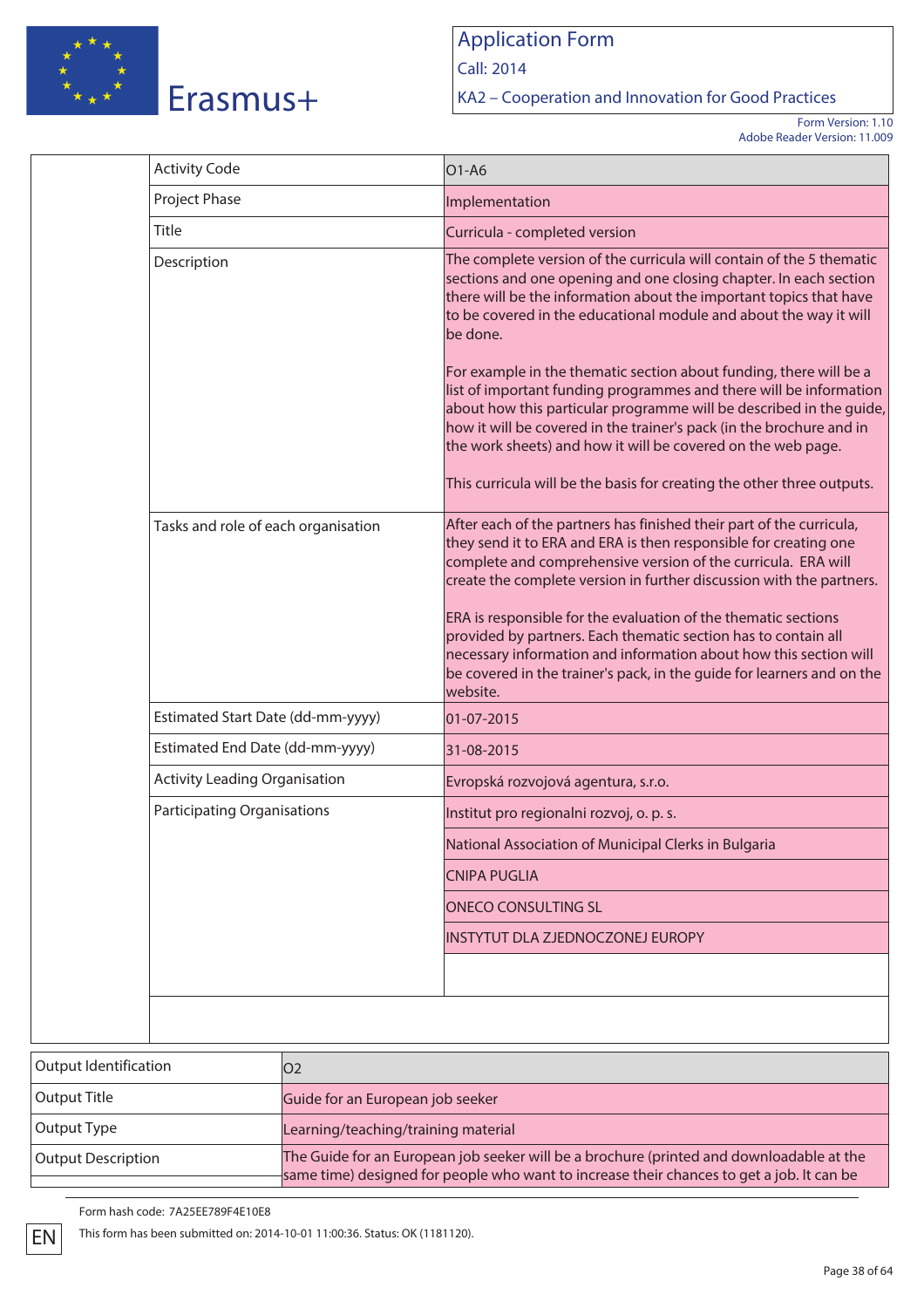

Call: 2014

KA2 – Cooperation and Innovation for Good Practices

Form Version: 1.10 Adobe Reader Version: 11.009

| used together with the Trainer's pack (IO3) or alone as a self-study material. |  |  |  |  |  |
|--------------------------------------------------------------------------------|--|--|--|--|--|
|--------------------------------------------------------------------------------|--|--|--|--|--|

The guide will directly build on the curricula and it will be one of the three parts of the educational module created during the project. It will consist of the 5 thematic sections and one opening and one closing chapter.

In each section there will be the important information that is of use to the young people looking for job and then links to other important resources. The guide will not contain only information but also step-by-step instructions connected to the labour world and best practice examples of youngsters that have used some of the presented tools and with their help have found a job.

| Languages | English      |  |
|-----------|--------------|--|
|           |              |  |
|           |              |  |
| Media(s)  | Internet     |  |
|           | Publications |  |
|           |              |  |

| <b>Activity Code</b><br>Activity     | O <sub>2</sub> -A <sub>1</sub>                                                                                                                                                                                                                                                                                                                                                                                                                                                                                                                                                                                                                                                                                                    |
|--------------------------------------|-----------------------------------------------------------------------------------------------------------------------------------------------------------------------------------------------------------------------------------------------------------------------------------------------------------------------------------------------------------------------------------------------------------------------------------------------------------------------------------------------------------------------------------------------------------------------------------------------------------------------------------------------------------------------------------------------------------------------------------|
| Project Phase                        | Implementation                                                                                                                                                                                                                                                                                                                                                                                                                                                                                                                                                                                                                                                                                                                    |
| Title                                | Guide - drafting the first complete version                                                                                                                                                                                                                                                                                                                                                                                                                                                                                                                                                                                                                                                                                       |
| Description                          | In this activity European Development Agency will (according to the<br>curricula - IO1) create the first draft of the Guide for the European<br>Job Seeker. ERA will pick up the parts of the curricula that were<br>designed to be a part of the Guide and create a complete version.<br>This version will contain a rough draft of the text and suggestions<br>for adding examples, step-by-step guides and other parts designed<br>to make the guide more interesting.<br>ERA will create this version in English and then consult it with the<br>partners and representatives of the target group during the second<br>international meeting.<br>Then this draft will be sent to the partners in order to make<br>amendments. |
| Tasks and role of each organisation  | European Development Agency is responsible for creating this draft,<br>other organisations will make comments and consult the guide with<br>the target group and with the stakeholders.                                                                                                                                                                                                                                                                                                                                                                                                                                                                                                                                           |
| Estimated Start Date (dd-mm-yyyy)    | 01-08-2015                                                                                                                                                                                                                                                                                                                                                                                                                                                                                                                                                                                                                                                                                                                        |
| Estimated End Date (dd-mm-yyyy)      | 30-09-2015                                                                                                                                                                                                                                                                                                                                                                                                                                                                                                                                                                                                                                                                                                                        |
| <b>Activity Leading Organisation</b> | Evropská rozvojová agentura, s.r.o.                                                                                                                                                                                                                                                                                                                                                                                                                                                                                                                                                                                                                                                                                               |
| <b>Participating Organisations</b>   | Institut pro regionalni rozvoj, o. p. s.                                                                                                                                                                                                                                                                                                                                                                                                                                                                                                                                                                                                                                                                                          |
|                                      | National Association of Municipal Clerks in Bulgaria                                                                                                                                                                                                                                                                                                                                                                                                                                                                                                                                                                                                                                                                              |
|                                      | <b>CNIPA PUGLIA</b>                                                                                                                                                                                                                                                                                                                                                                                                                                                                                                                                                                                                                                                                                                               |
|                                      | <b>ONECO CONSULTING SL</b>                                                                                                                                                                                                                                                                                                                                                                                                                                                                                                                                                                                                                                                                                                        |
|                                      | <b>INSTYTUT DLA ZJEDNOCZONEJ EUROPY</b>                                                                                                                                                                                                                                                                                                                                                                                                                                                                                                                                                                                                                                                                                           |
|                                      |                                                                                                                                                                                                                                                                                                                                                                                                                                                                                                                                                                                                                                                                                                                                   |

Form hash code: 7A25EE789F4E10E8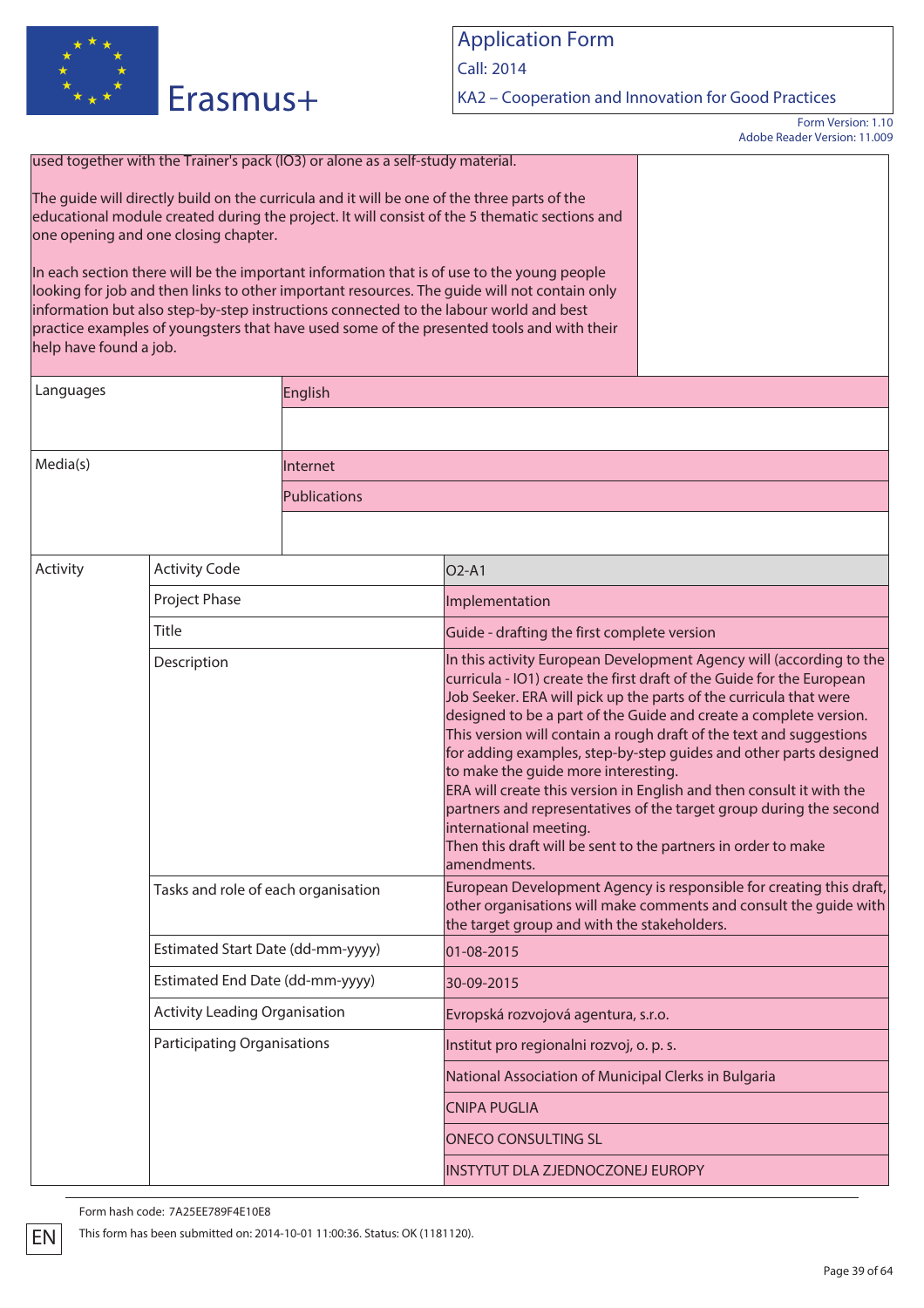

Call: 2014

KA2 – Cooperation and Innovation for Good Practices

Form Version: 1.10 Adobe Reader Version: 11.009

| <b>Project Phase</b><br>Implementation<br>Title<br>Guide - amendments of the draft<br>During this activity the organisations taking part in the project will<br>Description<br>quide more attractive.<br>Tasks and role of each organisation<br>preparation for publication.<br>Estimated Start Date (dd-mm-yyyy)<br>01-10-2015<br>Estimated End Date (dd-mm-yyyy)<br>31-10-2015<br><b>Activity Leading Organisation</b><br>Evropská rozvojová agentura, s.r.o.<br><b>Participating Organisations</b><br>Institut pro regionalni rozvoj, o. p. s.<br>National Association of Municipal Clerks in Bulgaria<br><b>CNIPA PUGLIA</b><br><b>ONECO CONSULTING SL</b><br>INSTYTUT DLA ZJEDNOCZONEJ EUROPY<br><b>Activity Code</b><br>$O2-A3$<br>Project Phase<br>Implementation<br>Title<br>Guide - publication<br>Description<br>setted and then will subcontract the typesetting.<br>Tasks and role of each organisation<br>sufficient quality of the guide.<br>Estimated Start Date (dd-mm-yyyy)<br>01-11-2015<br>Estimated End Date (dd-mm-yyyy)<br>30-11-2015<br><b>Activity Leading Organisation</b><br>Evropská rozvojová agentura, s.r.o.<br><b>Participating Organisations</b><br>Institut pro regionalni rozvoj, o. p. s. | <b>Activity Code</b> | $O2-A2$                                                                                                                                                                                                                                                                                  |
|------------------------------------------------------------------------------------------------------------------------------------------------------------------------------------------------------------------------------------------------------------------------------------------------------------------------------------------------------------------------------------------------------------------------------------------------------------------------------------------------------------------------------------------------------------------------------------------------------------------------------------------------------------------------------------------------------------------------------------------------------------------------------------------------------------------------------------------------------------------------------------------------------------------------------------------------------------------------------------------------------------------------------------------------------------------------------------------------------------------------------------------------------------------------------------------------------------------------------|----------------------|------------------------------------------------------------------------------------------------------------------------------------------------------------------------------------------------------------------------------------------------------------------------------------------|
|                                                                                                                                                                                                                                                                                                                                                                                                                                                                                                                                                                                                                                                                                                                                                                                                                                                                                                                                                                                                                                                                                                                                                                                                                              |                      |                                                                                                                                                                                                                                                                                          |
|                                                                                                                                                                                                                                                                                                                                                                                                                                                                                                                                                                                                                                                                                                                                                                                                                                                                                                                                                                                                                                                                                                                                                                                                                              |                      |                                                                                                                                                                                                                                                                                          |
|                                                                                                                                                                                                                                                                                                                                                                                                                                                                                                                                                                                                                                                                                                                                                                                                                                                                                                                                                                                                                                                                                                                                                                                                                              |                      |                                                                                                                                                                                                                                                                                          |
|                                                                                                                                                                                                                                                                                                                                                                                                                                                                                                                                                                                                                                                                                                                                                                                                                                                                                                                                                                                                                                                                                                                                                                                                                              |                      | amend the draft of the guide according to the suggestions of ERA<br>and of the target group (their local target group and the youngsters<br>present in the 2nd transnational meeting). Practical examples, step-<br>by-step quides will be added and other specific features to make the |
|                                                                                                                                                                                                                                                                                                                                                                                                                                                                                                                                                                                                                                                                                                                                                                                                                                                                                                                                                                                                                                                                                                                                                                                                                              |                      | Each of the partners will be responsible for "his" thematic section.<br>ERA is responsible for the final evaluation of the guide and for the                                                                                                                                             |
|                                                                                                                                                                                                                                                                                                                                                                                                                                                                                                                                                                                                                                                                                                                                                                                                                                                                                                                                                                                                                                                                                                                                                                                                                              |                      |                                                                                                                                                                                                                                                                                          |
|                                                                                                                                                                                                                                                                                                                                                                                                                                                                                                                                                                                                                                                                                                                                                                                                                                                                                                                                                                                                                                                                                                                                                                                                                              |                      |                                                                                                                                                                                                                                                                                          |
|                                                                                                                                                                                                                                                                                                                                                                                                                                                                                                                                                                                                                                                                                                                                                                                                                                                                                                                                                                                                                                                                                                                                                                                                                              |                      |                                                                                                                                                                                                                                                                                          |
|                                                                                                                                                                                                                                                                                                                                                                                                                                                                                                                                                                                                                                                                                                                                                                                                                                                                                                                                                                                                                                                                                                                                                                                                                              |                      |                                                                                                                                                                                                                                                                                          |
|                                                                                                                                                                                                                                                                                                                                                                                                                                                                                                                                                                                                                                                                                                                                                                                                                                                                                                                                                                                                                                                                                                                                                                                                                              |                      |                                                                                                                                                                                                                                                                                          |
|                                                                                                                                                                                                                                                                                                                                                                                                                                                                                                                                                                                                                                                                                                                                                                                                                                                                                                                                                                                                                                                                                                                                                                                                                              |                      |                                                                                                                                                                                                                                                                                          |
|                                                                                                                                                                                                                                                                                                                                                                                                                                                                                                                                                                                                                                                                                                                                                                                                                                                                                                                                                                                                                                                                                                                                                                                                                              |                      |                                                                                                                                                                                                                                                                                          |
|                                                                                                                                                                                                                                                                                                                                                                                                                                                                                                                                                                                                                                                                                                                                                                                                                                                                                                                                                                                                                                                                                                                                                                                                                              |                      |                                                                                                                                                                                                                                                                                          |
|                                                                                                                                                                                                                                                                                                                                                                                                                                                                                                                                                                                                                                                                                                                                                                                                                                                                                                                                                                                                                                                                                                                                                                                                                              |                      |                                                                                                                                                                                                                                                                                          |
|                                                                                                                                                                                                                                                                                                                                                                                                                                                                                                                                                                                                                                                                                                                                                                                                                                                                                                                                                                                                                                                                                                                                                                                                                              |                      |                                                                                                                                                                                                                                                                                          |
|                                                                                                                                                                                                                                                                                                                                                                                                                                                                                                                                                                                                                                                                                                                                                                                                                                                                                                                                                                                                                                                                                                                                                                                                                              |                      |                                                                                                                                                                                                                                                                                          |
|                                                                                                                                                                                                                                                                                                                                                                                                                                                                                                                                                                                                                                                                                                                                                                                                                                                                                                                                                                                                                                                                                                                                                                                                                              |                      |                                                                                                                                                                                                                                                                                          |
|                                                                                                                                                                                                                                                                                                                                                                                                                                                                                                                                                                                                                                                                                                                                                                                                                                                                                                                                                                                                                                                                                                                                                                                                                              |                      | European Development Agency will prepare the guide to be type                                                                                                                                                                                                                            |
|                                                                                                                                                                                                                                                                                                                                                                                                                                                                                                                                                                                                                                                                                                                                                                                                                                                                                                                                                                                                                                                                                                                                                                                                                              |                      | ERA will be responsible for the publication of the Guide and for the                                                                                                                                                                                                                     |
|                                                                                                                                                                                                                                                                                                                                                                                                                                                                                                                                                                                                                                                                                                                                                                                                                                                                                                                                                                                                                                                                                                                                                                                                                              |                      |                                                                                                                                                                                                                                                                                          |
|                                                                                                                                                                                                                                                                                                                                                                                                                                                                                                                                                                                                                                                                                                                                                                                                                                                                                                                                                                                                                                                                                                                                                                                                                              |                      |                                                                                                                                                                                                                                                                                          |
|                                                                                                                                                                                                                                                                                                                                                                                                                                                                                                                                                                                                                                                                                                                                                                                                                                                                                                                                                                                                                                                                                                                                                                                                                              |                      |                                                                                                                                                                                                                                                                                          |
|                                                                                                                                                                                                                                                                                                                                                                                                                                                                                                                                                                                                                                                                                                                                                                                                                                                                                                                                                                                                                                                                                                                                                                                                                              |                      |                                                                                                                                                                                                                                                                                          |
|                                                                                                                                                                                                                                                                                                                                                                                                                                                                                                                                                                                                                                                                                                                                                                                                                                                                                                                                                                                                                                                                                                                                                                                                                              |                      |                                                                                                                                                                                                                                                                                          |

Form hash code: 7A25EE789F4E10E8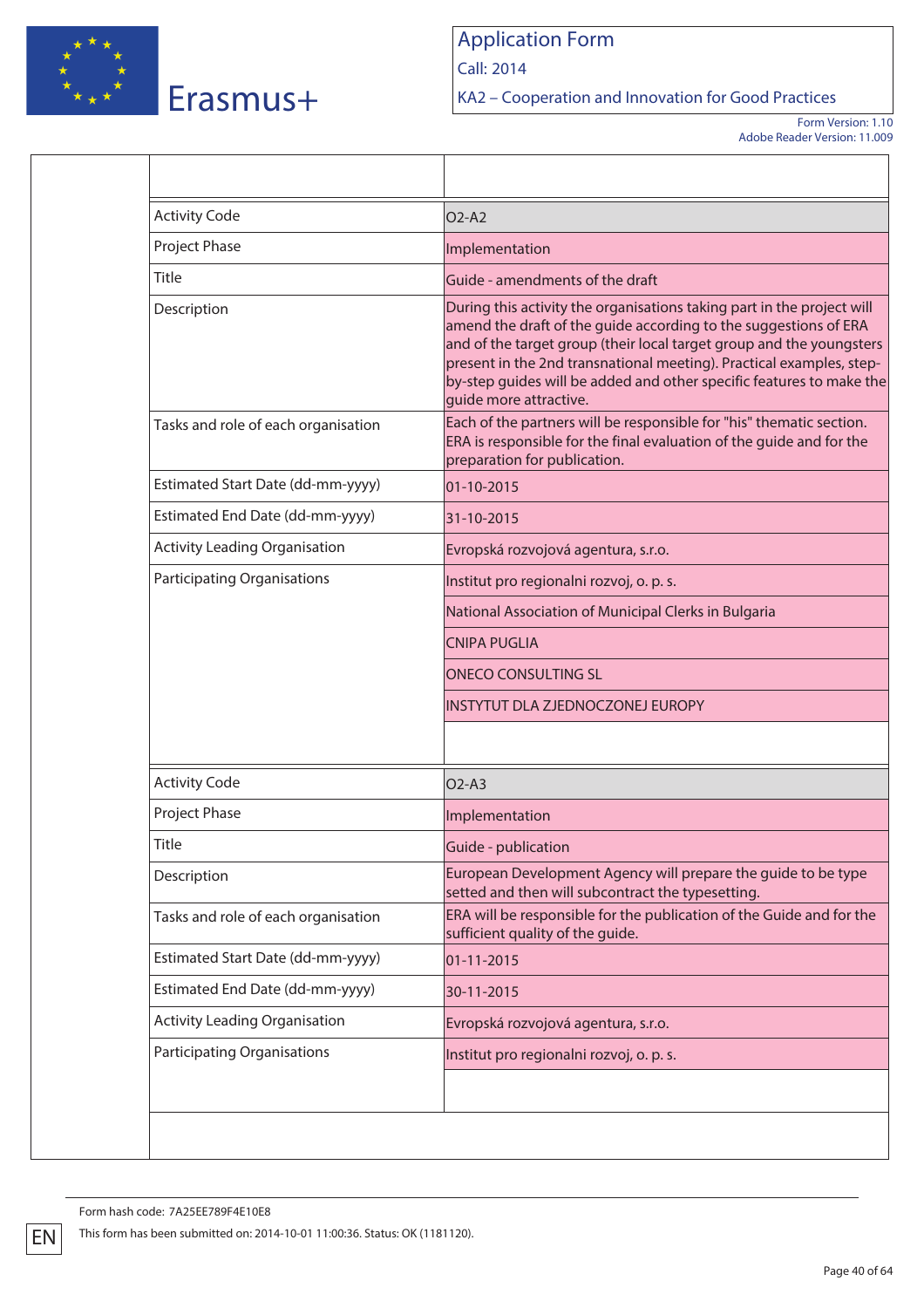

Call: 2014

KA2 – Cooperation and Innovation for Good Practices

Form Version: 1.10 Adobe Reader Version: 11.009

| Output Identification     |                                     | O <sub>3</sub>                                                                                                                                                                                                                                                                                                                                                                                                                                                                                                                                                                                                                                                                                                                                                                                                                                                                                    |                                                                                                                                                                                                                                                                                                                                                                                                                                                                                                                                                |  |  |
|---------------------------|-------------------------------------|---------------------------------------------------------------------------------------------------------------------------------------------------------------------------------------------------------------------------------------------------------------------------------------------------------------------------------------------------------------------------------------------------------------------------------------------------------------------------------------------------------------------------------------------------------------------------------------------------------------------------------------------------------------------------------------------------------------------------------------------------------------------------------------------------------------------------------------------------------------------------------------------------|------------------------------------------------------------------------------------------------------------------------------------------------------------------------------------------------------------------------------------------------------------------------------------------------------------------------------------------------------------------------------------------------------------------------------------------------------------------------------------------------------------------------------------------------|--|--|
| <b>Output Title</b>       |                                     | Trainer's pack                                                                                                                                                                                                                                                                                                                                                                                                                                                                                                                                                                                                                                                                                                                                                                                                                                                                                    |                                                                                                                                                                                                                                                                                                                                                                                                                                                                                                                                                |  |  |
| Output Type               |                                     | Learning/teaching/training material                                                                                                                                                                                                                                                                                                                                                                                                                                                                                                                                                                                                                                                                                                                                                                                                                                                               |                                                                                                                                                                                                                                                                                                                                                                                                                                                                                                                                                |  |  |
| <b>Output Description</b> |                                     | The trainer's pack will directly build on the curricula and it will be one of the three parts of the<br>educational module created during the project. Together with the web page it will be<br>designed for the supporting institutions working with the young unemployed, including<br>non-formal educational institutions<br>schools<br>labour offices<br>public administrations.<br>It will contain information from the curricula that is designed for this target group, being:<br>the information designed strictly for the supporting institutions (for example the funding<br>opportunities for institutions)<br>a guide for the trainers (similar to a teacher's book) that can be used together with the<br>Guide (IO2) and that describes the way to train the youngsters in the content of the Guide<br>The trainer's pack will consist of 2 parts:<br>trainer's book<br>work sheets |                                                                                                                                                                                                                                                                                                                                                                                                                                                                                                                                                |  |  |
| Languages                 |                                     | English                                                                                                                                                                                                                                                                                                                                                                                                                                                                                                                                                                                                                                                                                                                                                                                                                                                                                           |                                                                                                                                                                                                                                                                                                                                                                                                                                                                                                                                                |  |  |
|                           |                                     |                                                                                                                                                                                                                                                                                                                                                                                                                                                                                                                                                                                                                                                                                                                                                                                                                                                                                                   |                                                                                                                                                                                                                                                                                                                                                                                                                                                                                                                                                |  |  |
| Media(s)                  |                                     | Internet                                                                                                                                                                                                                                                                                                                                                                                                                                                                                                                                                                                                                                                                                                                                                                                                                                                                                          |                                                                                                                                                                                                                                                                                                                                                                                                                                                                                                                                                |  |  |
|                           |                                     |                                                                                                                                                                                                                                                                                                                                                                                                                                                                                                                                                                                                                                                                                                                                                                                                                                                                                                   |                                                                                                                                                                                                                                                                                                                                                                                                                                                                                                                                                |  |  |
| Activity                  | <b>Activity Code</b>                |                                                                                                                                                                                                                                                                                                                                                                                                                                                                                                                                                                                                                                                                                                                                                                                                                                                                                                   | O3-A1                                                                                                                                                                                                                                                                                                                                                                                                                                                                                                                                          |  |  |
|                           | Project Phase                       |                                                                                                                                                                                                                                                                                                                                                                                                                                                                                                                                                                                                                                                                                                                                                                                                                                                                                                   | Implementation                                                                                                                                                                                                                                                                                                                                                                                                                                                                                                                                 |  |  |
|                           | Title                               |                                                                                                                                                                                                                                                                                                                                                                                                                                                                                                                                                                                                                                                                                                                                                                                                                                                                                                   | Trainer's pack - draft                                                                                                                                                                                                                                                                                                                                                                                                                                                                                                                         |  |  |
| Description               |                                     |                                                                                                                                                                                                                                                                                                                                                                                                                                                                                                                                                                                                                                                                                                                                                                                                                                                                                                   | In this activity European Development Agency will (according to the<br>curricula - IO1) create the first draft of the Trainer's pack - of the<br>trainer's book and the work sheets. ERA will pick up the parts of the<br>curricula that were designed to be a part of this output and will<br>create a complete version.<br>This version will contain a rough draft of the text and suggestions<br>for adding examples, practical exercise that can be used during<br>lecture and other parts designed to make the guide more<br>interesting. |  |  |
|                           |                                     |                                                                                                                                                                                                                                                                                                                                                                                                                                                                                                                                                                                                                                                                                                                                                                                                                                                                                                   | ERA will create this version in English and then consult it with the<br>partners and representatives of the target group.<br>Then this draft will be sent to the partners in order to make<br>amendments.                                                                                                                                                                                                                                                                                                                                      |  |  |
|                           | Tasks and role of each organisation |                                                                                                                                                                                                                                                                                                                                                                                                                                                                                                                                                                                                                                                                                                                                                                                                                                                                                                   | European Development Agency is responsible for creating this draft,<br>other organisations will make comments and consult the pack with<br>the target group and with the stakeholders.                                                                                                                                                                                                                                                                                                                                                         |  |  |
|                           | Estimated Start Date (dd-mm-yyyy)   |                                                                                                                                                                                                                                                                                                                                                                                                                                                                                                                                                                                                                                                                                                                                                                                                                                                                                                   | 01-12-2015                                                                                                                                                                                                                                                                                                                                                                                                                                                                                                                                     |  |  |

Form hash code: 7A25EE789F4E10E8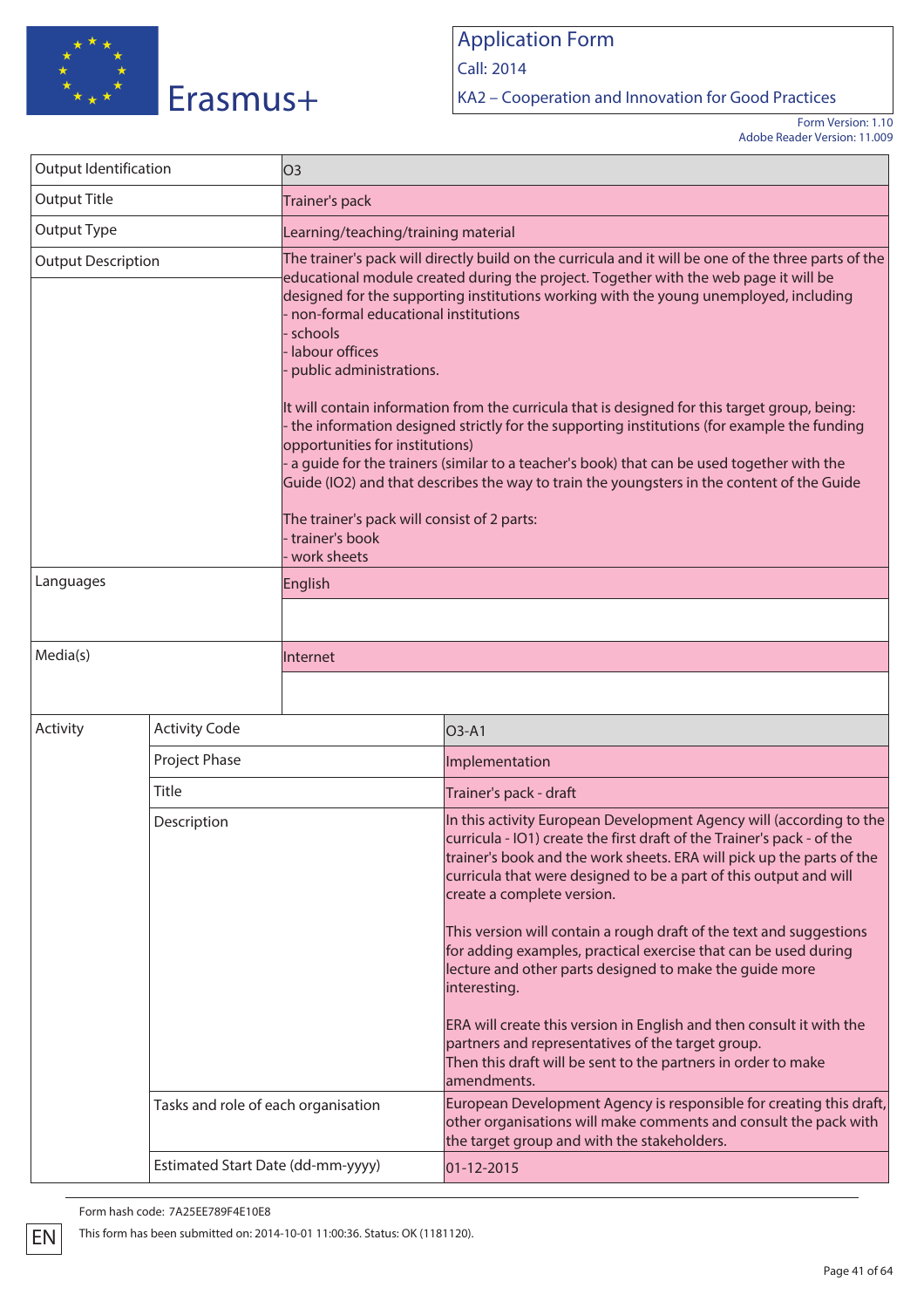

Call: 2014

KA2 – Cooperation and Innovation for Good Practices

Form Version: 1.10 Adobe Reader Version: 11.009

| Estimated End Date (dd-mm-yyyy)      | 31-01-2016                                                                                                                                                                                                                                                                                                                                                       |  |  |  |
|--------------------------------------|------------------------------------------------------------------------------------------------------------------------------------------------------------------------------------------------------------------------------------------------------------------------------------------------------------------------------------------------------------------|--|--|--|
| <b>Activity Leading Organisation</b> | Evropská rozvojová agentura, s.r.o.                                                                                                                                                                                                                                                                                                                              |  |  |  |
| <b>Participating Organisations</b>   | Institut pro regionalni rozvoj, o. p. s.                                                                                                                                                                                                                                                                                                                         |  |  |  |
|                                      | National Association of Municipal Clerks in Bulgaria                                                                                                                                                                                                                                                                                                             |  |  |  |
|                                      | <b>CNIPA PUGLIA</b>                                                                                                                                                                                                                                                                                                                                              |  |  |  |
|                                      | <b>ONECO CONSULTING SL</b>                                                                                                                                                                                                                                                                                                                                       |  |  |  |
|                                      | INSTYTUT DLA ZJEDNOCZONEJ EUROPY                                                                                                                                                                                                                                                                                                                                 |  |  |  |
|                                      |                                                                                                                                                                                                                                                                                                                                                                  |  |  |  |
| <b>Activity Code</b>                 | O3-A2                                                                                                                                                                                                                                                                                                                                                            |  |  |  |
| Project Phase                        | Implementation                                                                                                                                                                                                                                                                                                                                                   |  |  |  |
| Title                                | Trainer's pack - amendments of the draft                                                                                                                                                                                                                                                                                                                         |  |  |  |
| Description                          | During this activity the organisations taking part in the project will<br>amend the draft of the trainer's pack according to the suggestions<br>of ERA and of the target group (their local target groups). Practical<br>examples and exercises that can be used during lectures and other<br>specific features to make the guide more attractive will be added. |  |  |  |
| Tasks and role of each organisation  | Each of the partners will be responsible for "his" thematic section.<br>ERA is responsible for the final evaluation of the quide and for the<br>preparation for publication.                                                                                                                                                                                     |  |  |  |
| Estimated Start Date (dd-mm-yyyy)    | 01-02-2016                                                                                                                                                                                                                                                                                                                                                       |  |  |  |
| Estimated End Date (dd-mm-yyyy)      | 28-02-2016                                                                                                                                                                                                                                                                                                                                                       |  |  |  |
| <b>Activity Leading Organisation</b> | Evropská rozvojová agentura, s.r.o.                                                                                                                                                                                                                                                                                                                              |  |  |  |
| <b>Participating Organisations</b>   | Institut pro regionalni rozvoj, o. p. s.                                                                                                                                                                                                                                                                                                                         |  |  |  |
|                                      | National Association of Municipal Clerks in Bulgaria                                                                                                                                                                                                                                                                                                             |  |  |  |
|                                      | <b>CNIPA PUGLIA</b>                                                                                                                                                                                                                                                                                                                                              |  |  |  |
|                                      | <b>ONECO CONSULTING SL</b>                                                                                                                                                                                                                                                                                                                                       |  |  |  |
|                                      | <b>INSTYTUT DLA ZJEDNOCZONEJ EUROPY</b>                                                                                                                                                                                                                                                                                                                          |  |  |  |
|                                      |                                                                                                                                                                                                                                                                                                                                                                  |  |  |  |
| <b>Activity Code</b>                 | $O3-A3$                                                                                                                                                                                                                                                                                                                                                          |  |  |  |
| <b>Project Phase</b>                 | Implementation                                                                                                                                                                                                                                                                                                                                                   |  |  |  |
| Title                                | Trainer's pack - publication                                                                                                                                                                                                                                                                                                                                     |  |  |  |
| Description                          | European Development Agency will prepare the guide to be type<br>setted and then will subcontract the typesetting and publication.<br>The trainer's pack will be accessible only online.                                                                                                                                                                         |  |  |  |
| Tasks and role of each organisation  | ERA will be responsible for the publication of the Guide and for the<br>sufficient quality of the guide.                                                                                                                                                                                                                                                         |  |  |  |
|                                      |                                                                                                                                                                                                                                                                                                                                                                  |  |  |  |

Form hash code: 7A25EE789F4E10E8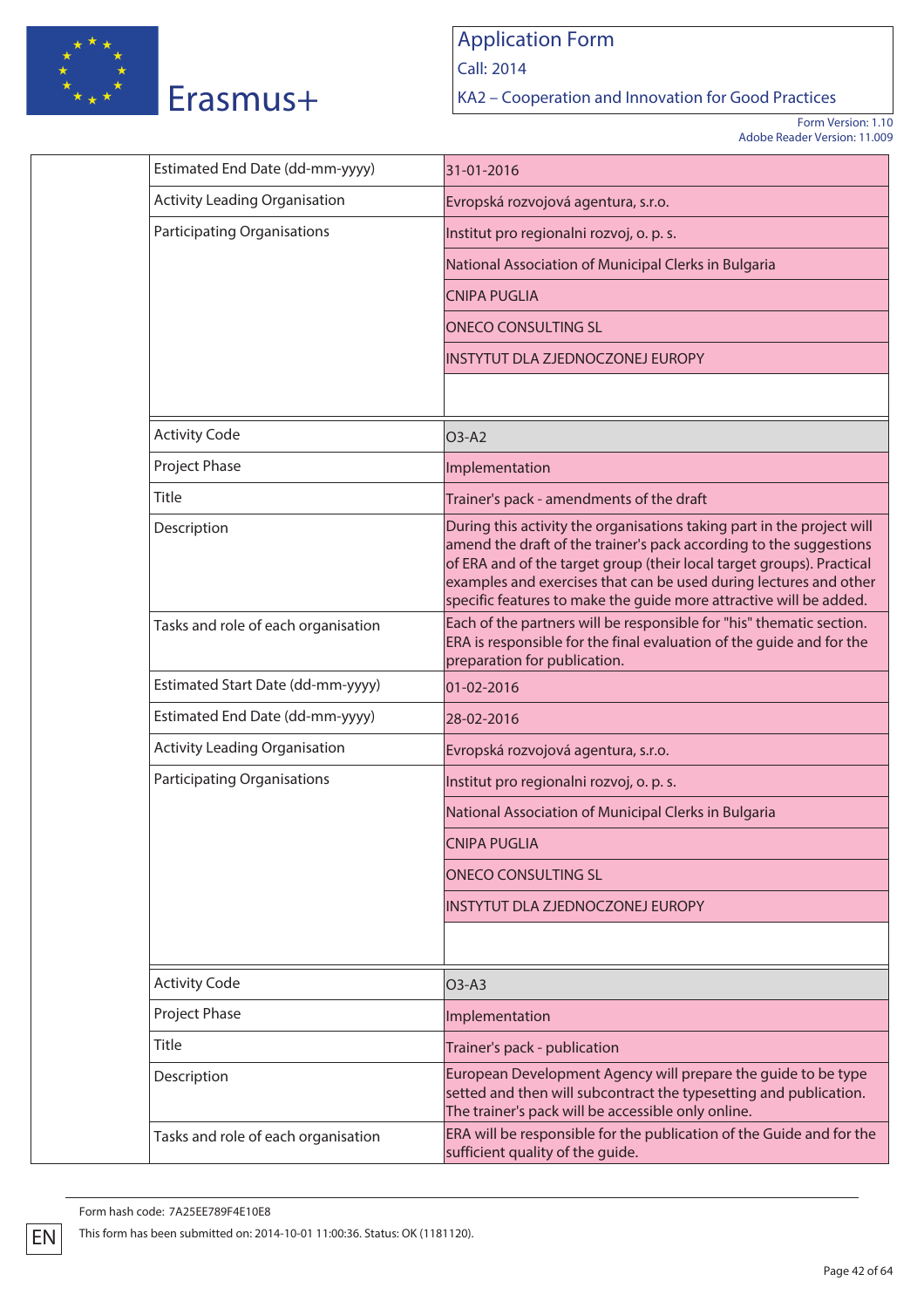

Call: 2014

KA2 – Cooperation and Innovation for Good Practices

Form Version: 1.10 Adobe Reader Version: 11.009

| Estimated Start Date (dd-mm-yyyy)    | $ 01-03-2016 $                           |
|--------------------------------------|------------------------------------------|
| Estimated End Date (dd-mm-yyyy)      | 31-03-2016                               |
| <b>Activity Leading Organisation</b> | Evropská rozvojová agentura, s.r.o.      |
| <b>Participating Organisations</b>   | Institut pro regionalni rozvoj, o. p. s. |
|                                      |                                          |
|                                      |                                          |

| Output Identification<br>04 |                                      |                                                                  |                                                                                                                                                                                                                                                                                                                                                                                                                                                                                                                                                                            |  |  |
|-----------------------------|--------------------------------------|------------------------------------------------------------------|----------------------------------------------------------------------------------------------------------------------------------------------------------------------------------------------------------------------------------------------------------------------------------------------------------------------------------------------------------------------------------------------------------------------------------------------------------------------------------------------------------------------------------------------------------------------------|--|--|
| Output Title                |                                      | Web platform                                                     |                                                                                                                                                                                                                                                                                                                                                                                                                                                                                                                                                                            |  |  |
| <b>Output Type</b>          |                                      | Other                                                            |                                                                                                                                                                                                                                                                                                                                                                                                                                                                                                                                                                            |  |  |
| <b>Output Description</b>   |                                      | local administrations)<br>transferred to an online version, too. | The created web site will be divided in two parts:<br>one designed for the young unemployed people<br>one designed for the supporting institutions (labour offices, educational institutions and<br>The website will be of open access to public and the outputs of the project will be uploaded<br>there. They will be downloadable free of charge. On the website there will be also a news-<br>feed where the partners will upload news about youth unemployment and new<br>opportunities for youngsters. The most important parts of the Guide for job seekers will be |  |  |
| Languages                   |                                      | English                                                          |                                                                                                                                                                                                                                                                                                                                                                                                                                                                                                                                                                            |  |  |
|                             |                                      |                                                                  |                                                                                                                                                                                                                                                                                                                                                                                                                                                                                                                                                                            |  |  |
| Media(s)                    |                                      | Internet                                                         |                                                                                                                                                                                                                                                                                                                                                                                                                                                                                                                                                                            |  |  |
|                             |                                      |                                                                  |                                                                                                                                                                                                                                                                                                                                                                                                                                                                                                                                                                            |  |  |
| Activity                    | <b>Activity Code</b>                 |                                                                  | O <sub>4</sub> -A <sub>1</sub>                                                                                                                                                                                                                                                                                                                                                                                                                                                                                                                                             |  |  |
|                             | Project Phase                        |                                                                  | Implementation                                                                                                                                                                                                                                                                                                                                                                                                                                                                                                                                                             |  |  |
|                             | Title                                |                                                                  | Creation of the web platform                                                                                                                                                                                                                                                                                                                                                                                                                                                                                                                                               |  |  |
|                             | Description                          |                                                                  | European Development Agency will be responsible for the creation<br>of the web platform. ERA have experience in this area from other<br>projects.<br>There will be a subcontracting for the website, but it will be<br>relatively cheap as the word-press system will be used.                                                                                                                                                                                                                                                                                             |  |  |
|                             | Tasks and role of each organisation  |                                                                  | ERA is responsible for the creation of the project website and the<br>partners will cooperate on the creation of the content of the web<br>platform (the news feed).                                                                                                                                                                                                                                                                                                                                                                                                       |  |  |
|                             | Estimated Start Date (dd-mm-yyyy)    |                                                                  | 01-04-2016                                                                                                                                                                                                                                                                                                                                                                                                                                                                                                                                                                 |  |  |
|                             | Estimated End Date (dd-mm-yyyy)      |                                                                  | 30-06-2016                                                                                                                                                                                                                                                                                                                                                                                                                                                                                                                                                                 |  |  |
|                             | <b>Activity Leading Organisation</b> |                                                                  | Evropská rozvojová agentura, s.r.o.                                                                                                                                                                                                                                                                                                                                                                                                                                                                                                                                        |  |  |

Form hash code: 7A25EE789F4E10E8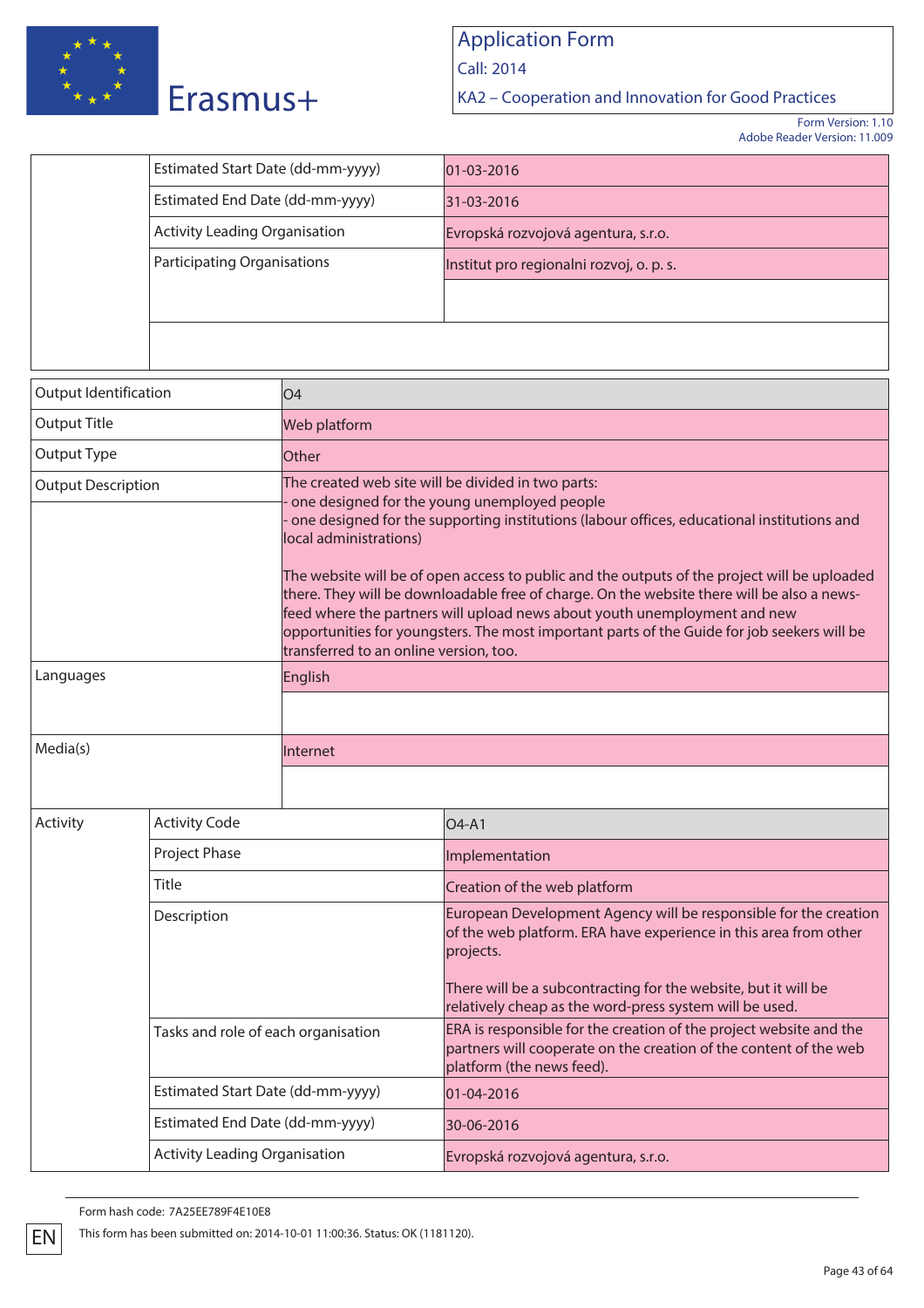

Call: 2014

KA2 – Cooperation and Innovation for Good Practices

Form Version: 1.10 Adobe Reader Version: 11.009

| <b>Participating Organisations</b> | Institut pro regionalni rozvoj, o. p. s.             |
|------------------------------------|------------------------------------------------------|
|                                    | National Association of Municipal Clerks in Bulgaria |
|                                    | <b>CNIPA PUGLIA</b>                                  |
|                                    | <b>ONECO CONSULTING SL</b>                           |
|                                    | <b>INSTYTUT DLA ZJEDNOCZONEJ EUROPY</b>              |
|                                    |                                                      |
|                                    |                                                      |
|                                    |                                                      |

## **F.2.2. Multiplier Events** Event Identification E1 Event Title **Event Title Event Title Dissemination of the project outputs** Event Description **In the last two months there will be a series of dissemination events. There will be 3 events,** one in Prague, one in Spain and one in Italy. The aim of the events will be to disseminate the created outputs among the supporting institutions (in Prague) and among the disadvantaged youth (in Spain and in Italy). Intellectual Outputs Covered (using Output Identification number) IO1, IO2, IO3 Activity Activity Code **E1-B1** Project Phase **Dissemination** Title Title **Final conference of the project** Description **In the last month of the project there will be a final conference** organized in Prague with the presence of the international partners. The conference will be designed for people dealing with youth unemployment. The Intellectual outputs will be presented on the conference, interested partners will talk about the best practice in their country and other relevant speakers will be invited. There will be a disseminating conference in Prague in September 2015. Tasks and role of each organisation **ERA** will organize the conference and the other partners will be speakers - introducing their best practice examples for fighting youth unemployment. Estimated Start Date (dd-mm-yyyy) 15-09-2016 Estimated End Date (dd-mm-yyyy) 15-09-2016 Activity Leading Organisation **Evropská rozvojová agentura, s.r.o.** Participating Organisations Institut pro regionalni rozvoj, o. p. s. National Association of Municipal Clerks in Bulgaria CNIPA PUGLIA

ONECO CONSULTING SL

Form hash code: 7A25EE789F4E10E8

EN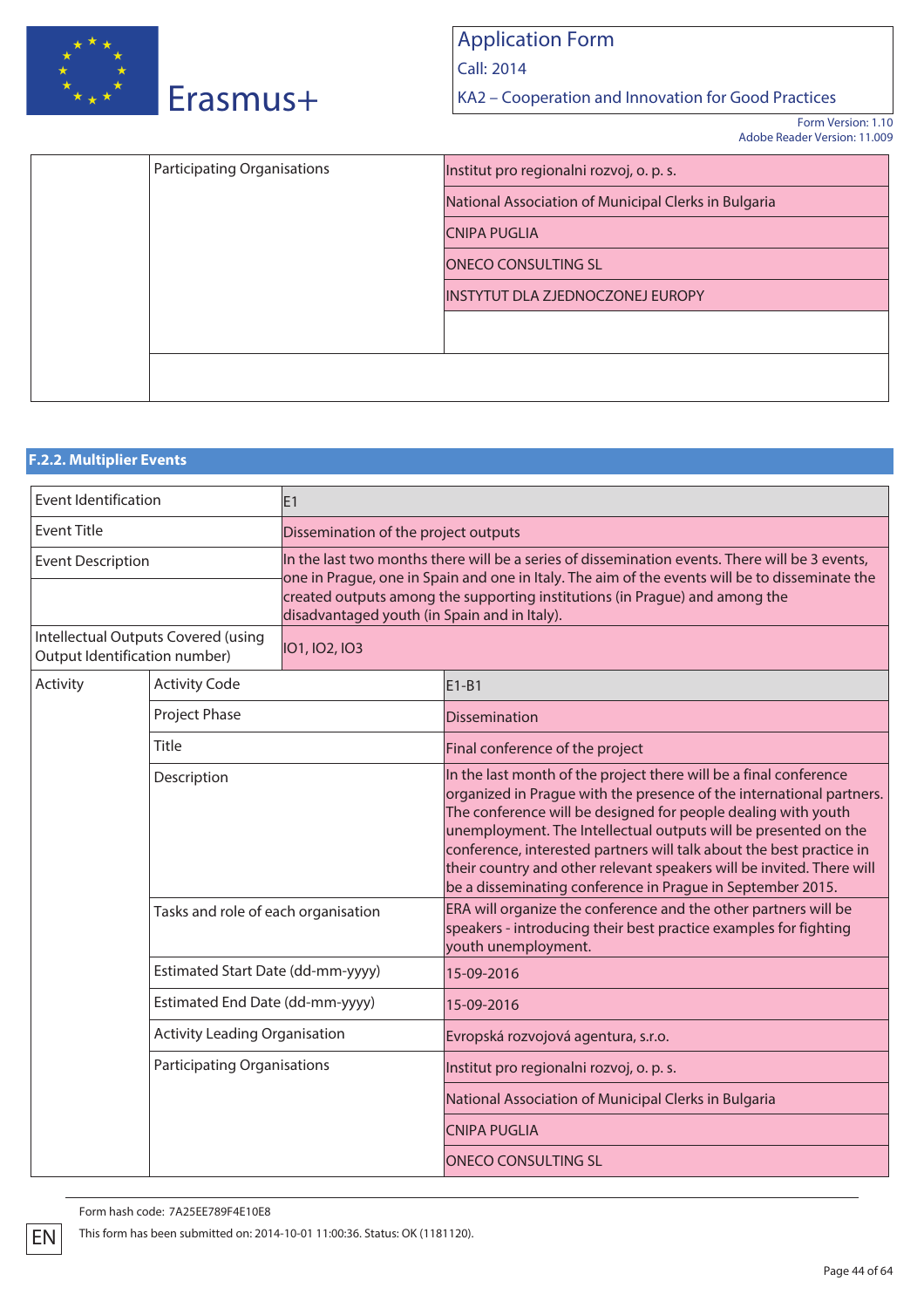

Call: 2014

KA2 – Cooperation and Innovation for Good Practices

Form Version: 1.10 Adobe Reader Version: 11.009

| <b>Activity Code</b><br>$E1-B2$<br>Project Phase<br><b>Dissemination</b><br><b>Title</b><br>Dissemination event in Spain<br>Description<br>for young people in Sevilla. The target group will be young<br>trained using the outputs of the project.<br>Tasks and role of each organisation<br>The Spanish organisation is in charge for this event.<br>Estimated Start Date (dd-mm-yyyy)<br>15-08-2016<br>Estimated End Date (dd-mm-yyyy)<br>15-08-2016<br><b>Activity Leading Organisation</b><br><b>ONECO CONSULTING SL</b><br><b>Participating Organisations</b><br>Evropská rozvojová agentura, s.r.o.<br><b>Activity Code</b><br>$E1-B3$<br>Project Phase<br><b>Dissemination</b><br>Title<br>Dissemination event in Italy<br>Description<br>trained using the outputs of the project.<br>Tasks and role of each organisation<br>The Italian partner is responsible for this event,<br>Estimated Start Date (dd-mm-yyyy)<br>15-08-2016<br>Estimated End Date (dd-mm-yyyy)<br>15-08-2016<br><b>Activity Leading Organisation</b><br><b>CNIPA PUGLIA</b><br><b>Participating Organisations</b><br>Evropská rozvojová agentura, s.r.o. |  | <b>INSTYTUT DLA ZJEDNOCZONEJ EUROPY</b>                                                                                                                                                                                                                                              |
|------------------------------------------------------------------------------------------------------------------------------------------------------------------------------------------------------------------------------------------------------------------------------------------------------------------------------------------------------------------------------------------------------------------------------------------------------------------------------------------------------------------------------------------------------------------------------------------------------------------------------------------------------------------------------------------------------------------------------------------------------------------------------------------------------------------------------------------------------------------------------------------------------------------------------------------------------------------------------------------------------------------------------------------------------------------------------------------------------------------------------------------|--|--------------------------------------------------------------------------------------------------------------------------------------------------------------------------------------------------------------------------------------------------------------------------------------|
|                                                                                                                                                                                                                                                                                                                                                                                                                                                                                                                                                                                                                                                                                                                                                                                                                                                                                                                                                                                                                                                                                                                                          |  |                                                                                                                                                                                                                                                                                      |
|                                                                                                                                                                                                                                                                                                                                                                                                                                                                                                                                                                                                                                                                                                                                                                                                                                                                                                                                                                                                                                                                                                                                          |  |                                                                                                                                                                                                                                                                                      |
|                                                                                                                                                                                                                                                                                                                                                                                                                                                                                                                                                                                                                                                                                                                                                                                                                                                                                                                                                                                                                                                                                                                                          |  |                                                                                                                                                                                                                                                                                      |
|                                                                                                                                                                                                                                                                                                                                                                                                                                                                                                                                                                                                                                                                                                                                                                                                                                                                                                                                                                                                                                                                                                                                          |  |                                                                                                                                                                                                                                                                                      |
|                                                                                                                                                                                                                                                                                                                                                                                                                                                                                                                                                                                                                                                                                                                                                                                                                                                                                                                                                                                                                                                                                                                                          |  | The Spanish partner (ONECO) will organize a dissemination event<br>unemployed people from the Roma community. During the event<br>they will be informed about the project outputs and they will be                                                                                   |
|                                                                                                                                                                                                                                                                                                                                                                                                                                                                                                                                                                                                                                                                                                                                                                                                                                                                                                                                                                                                                                                                                                                                          |  |                                                                                                                                                                                                                                                                                      |
|                                                                                                                                                                                                                                                                                                                                                                                                                                                                                                                                                                                                                                                                                                                                                                                                                                                                                                                                                                                                                                                                                                                                          |  |                                                                                                                                                                                                                                                                                      |
|                                                                                                                                                                                                                                                                                                                                                                                                                                                                                                                                                                                                                                                                                                                                                                                                                                                                                                                                                                                                                                                                                                                                          |  |                                                                                                                                                                                                                                                                                      |
|                                                                                                                                                                                                                                                                                                                                                                                                                                                                                                                                                                                                                                                                                                                                                                                                                                                                                                                                                                                                                                                                                                                                          |  |                                                                                                                                                                                                                                                                                      |
|                                                                                                                                                                                                                                                                                                                                                                                                                                                                                                                                                                                                                                                                                                                                                                                                                                                                                                                                                                                                                                                                                                                                          |  |                                                                                                                                                                                                                                                                                      |
|                                                                                                                                                                                                                                                                                                                                                                                                                                                                                                                                                                                                                                                                                                                                                                                                                                                                                                                                                                                                                                                                                                                                          |  |                                                                                                                                                                                                                                                                                      |
|                                                                                                                                                                                                                                                                                                                                                                                                                                                                                                                                                                                                                                                                                                                                                                                                                                                                                                                                                                                                                                                                                                                                          |  |                                                                                                                                                                                                                                                                                      |
|                                                                                                                                                                                                                                                                                                                                                                                                                                                                                                                                                                                                                                                                                                                                                                                                                                                                                                                                                                                                                                                                                                                                          |  |                                                                                                                                                                                                                                                                                      |
|                                                                                                                                                                                                                                                                                                                                                                                                                                                                                                                                                                                                                                                                                                                                                                                                                                                                                                                                                                                                                                                                                                                                          |  |                                                                                                                                                                                                                                                                                      |
|                                                                                                                                                                                                                                                                                                                                                                                                                                                                                                                                                                                                                                                                                                                                                                                                                                                                                                                                                                                                                                                                                                                                          |  | The Italian partner (CNIPA) will organize a dissemination event for<br>young people in Bari (Puglia region). The target group will be young<br>people not in education, employment or training. During the event<br>they will be informed about the project outputs and they will be |
|                                                                                                                                                                                                                                                                                                                                                                                                                                                                                                                                                                                                                                                                                                                                                                                                                                                                                                                                                                                                                                                                                                                                          |  |                                                                                                                                                                                                                                                                                      |
|                                                                                                                                                                                                                                                                                                                                                                                                                                                                                                                                                                                                                                                                                                                                                                                                                                                                                                                                                                                                                                                                                                                                          |  |                                                                                                                                                                                                                                                                                      |
|                                                                                                                                                                                                                                                                                                                                                                                                                                                                                                                                                                                                                                                                                                                                                                                                                                                                                                                                                                                                                                                                                                                                          |  |                                                                                                                                                                                                                                                                                      |
|                                                                                                                                                                                                                                                                                                                                                                                                                                                                                                                                                                                                                                                                                                                                                                                                                                                                                                                                                                                                                                                                                                                                          |  |                                                                                                                                                                                                                                                                                      |
|                                                                                                                                                                                                                                                                                                                                                                                                                                                                                                                                                                                                                                                                                                                                                                                                                                                                                                                                                                                                                                                                                                                                          |  |                                                                                                                                                                                                                                                                                      |

## **F.2.3. Learning/Teaching/Training Activities**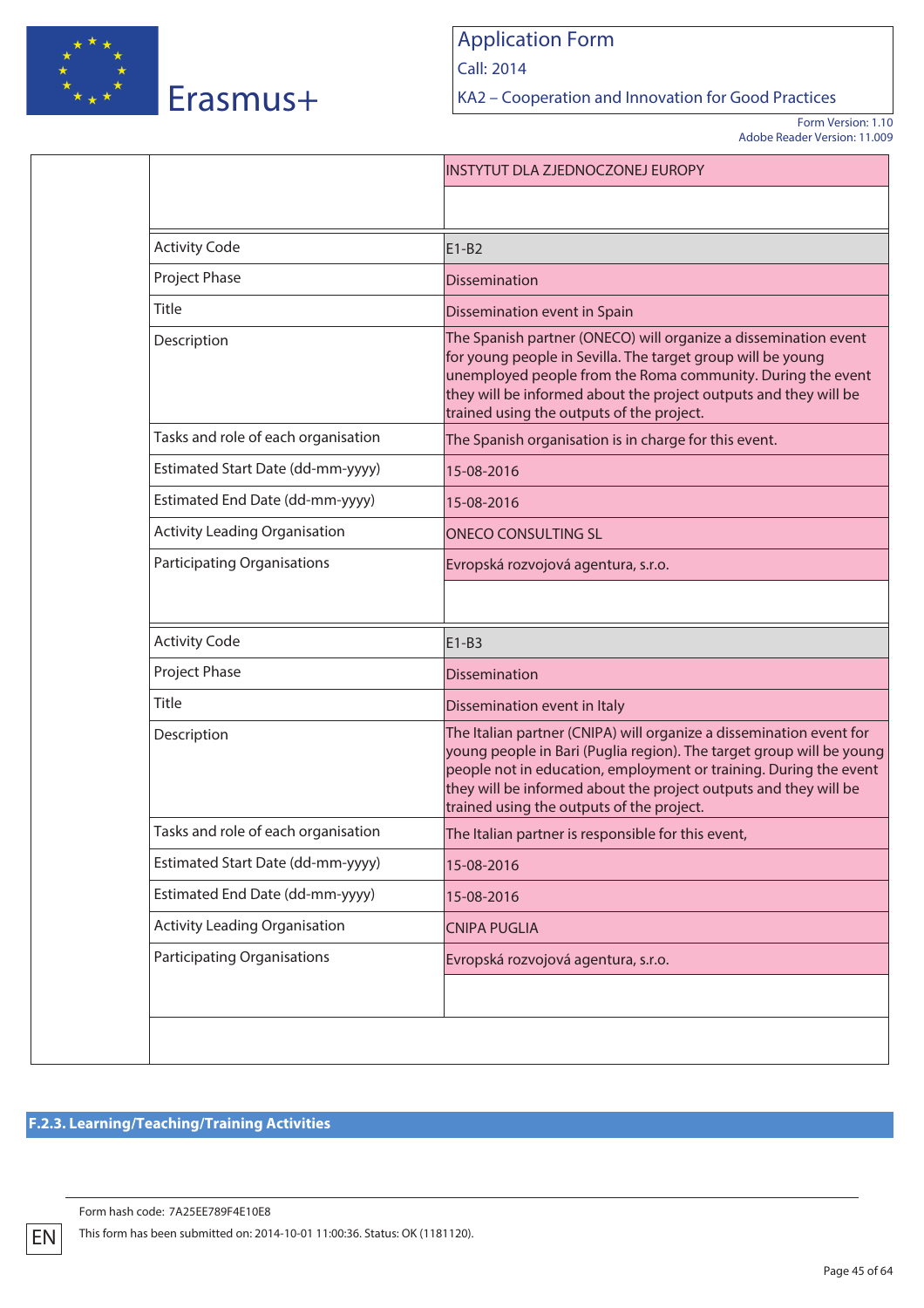

Call: 2014

KA2 – Cooperation and Innovation for Good Practices

Form Version: 1.10 Adobe Reader Version: 11.009

Do you foresee the inclusion of learning, teaching or training activities in your project?

No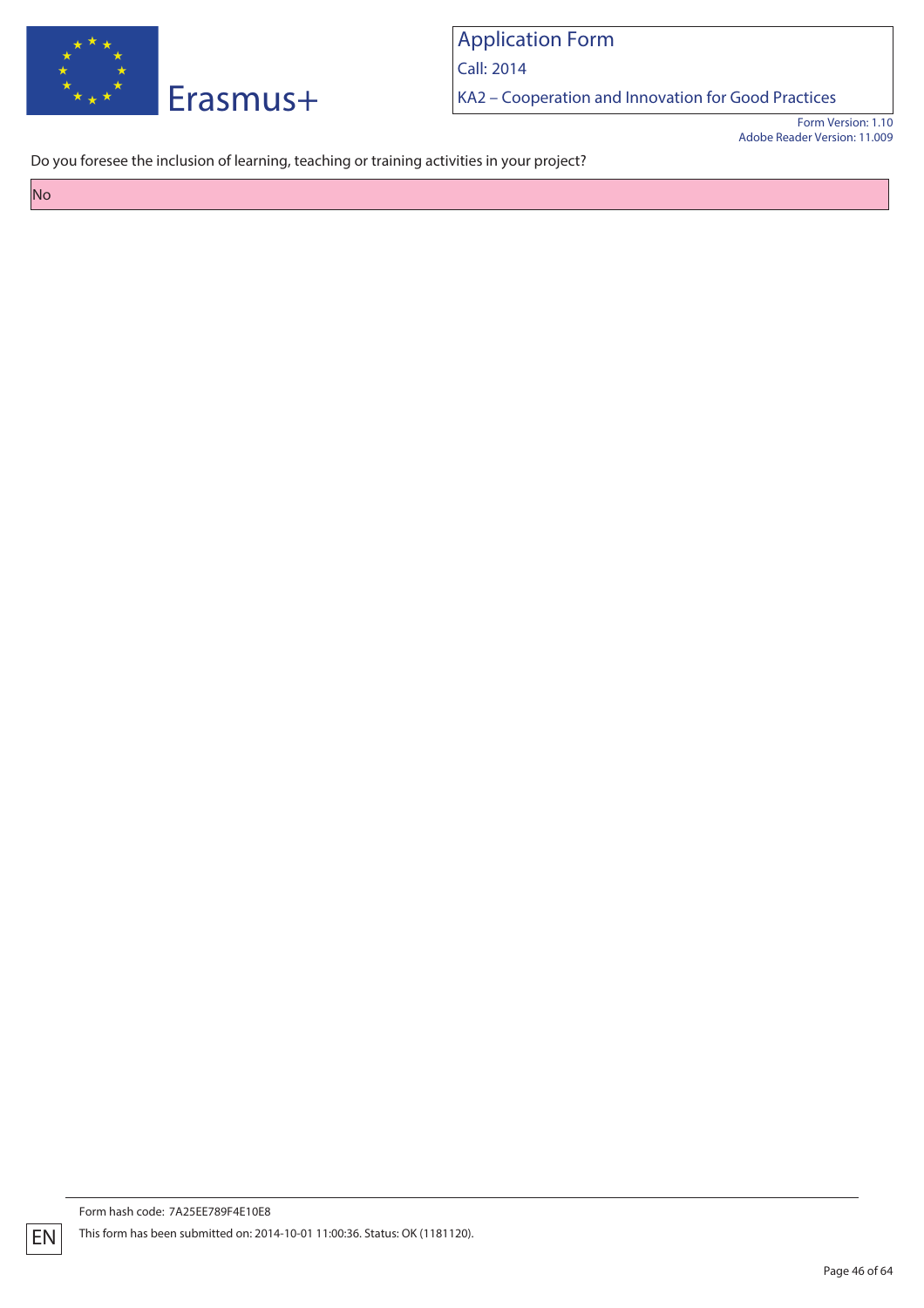

Call: 2014

KA2 – Cooperation and Innovation for Good Practices

Form Version: 1.10 Adobe Reader Version: 11.009

## **G. Follow-up**

### **G.1. Impact**

What is the expected impact on the participants, participating organisations, target groups and other relevant stakeholders?

### The target groups of this project are:

- young unemployed people that are able and willing to use European tools for their inclusion to the society - supporting institutions that work with these people

The biggest impact is the fact, that those two target group will have the opportunity to find all information about the European tools used against the youth unemployment in one website that will be available for all interested stakeholders. During the project this website will be disseminated and it will reach target groups not only in the participating countries, but with the help of the networks of the participating institutions also in other countries.

The young people will be presented with the opportunities they have in the EU and with the tools EU has created for them in order to help them integrate on the labour market. They will be encouraged by the partner organisations to use this tools and they will be further supported with guidance when needed.

We expect impact on the participating organisations in the following way:

- the organisations will have gained new experience in the project, learned from each other and established new partnerships in Europe;

- the organisations will share know-how and best practice examples - each of the partners has knowledge in another thematic sector and they will share these with each other;

- the organisations will widen their offer of educational activities because they will offer the new course as a part of their activities.

What is the desired impact of the project at the local, regional, national, European and/or international levels?

The impact on the local level is the biggest one because the young people on the local level will be directly involved in the project activities and also they will be the most informed about the outputs (not only online but during the multiplier events). However, the aim of the project is to disseminate the outputs on the national level and provide the young people in the whole country with the opportunity to find this useful information. The partner organisations will be additionally ready to help the young people when they have any questions or problems and it will be possible to access them through the project website.

The desired impact is to encourage the young unemployed people and help them use the opportunities that EU presents. The project will help them to be more active. After they have gone through the created educational programme, they won't relay only on the regional and national level and they will see their problem (lack of job) in a European perspective.

The aim of the project is to be one piece in the mosaik of the European strategy against youth unemployment and contribute to the activities on the European, regional or local level.

How will you measure the previously mentioned impacts?

A number of tools used to evaluate the outputs and to measure the impact will be implemented during the project.

Impact indicators will be agreed on at the kick-off meetings and they will be reviewed regularly by the partners and reported to the leading organisation. A shared document will be created where the progress of the project will be reported.

The most important aspect of measuring the impacts will be the regular contact with the target group and the feedback provided. Other measures used to evaluate the impact:

- partner reporting and peer reviews of the partners;

- regular internal quality check;

shared timetable and table of goals and achievements;

dissemination plan and database of accessed organisations/youngsters;

- numbers of visitors to the web page.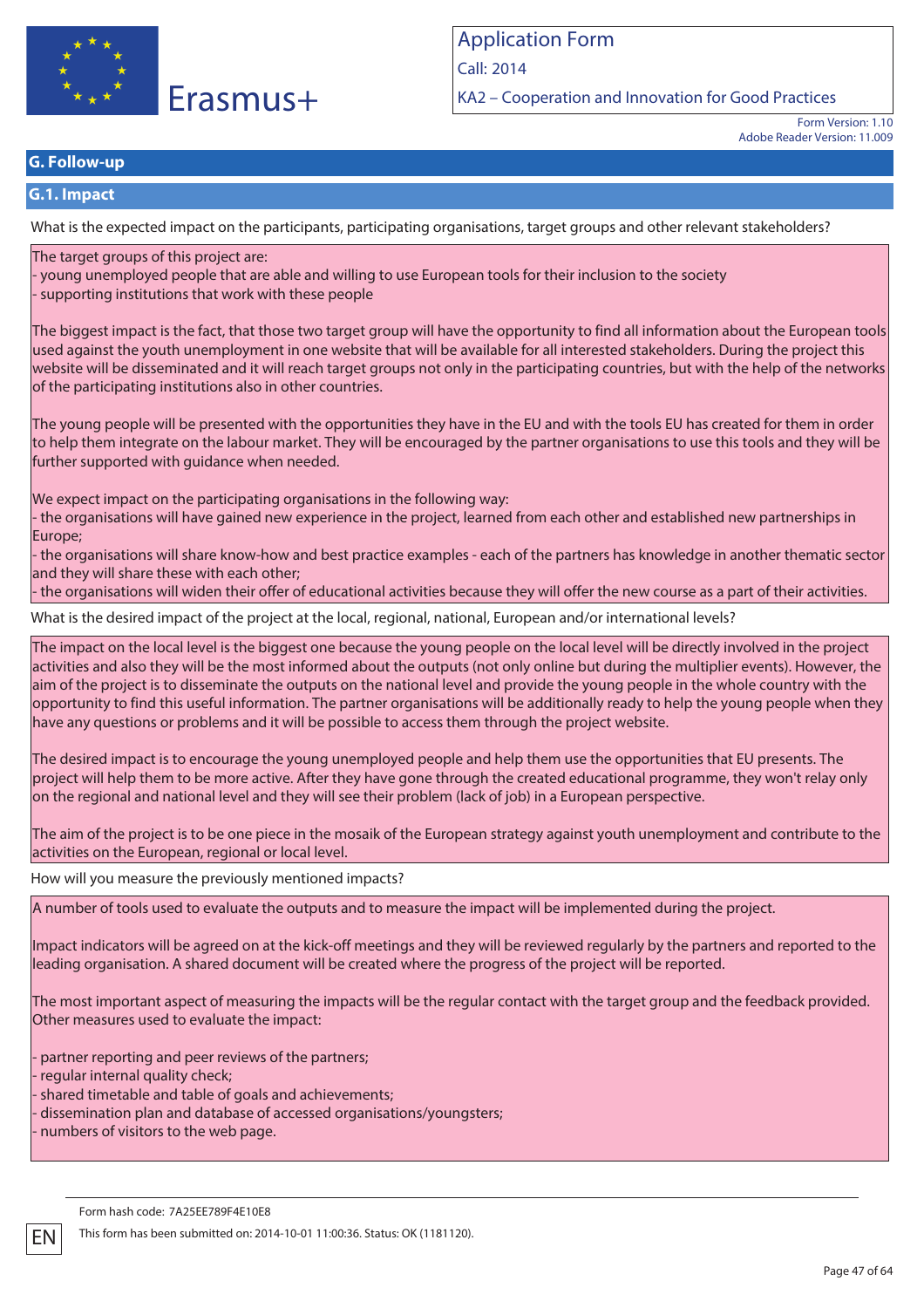

KA2 – Cooperation and Innovation for Good Practices

Form Version: 1.10 Adobe Reader Version: 11.009

### **G.2. Dissemination and Use of Projects' Results**

You are requested to elaborate dissemination plans. Please provide answers to the questions below.

To whom will you disseminate the project results inside and outside your organisation? Please define in particular your target audience(s) at local/regional/national/EU level and motivate your choice.

Our aim is to reach the young unemployed people through educational organisations that are working with them and further through social networks which is a perfect tool for reaching this target group.

The planned dissemination strategy involves three types of organisations:

1) organisations closely cooperating with the project partners

2) other supporting institutions in the partner countries (Czech Republic, Poland, Spain, Bulgaria)

3) supporging institutions in rest of Europe.

With the first group of organisations a close cooperation will be fostered during the whole project. They will be the first to profit from the project outputs and they will have an active part in their creation. They will have access to all outputs even before the outputs will be finalized, because the partners will consult the outputs with them.

The second group of the organisations will have the access to the outputs after they will be finalized. Each partner will create a database of these institutions in his country. The partners will find them through thorough research and also through some umbrella organisations (ministry of education, professional associations, chambers of commerce etc.). These umbrella organisations will be invited to dissemination conference in the end of the project where they will be presented the outcomes of the project. The target organisations will be accessed through internet and invited to take part in the creation of the outputs.

The third group of organisations (educational institutions outside of the partnership countries) will be accessed only after the project outputs will be finalized. They will be accessed through umbrella organisations in each country and invited to use the outputs which will be in English.

Who will be responsible for the dissemination activities within your partnership and which specific expertise has it in this area? How many resources will you make available to allow for the proper implementation of your dissemination plans?

Each of the partners will be responsible for dissemination activities in his country . Regarding the group 3 (organisations from European countries not represented in the consortium) the partners will split the tasks at the 3rd international meeting. Each of the partners will then be responsible for the dissemination activities in certain countries.

The dissemination plan will be implemented mainly through internet communication:

- targeted emails to cooperating institutions and other existing contacts and networks

- social media such as facebook, twitter and linkedin

- existing forums and partner search databases, other existing websites and blogs dealing with education or international cooperation.

Press releases will be written and brochures and leaflets will be created.

The partners will use their own personal capacity and expertise to carry out the dissemination activities.

What kind of dissemination activities do you intend to carry out (relevance) and through which channels?

The dissemination activities will be carried out in three ways:

1st the educational institutions in the countries of the partners will be accessed (through existing contacts and networks, using social networks and existing websites and blogs) - they will be invited to take part in the project activities and to provide feedback to the project outputs. During this action the organisations will be informed about the project and its aims but there will be no outputs yet that could be disseminated.

2nd wave of dissemination will come in the end of the course when the outputs will be disseminated to the educational institutions.

3rd wave of dissemination activity will come afterwards and the outputs of the project will be disseminated outside of the project countries.

Form hash code: 7A25EE789F4E10E8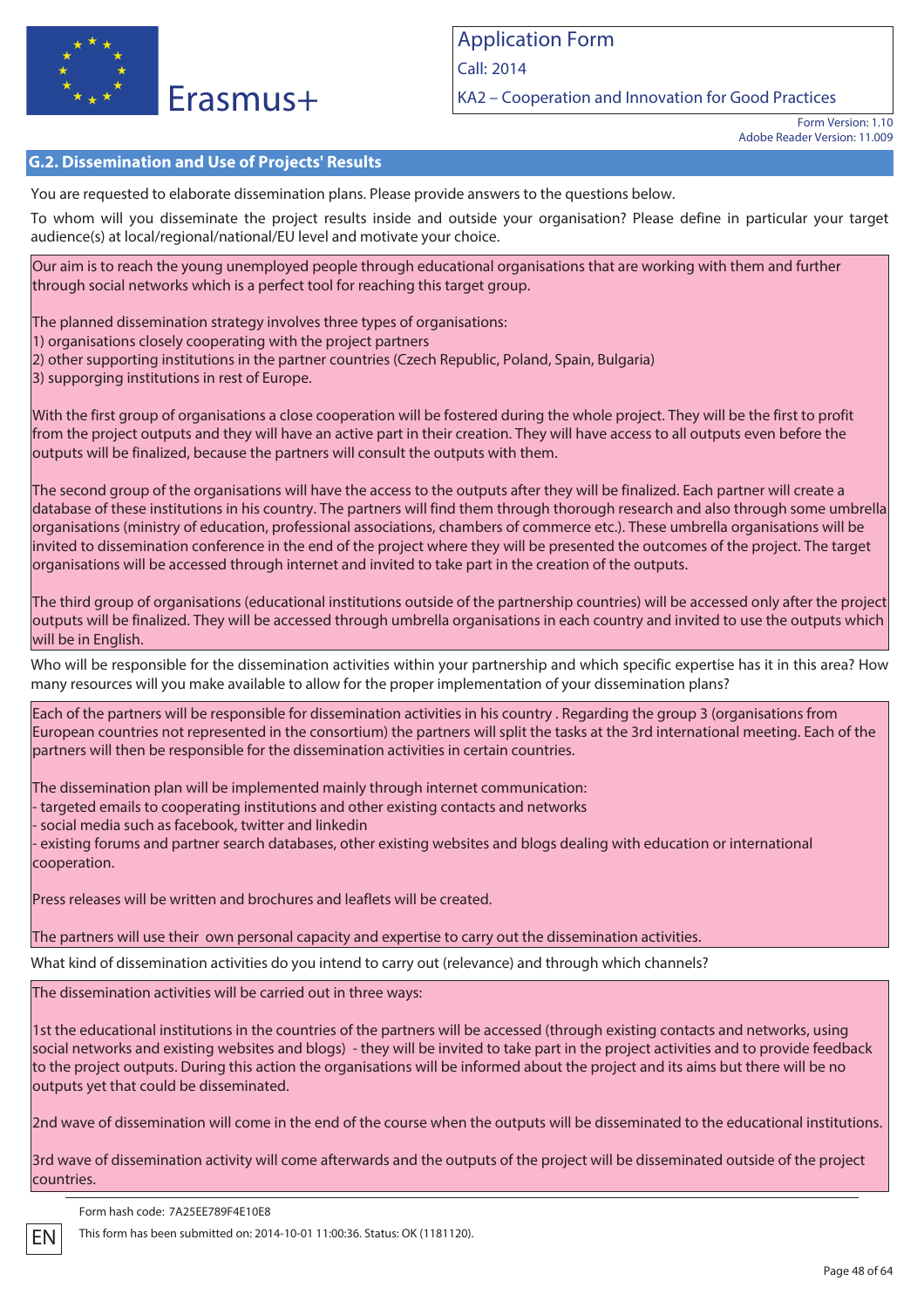

Call: 2014

KA2 – Cooperation and Innovation for Good Practices

Beside of that there will be information on the websites of the partners, which will contain all relevant information and will be updated regularly, at least monthly.

Erasmus+ promotes an open access requirement for all materials produced through its projects. In the case your project is producing intellectual outputs/ tangible deliverables, please describe if and how you intend to promote the free access for the public, through the internet, to a digital form thereof. In case a limitation should be foreseen for the use of the open licence, please specify the reasons, extent and nature of this limitation.

All intellectual outputs of the projects will be available on the project web site and every visitor will have the chance to download them.

How will you ensure that the project's results will remain available and/or will be used by others?

The intellectual outputs of the projects will be freely available to everybody and thoroughly disseminated.

The website of the project will be available for at least 5 years after the end of the project. All partners will disseminate the page during their activities and thanks to the involved organisations the website will remain active and updated.

If relevant, please provide any other meaningful information deemed necessary to give a comprehensive overview of your dissemination plans.

The dissemination plan will be an important part of the project management and it will be further enhanced during the international meetings. The leading organisation (European Development Agency) will be responsible for the coordination of the dissemination activities.

### **G.3. Sustainability**

What are the activities and results that are planned to be maintained after the end of the EU funding including the needed resources to sustain them?

The European Development Agency will sustain (and fund) the web page during 5 years following the end of the project, which means to the end of this programming period. After that the coordinator will decide if it is possible to update the web page or if the intellectual outputs should be transferred somewhere else.

All partners will include the learning module to the offer of their educational programmes. The module will be commercialised after the project, that means that all outputs will be accessible free of charge but the partners can offer the seminars for a fee.

The educational programme is very important for the project partners because they can use it to establish contact to new institutions and possible clients. Therefore it is in the interest of all the participating organisations that the module will be sustainable and maintained after the end of the project.

Form Version: 1.10 Adobe Reader Version: 11.009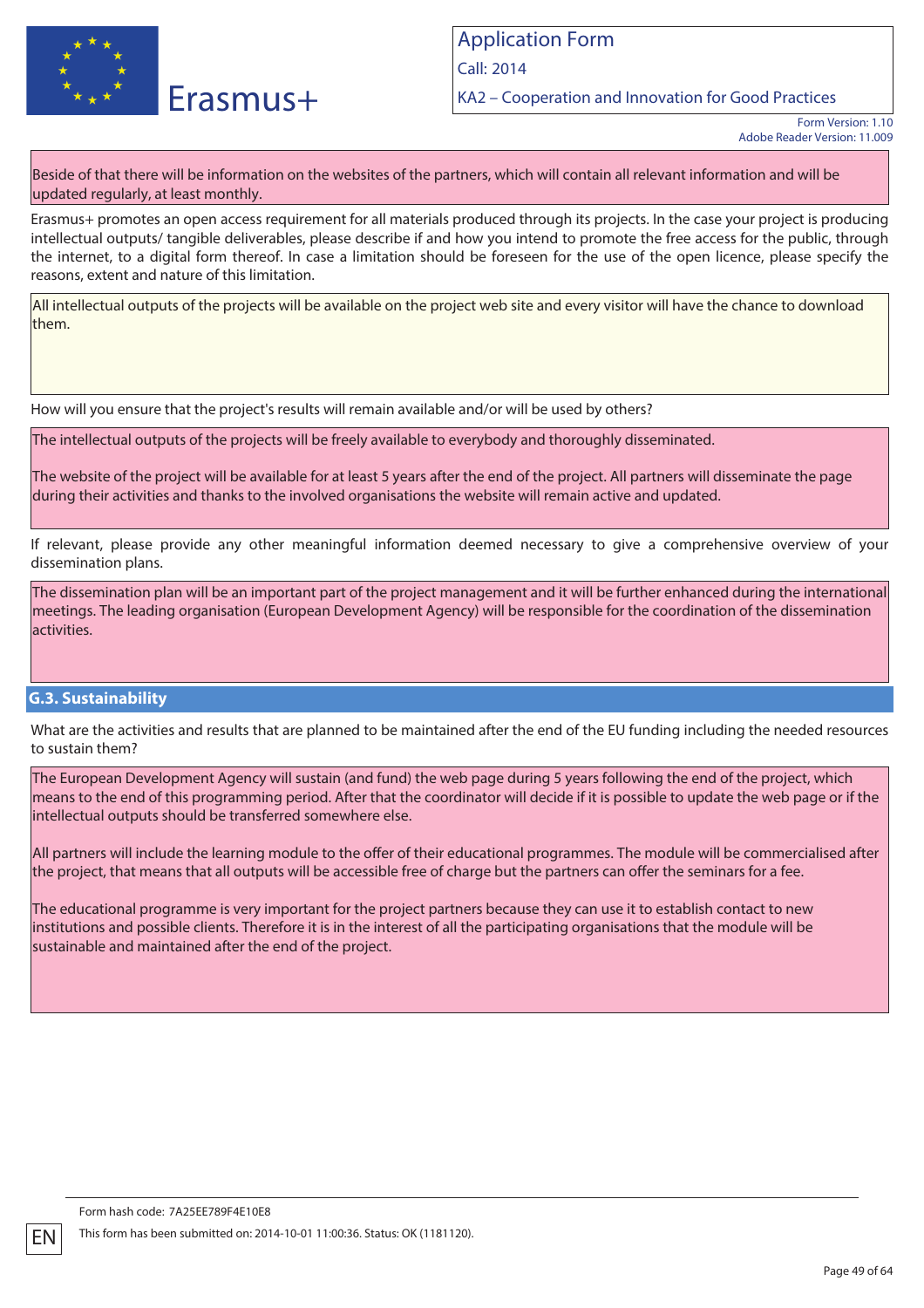

Call: 2014

KA2 – Cooperation and Innovation for Good Practices

### **H. Budget**

For further information please consult the Programme Guide for the overview of funding rules. Please note that all amounts must be expressed in Euros.

## **H.1. Project Management and Implementation**

| PIC of Organisation | Role of Organisation          | Name of the Organisation                             | <b>Grant Requested</b> |
|---------------------|-------------------------------|------------------------------------------------------|------------------------|
| 945175276           | <b>Applicant Organisation</b> | Evropská rozvojová agentura, s.r.o.                  | 9000.00                |
| 947414909           | Partner Organisation          | Institut pro regionalni rozvoj, o. p. s.             | 4500.00                |
| 946970746           | <b>Partner Organisation</b>   | National Association of Municipal Clerks in Bulgaria | 4500.00                |
| 939183683           | <b>Partner Organisation</b>   | <b>CNIPA PUGLIA</b>                                  | 4500.00                |
| 949816144           | <b>Partner Organisation</b>   | ONECO CONSULTING SL                                  | 4500.00                |
| 949337061           | <b>Partner Organisation</b>   | INSTYTUT DLA ZJEDNOCZONEJ EUROPY                     | 4500.00                |
|                     |                               | Total                                                | 31500.00               |

NOTA BENE: AS DETAILED IN THE PROGRAMME GUIDE, IN CASE OF PROJECTS INVOLVING MORE THAN 10 PARTICIPATING ORGANISATIONS, THE GRANT SUPPORT FOR PROJECT MANAGEMENT AND IMPLEMENTATION WILL BE LIMITED TO THE AMOUNT EQUIVALENT TO 10 PARTICIPATING ORGANISATIONS (1 COORDINATING AND 9 PARTNER ORGANISATIONS) FOR THE PROJECT DURATION.

**H.2. Transnational Project Meetings**

| PIC of Organisation                                             | Total No. of<br>Meetings | Total No. of<br>Participants | Distance Band | Grant per<br>Participant | <b>Grant Requested</b> |
|-----------------------------------------------------------------|--------------------------|------------------------------|---------------|--------------------------|------------------------|
| 945175276: Evropská rozvojová agentura, s.r.o.                  |                          |                              | 100 - 1999 km | 575.00                   | 575.00                 |
| 945175276: Evropská rozvojová agentura, s.r.o.                  |                          |                              | 100 - 1999 km | 575.00                   | 2300.00                |
| 947414909: Institut pro regionalni rozvoj, o. p. s.             |                          |                              | 100 - 1999 km | 575.00                   | 575.00                 |
| 947414909: Institut pro regionalni rozvoj, o. p. s.             |                          |                              | 100 - 1999 km | 575.00                   | 575.00                 |
| 946970746: National Association of Municipal Clerks in Bulgaria |                          |                              | 100 - 1999 km | 575.00                   | 2300.00                |

Form hash code: 7A25EE789F4E10E8

EN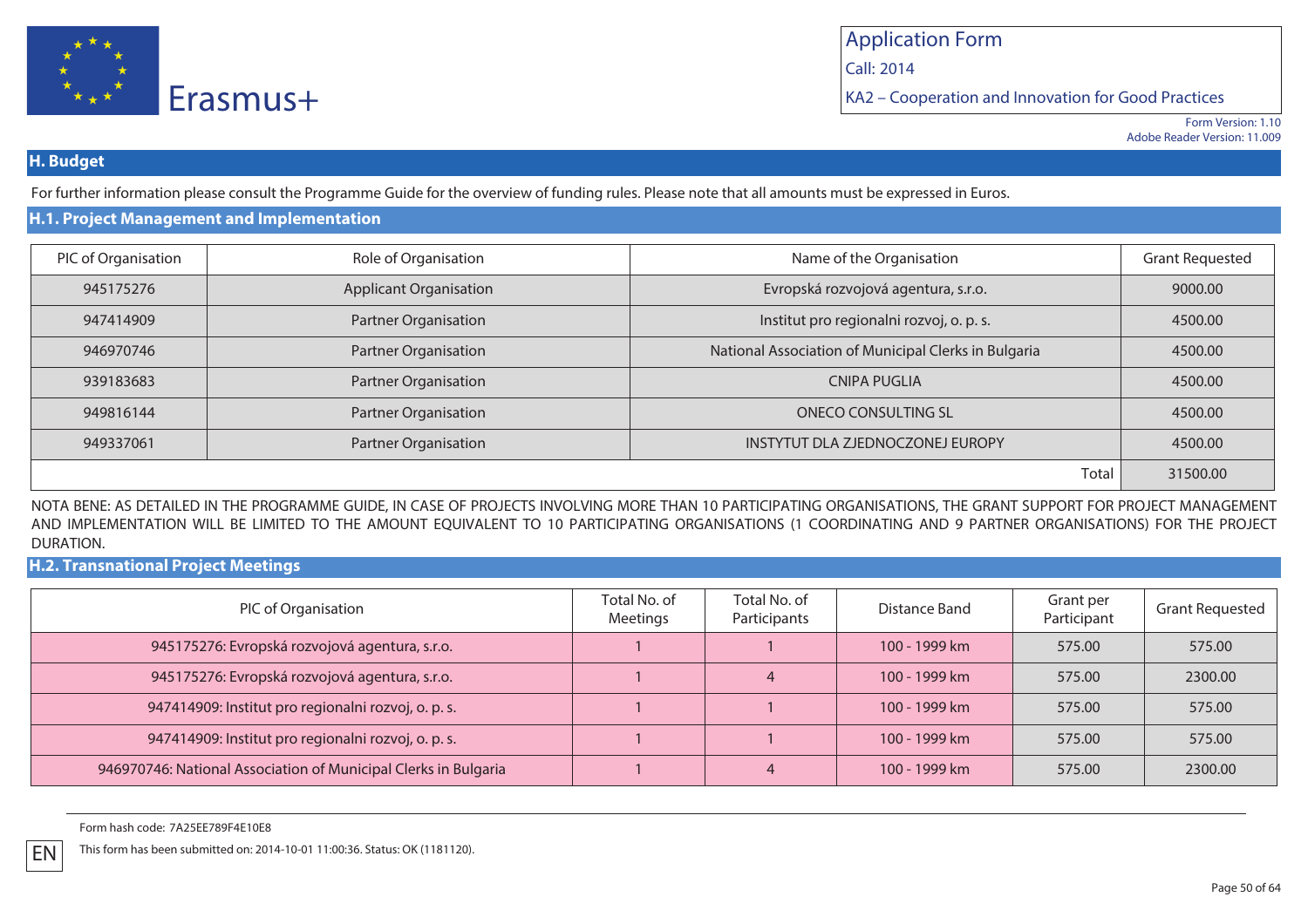

Call: 2014

KA2 – Cooperation and Innovation for Good Practices

Form Version: 1.10Adobe Reader Version: 11.009

| PIC of Organisation                                             | Total No. of<br>Meetings | Total No. of<br>Participants | Distance Band | Grant per<br>Participant | <b>Grant Requested</b> |  |
|-----------------------------------------------------------------|--------------------------|------------------------------|---------------|--------------------------|------------------------|--|
| 946970746: National Association of Municipal Clerks in Bulgaria |                          | $\overline{2}$               | 100 - 1999 km | 575.00                   | 1150.00                |  |
| 939183683: CNIPA PUGLIA                                         |                          |                              | 100 - 1999 km | 575.00                   | 575.00                 |  |
| 939183683: CNIPA PUGLIA                                         |                          | $\overline{2}$               | 100 - 1999 km | 575.00                   | 1150.00                |  |
| 949816144: ONECO CONSULTING SL                                  |                          |                              | $>= 2000$ km  | 760.00                   | 760.00                 |  |
| 949816144: ONECO CONSULTING SL                                  |                          | $\overline{4}$               | $>= 2000$ km  | 760.00                   | 3040.00                |  |
| 949816144: ONECO CONSULTING SL                                  |                          | $\overline{2}$               | $>= 2000$ km  | 760.00                   | 1520.00                |  |
| 949337061: INSTYTUT DLA ZJEDNOCZONEJ EUROPY                     |                          |                              | 100 - 1999 km | 575.00                   | 575.00                 |  |
| 949337061: INSTYTUT DLA ZJEDNOCZONEJ EUROPY                     |                          | $\overline{4}$               | 100 - 1999 km | 575.00                   | 2300.00                |  |
| 949337061: INSTYTUT DLA ZJEDNOCZONEJ EUROPY                     |                          | $\overline{2}$               | 100 - 1999 km | 575.00                   | 1150.00                |  |
| Total                                                           |                          |                              |               |                          |                        |  |

### NOTA BENE: AS DETAILED IN THE PROGRAMME GUIDE, THE GRANT SUPPORT FOR TRANSNATIONAL PROJECT MEETINGS WILL BE LIMITED TO A MAXIMUM AMOUNT OF 23.000 € PER PROJECT PER PERIOD OF 12 MONTHS. FOR SHORTER PROJECT DURATIONS, THE MAXIMUM AMOUNT WILL BE REDUCED PROPORTIONALLY TO THE ACTUAL PROJECT DURATION IN NUMBER OF MONTHS.

### **H.3. Intellectual Outputs**

EN

Which concrete participating organisations' staff resources are you planning to use in the production of outputs that have a significant contribution in terms of potential impact and transferability (e.g. new curricula, pedagogical materials, IT Tools, analysis and studies, etc.)?

| PIC of Organisation                                 | Output<br>Identification | Category of Staff             | Country        | No. of Working  <br>Days | Grant per Day | Grant Requested |
|-----------------------------------------------------|--------------------------|-------------------------------|----------------|--------------------------|---------------|-----------------|
| 945175276: Evropská rozvojová agentura, s.r.o.      | O <sub>1</sub>           | Teachers/Trainers/Researchers | Czech Republic | 20                       | 137.00        | 2740.00         |
| 947414909: Institut pro regionalni rozvoj, o. p. s. | O <sub>1</sub>           | Teachers/Trainers/Researchers | Czech Republic | 30                       | 137.00        | 4110.00         |

Form hash code: 7A25EE789F4E10E8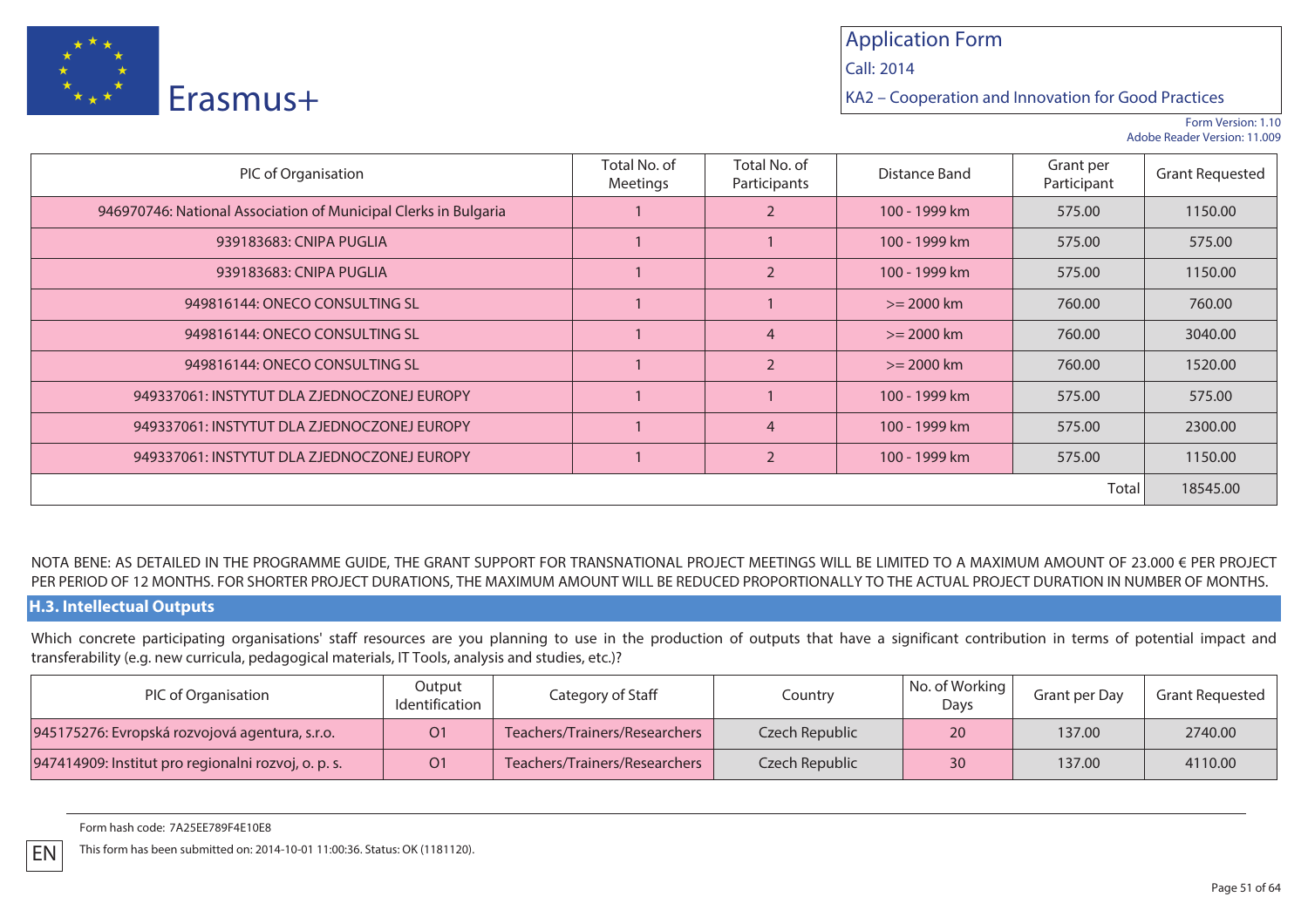

Call: 2014

KA2 – Cooperation and Innovation for Good Practices

Form Version: 1.10Adobe Reader Version: 11.009

| PIC of Organisation                                    | Output<br>Identification | Category of Staff             | Country               | No. of Working<br>Days | Grant per Day | <b>Grant Requested</b> |
|--------------------------------------------------------|--------------------------|-------------------------------|-----------------------|------------------------|---------------|------------------------|
| 946970746: National Association of Municipal Clerks in | O <sub>1</sub>           | Teachers/Trainers/Researchers | <b>Bulgaria</b>       | 30                     | 74.00         | 2220.00                |
| 939183683: CNIPA PUGLIA                                | O <sub>1</sub>           | Teachers/Trainers/Researchers | Italy                 | 30                     | 214.00        | 6420.00                |
| 949816144: ONECO CONSULTING SL                         | O <sub>1</sub>           | Teachers/Trainers/Researchers | Spain                 | 30                     | 137.00        | 4110.00                |
| 949337061: INSTYTUT DLA ZJEDNOCZONEJ EUROPY            | O <sub>1</sub>           | Teachers/Trainers/Researchers | Poland                | 30                     | 74.00         | 2220.00                |
| 945175276: Evropská rozvojová agentura, s.r.o.         | <b>O2</b>                | Teachers/Trainers/Researchers | <b>Czech Republic</b> | 40                     | 137.00        | 5480.00                |
| 947414909: Institut pro regionalni rozvoj, o. p. s.    | <b>O2</b>                | Teachers/Trainers/Researchers | <b>Czech Republic</b> | 10                     | 137.00        | 1370.00                |
| 946970746: National Association of Municipal Clerks in | <b>O2</b>                | Teachers/Trainers/Researchers | <b>Bulgaria</b>       | 10                     | 74.00         | 740.00                 |
| 939183683: CNIPA PUGLIA                                | <b>O2</b>                | Teachers/Trainers/Researchers | Italy                 | 10                     | 214.00        | 2140.00                |
| 949816144: ONECO CONSULTING SL                         | <b>O2</b>                | Teachers/Trainers/Researchers | Spain                 | 10                     | 137.00        | 1370.00                |
| 949337061: INSTYTUT DLA ZJEDNOCZONEJ EUROPY            | <b>O2</b>                | Teachers/Trainers/Researchers | Poland                | 10                     | 74.00         | 740.00                 |
| 945175276: Evropská rozvojová agentura, s.r.o.         | O <sub>3</sub>           | Teachers/Trainers/Researchers | Czech Republic        | 40                     | 137.00        | 5480.00                |
| 947414909: Institut pro regionalni rozvoj, o. p. s.    | <b>O3</b>                | Teachers/Trainers/Researchers | Czech Republic        | 10                     | 137.00        | 1370.00                |
| 946970746: National Association of Municipal Clerks in | O <sub>3</sub>           | Teachers/Trainers/Researchers | <b>Bulgaria</b>       | 10                     | 74.00         | 740.00                 |
| 939183683: CNIPA PUGLIA                                | <b>O3</b>                | Teachers/Trainers/Researchers | Italy                 | 10                     | 214.00        | 2140.00                |
| 949816144: ONECO CONSULTING SL                         | O <sub>3</sub>           | Teachers/Trainers/Researchers | Spain                 | 10                     | 137.00        | 1370.00                |
| 949337061: INSTYTUT DLA ZJEDNOCZONEJ EUROPY            | O <sub>3</sub>           | Teachers/Trainers/Researchers | Poland                | 10                     | 74.00         | 740.00                 |
| 945175276: Evropská rozvojová agentura, s.r.o.         | <b>O4</b>                | Teachers/Trainers/Researchers | Czech Republic        | 10                     | 137.00        | 1370.00                |
| 947414909: Institut pro regionalni rozvoj, o. p. s.    | <b>O4</b>                | Teachers/Trainers/Researchers | Czech Republic        | 3                      | 137.00        | 411.00                 |
| 946970746: National Association of Municipal Clerks in | O <sub>4</sub>           | Teachers/Trainers/Researchers | Bulgaria              | 3                      | 74.00         | 222.00                 |

Form hash code: 7A25EE789F4E10E8

EN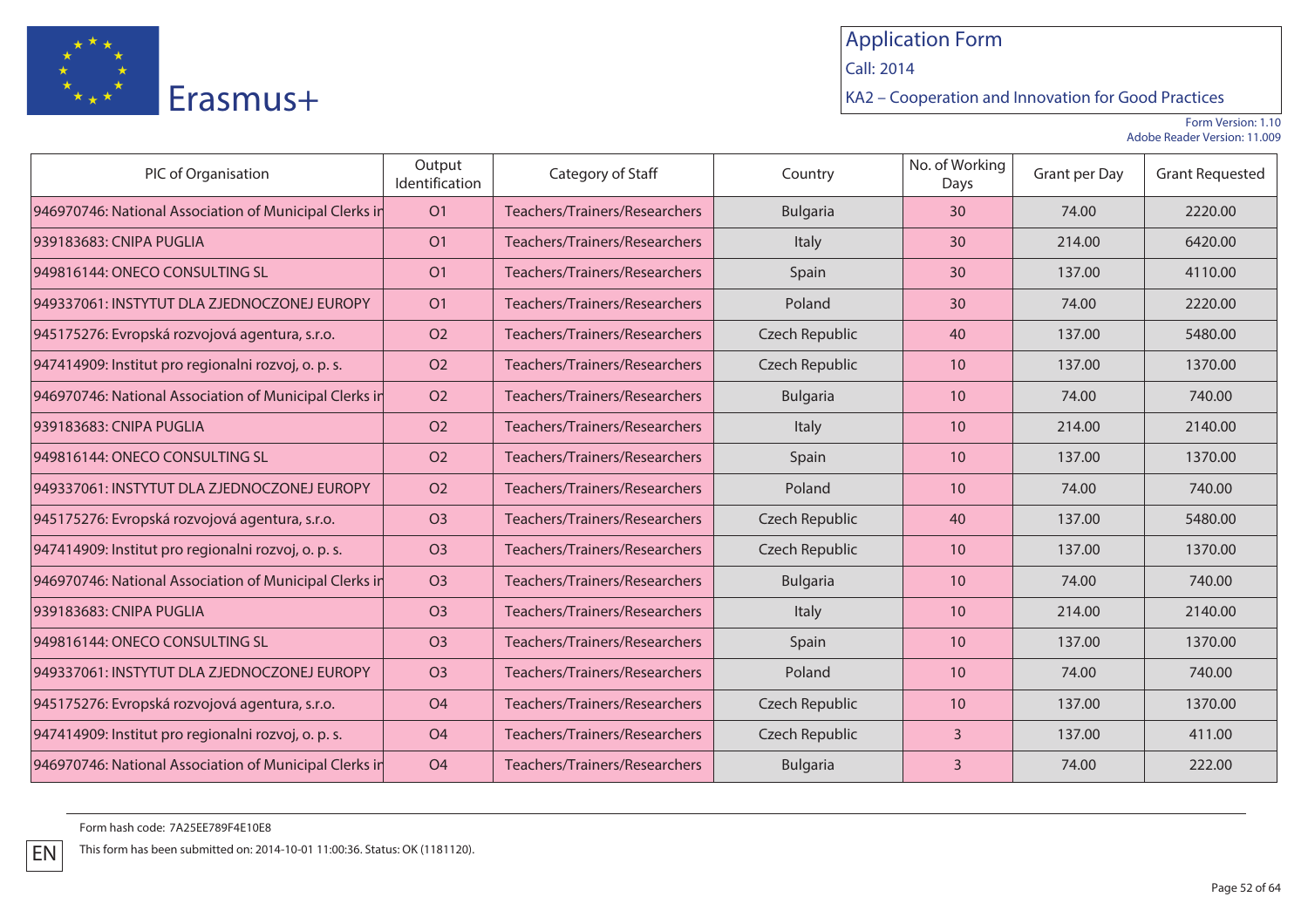

Call: 2014

KA2 – Cooperation and Innovation for Good Practices

Form Version: 1.10Adobe Reader Version: 11.009

| 939183683: CNIPA PUGLIA                     | O <sub>4</sub> | Teachers/Trainers/Researchers | Italy  |     | 214.00 | 642.00   |
|---------------------------------------------|----------------|-------------------------------|--------|-----|--------|----------|
| 949816144: ONECO CONSULTING SL              | O <sub>4</sub> | Teachers/Trainers/Researchers | Spain  |     | 137.00 | 411.00   |
| 949337061: INSTYTUT DLA ZJEDNOCZONEJ EUROPY | O <sub>4</sub> | Teachers/Trainers/Researchers | Poland |     | 74.00  | 222.00   |
|                                             |                |                               | Total  | 375 | Total  | 48778.00 |

### **H.4. Multiplier Events**

| PIC of Organisation                            | Event<br>Identification | No. of Local<br>Participants | Grant per Local<br>Participant | No. of Foreign<br>Participants | Grant per Foreign  <br>Participant | <b>Grant Requested</b> |
|------------------------------------------------|-------------------------|------------------------------|--------------------------------|--------------------------------|------------------------------------|------------------------|
| 945175276: Evropská rozvojová agentura, s.r.o. | E1                      | 30                           | 100.00                         | O.                             | 200.00                             | 3000.00                |
| 949816144: ONECO CONSULTING SL                 | E1                      | 40                           | 100.00                         |                                | 200.00                             | 4000.00                |
| 939183683: CNIPA PUGLIA                        | E1                      | 30                           | 100.00                         |                                | 200.00                             | 3000.00                |
|                                                | Total                   | 100                          | Total                          |                                | Total I                            | 10000.00               |

NOTA BENE: AS DETAILED IN THE PROGRAMME GUIDE, THE GRANT SUPPORT FOR MULTIPLIER EVENTS WILL BE LIMITED TO A MAXIMUM AMOUNT OF 30.000 € PER PROJECT REGARDLESS OF ITS DURATION.

| H.5. Learning/Teaching/Training Activities |              |                      |                     |               |                                 |                        |
|--------------------------------------------|--------------|----------------------|---------------------|---------------|---------------------------------|------------------------|
| H.5.1. Travel                              |              |                      |                     |               |                                 |                        |
| PIC of Organisation                        | Activity No. | <b>Activity Type</b> | No. of Participants | Distance Band | Travel Grant per<br>Participant | <b>Grant Requested</b> |
|                                            |              | Total                |                     |               | Totall                          |                        |

Form hash code: 7A25EE789F4E10E8

EN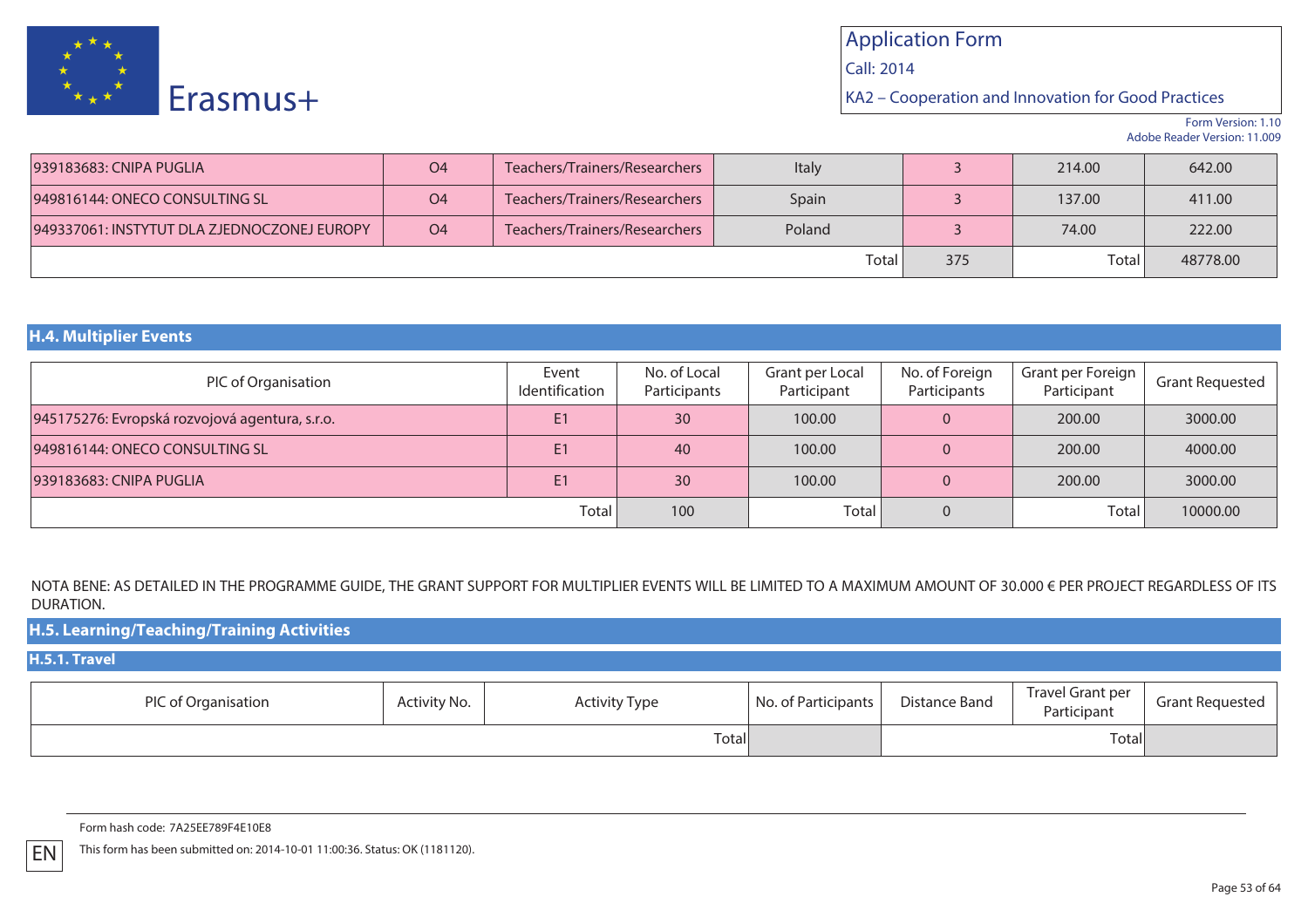

Call: 2014

KA2 – Cooperation and Innovation for Good Practices

Form Version: 1.10Adobe Reader Version: 11.009

### **H.5.2. Subsistence**

Long-term Learning/Teaching/Training Activities

| DIC.<br>of Organisation | Activity No. | <b>Activity Type</b> | Duration<br>(months) | Country of<br>Destination | No. of<br>Participants | ant per<br>Participant | rant Requestedد |
|-------------------------|--------------|----------------------|----------------------|---------------------------|------------------------|------------------------|-----------------|
|                         |              | Total                |                      | Total                     |                        | $-$<br>Total           |                 |

### Short-term Learning/Teaching/Training Activities

| PIC of Organisation | Activity No. | <b>Activity Type</b> | Duration (days) | No. of<br>Participants | Grant per<br>Participant | Grant Requested |
|---------------------|--------------|----------------------|-----------------|------------------------|--------------------------|-----------------|
|                     |              | Total                |                 |                        | Total <sub>l</sub>       |                 |

#### **H.5.3. Linguistic Support**PIC of OrganisationActivity No. | **Activity Type** No. of Participants (without accompanying persons)Grant per Participant Grant Requested TotalI | Total | Total | Total | Total | Total | Total | Total | Total | Total | Total | Total | Total | Total | Total | Total | Total | Total | Total | Total | Total | Total | Total | Total | Total | Total | Total | Total | To

| <b>H.6. Special Needs</b> |                                           |             |                                                            |                        |
|---------------------------|-------------------------------------------|-------------|------------------------------------------------------------|------------------------|
| PIC of Organisation       | No. of Participants<br>With Special Needs | Description | Please list the activities to which this item<br>refers to | <b>Grant Requested</b> |
|                           |                                           |             | Totall                                                     |                        |

Form hash code: 7A25EE789F4E10E8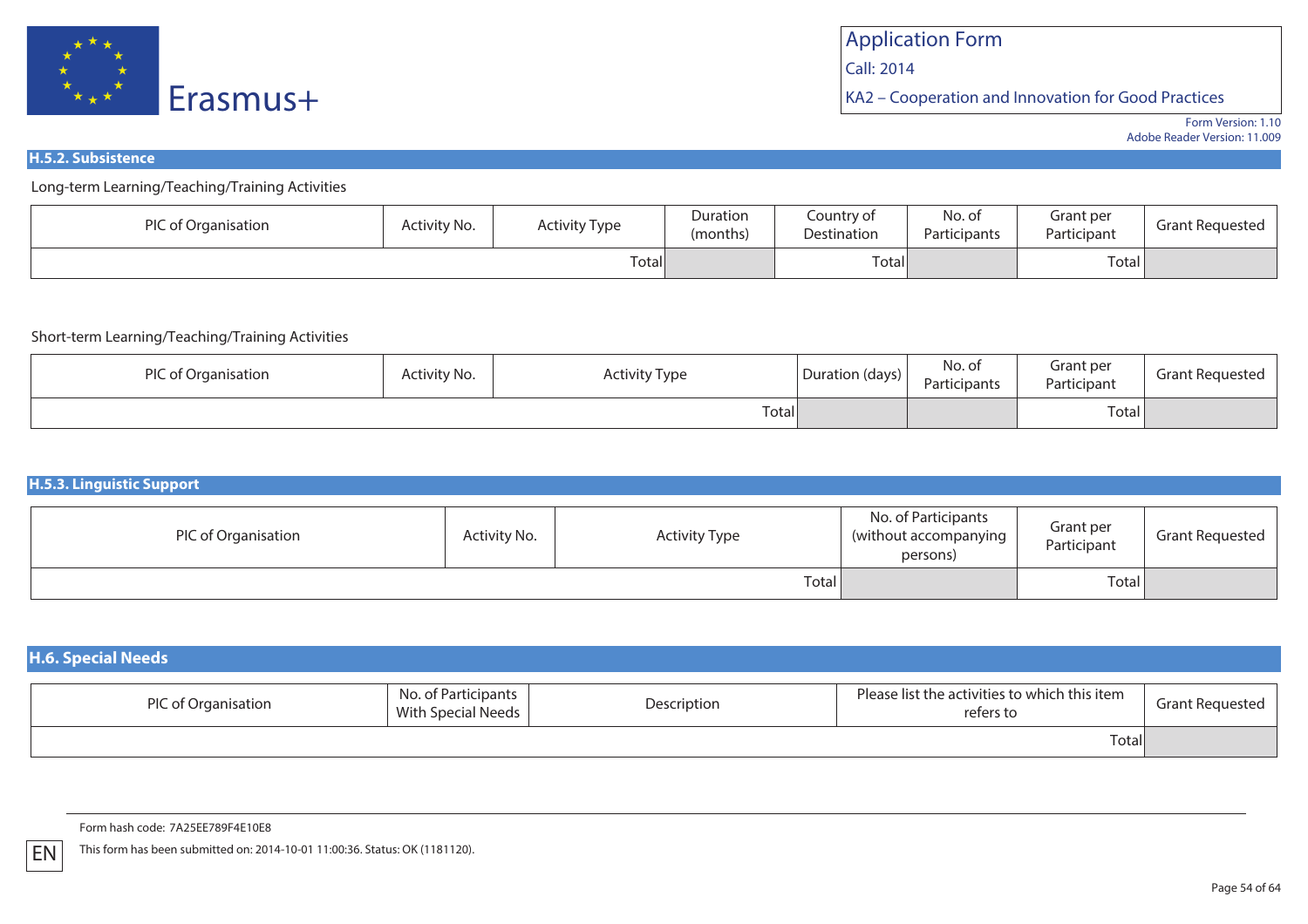

KA2 – Cooperation and Innovation for Good Practices

| <b>H.7. Exceptional Costs</b>                  |                                           |                                                         |                 |
|------------------------------------------------|-------------------------------------------|---------------------------------------------------------|-----------------|
| PIC of Organisation                            | Description of Cost Item                  | Please list the activities to which this item refers to | Grant Requested |
| 945175276: Evropská rozvojová agentura, s.r.o. | Type setting of the Guide for job seekers | $\overline{O2}$ -A3 and O3-A3                           | 400.00          |
| 945175276: Evropská rozvojová agentura, s.r.o. | Creation of the web platform              | $IO4-A1$                                                | 1000.00         |
|                                                |                                           | Totall                                                  | 1400.00         |

### NOTA BENE: AS DETAILED IN THE PROGRAMME GUIDE, THE GRANT SUPPORT FOR EXCEPTIONAL COSTS WILL BE LIMITED TO A MAXIMUM AMOUNT OF 50.000 € PER PROJECT.

Please provide any further comments you may have concerning the above entered budget.

Form hash code: 7A25EE789F4E10E8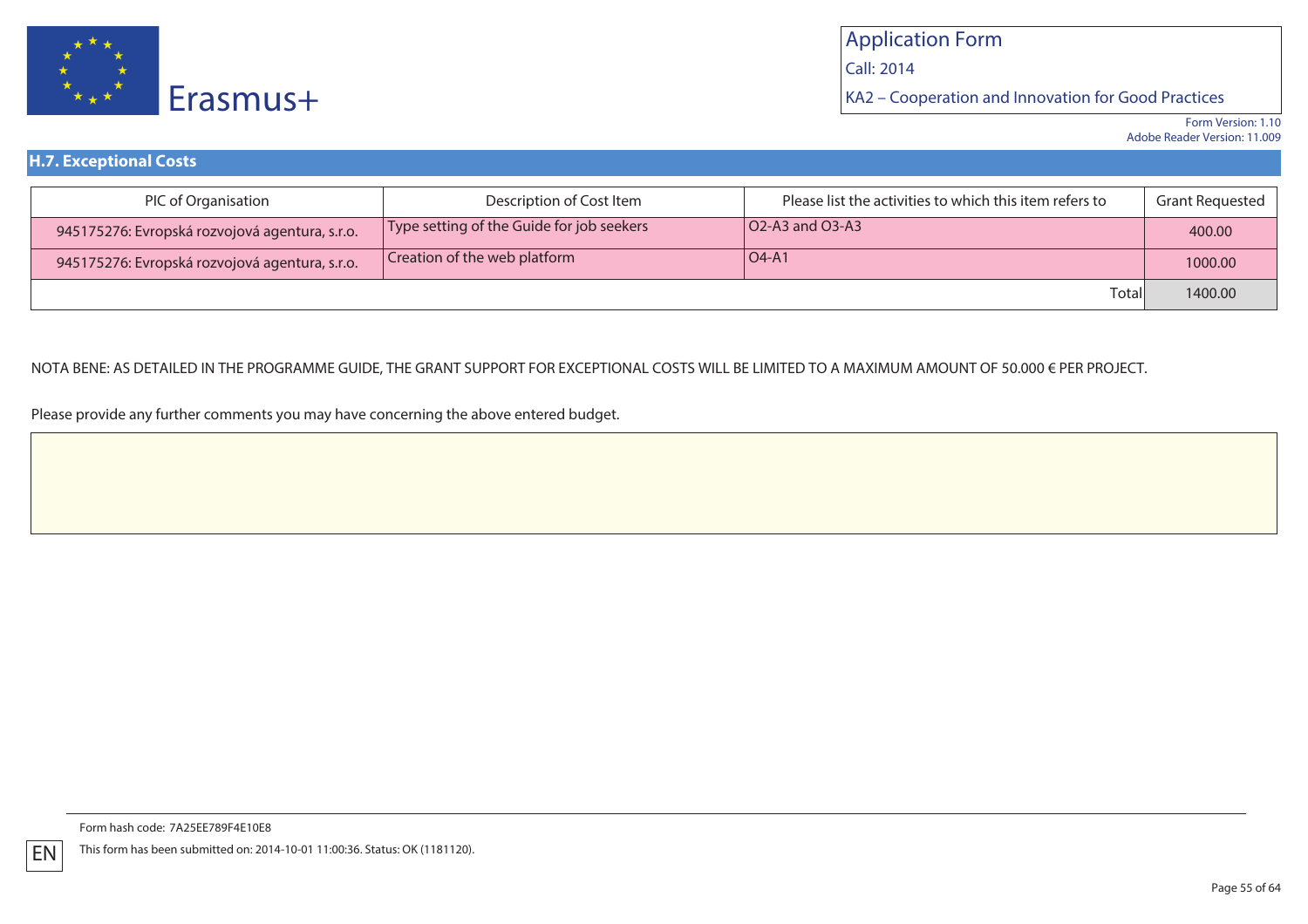

KA2 – Cooperation and Innovation for Good Practices

Form Version: 1.10 Adobe Reader Version: 11.009

### **I. Project summary**

Please provide a short summary of your project. Please recall that this section [or part of it] may be used by the European Commission, Executive Agency or National Agencies in their publications. It will also feed the Erasmus+ dissemination platform.

Be concise and clear and mention at least the following elements: context/background of project; objectives of your project; number and profile of participants; description of activities; methodology to be used in carrying out the project; a short description of the results and impact envisaged and finally the potential longer term benefits.

In view of further publication on the Erasmus+ dissemination platform, please be also aware that a comprehensive public summary of project results will be requested at report stage(s). Final payment provisions in contract will be linked to the availability of such summary.

The unemployment of young people in Europe has reached alarming rates and fight against it has become one of the most important priorities not only for national government but also for the politicians on the EU level. It is only necessary as the labour markets in the EU countries become more and more connected. However, not only the strategies and tools used for tackling the unemployment have to be accessed from the European point of view, but also the young people and recently graduates have to look at their situation with a wide perspective.

The aim of the proposed project is to raise awareness about the European programmes and tools that can help the young people to find job and to integrate to the labour market.

During the project, the partners from Czech Republic, Poland, Bulgaria, Italy and Spain will create educational programme that will cover the following topics:

• Available funding programmes (Erasmus+, Erasmus for Young Entrepreneurs, European Voluntary Service and others): how to use the funding effectively?

• European tools for recognition of skills and qualification (ECTS, ECVET, EuroPass, European Qualifications Framework and others): how can these be effectively used?

• Open Educational Resources (the ones created through past EU funded projects and accessible through the EST database, but not exclusively): where can they be found and used?

• The work mobility in the EU (the EURES network, the rights connected to European citizenship and other aspects): how can the opportunities of the common labour market be used?

The target group of the project will be young people at risk of unemployment and young people with fewer opportunities. In the Czech Republic the group of young people taking actively part in the project will be from the Bruntal region – one of the regions with the highest unemployment rate in the Czech Republic. However, the outcomes of the project will be used nationwide and with the help of the partners of the project on the European level.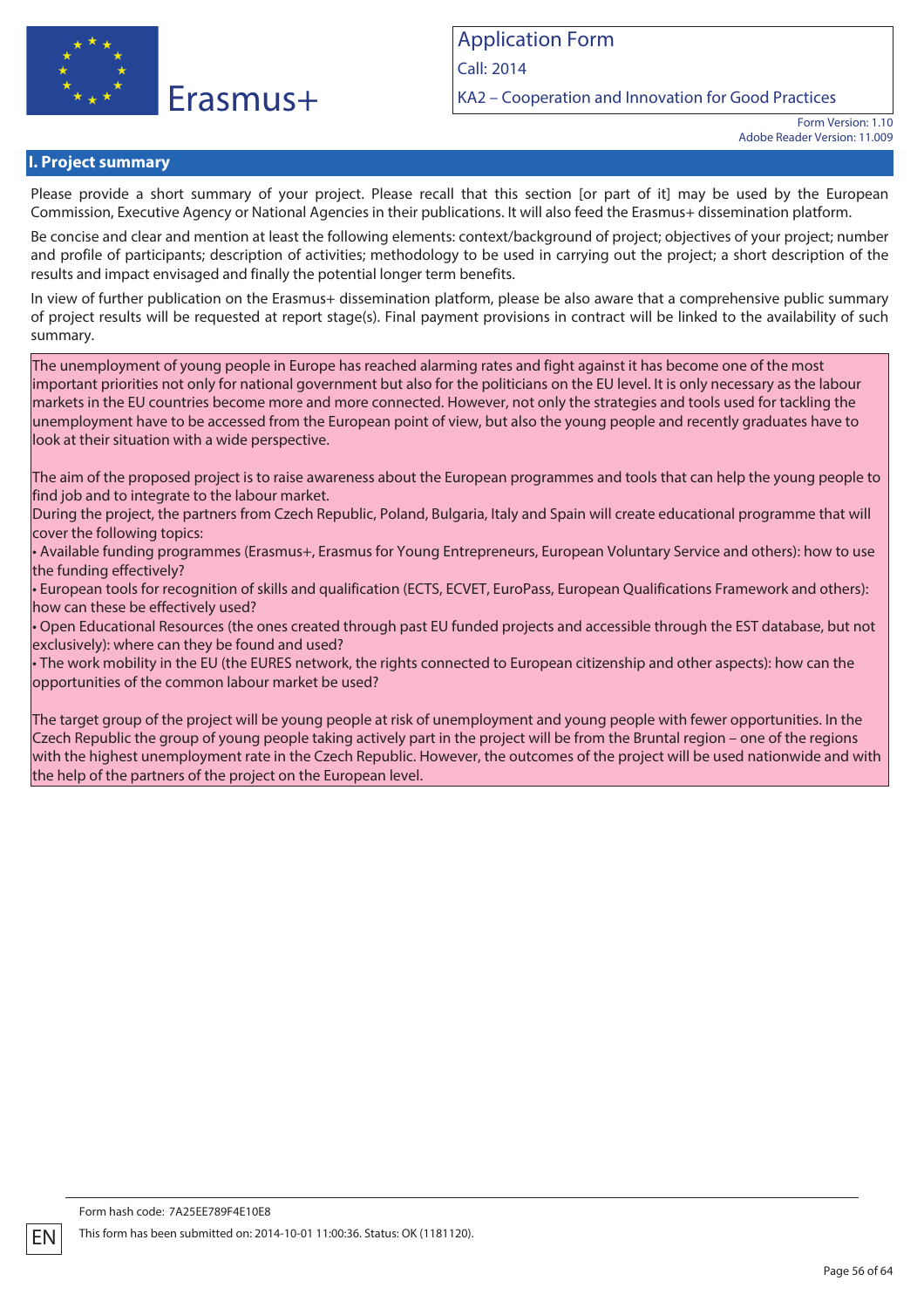

Call: 2014

KA2 – Cooperation and Innovation for Good Practices

Form Version: 1.10 Adobe Reader Version: 11.009

### **I.1. Summary of participating organisations**

| PIC of Organisation | Name of the Organisation                             | Country of the Organisation |
|---------------------|------------------------------------------------------|-----------------------------|
| 945175276           | Evropská rozvojová agentura, s.r.o.                  | Czech Republic              |
| 947414909           | Institut pro regionalni rozvoj, o. p. s.             | Czech Republic              |
| 946970746           | National Association of Municipal Clerks in Bulgaria | <b>Bulgaria</b>             |
| 939183683           | <b>CNIPA PUGLIA</b>                                  | Italy                       |
| 949816144           | <b>ONECO CONSULTING SL</b>                           | Spain                       |
| 949337061           | INSTYTUT DLA ZJEDNOCZONEJ EUROPY<br>Poland           |                             |
|                     | Total number of participating organisations<br>6     |                             |

EN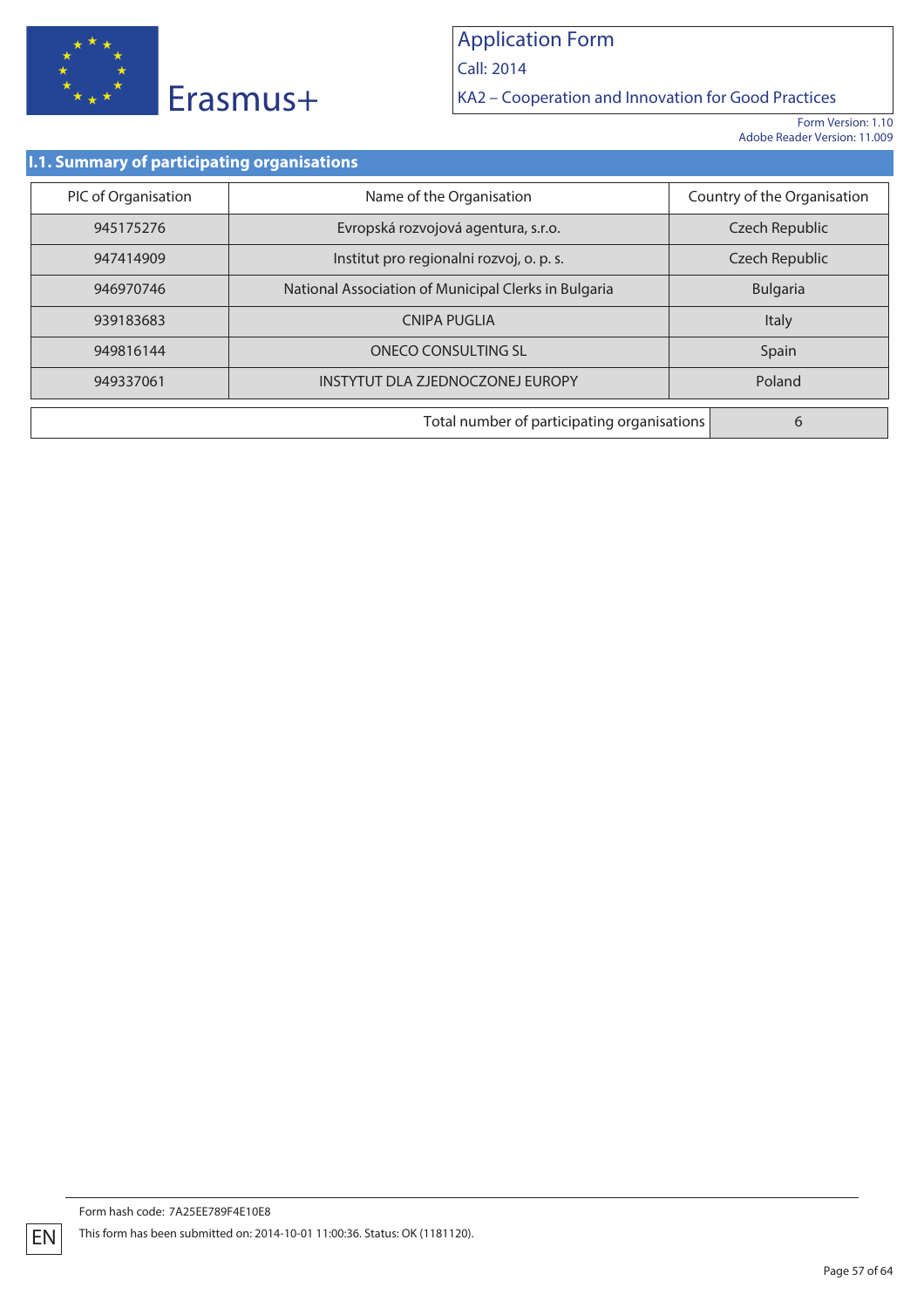

Call: 2014

KA2 – Cooperation and Innovation for Good Practices

Form Version: 1.10Adobe Reader Version: 11.009

### **I.2. Budget Summary**

| PIC of                  | Project<br>Management | Transnational<br>Project | Intellectual      | Multiplier | Learning/Teaching/Training Activities |             |                       | <b>Special Needs</b> | Exceptional |           |
|-------------------------|-----------------------|--------------------------|-------------------|------------|---------------------------------------|-------------|-----------------------|----------------------|-------------|-----------|
| Organisation            | and<br>Implementation | Meetings                 | Outputs<br>Events |            | Travel                                | Subsistence | Linguistic<br>Support |                      | Costs       | Total     |
| 945175276               | 9000.00               | 2875.00                  | 15070.00          | 3000.00    |                                       |             |                       |                      | 1400.00     | 31345.00  |
| 947414909               | 4500.00               | 1150.00                  | 7261.00           |            |                                       |             |                       |                      |             | 12911.00  |
| 946970746               | 4500.00               | 3450.00                  | 3922.00           |            |                                       |             |                       |                      |             | 11872.00  |
| 939183683               | 4500.00               | 1725.00                  | 11342.00          | 3000.00    |                                       |             |                       |                      |             | 20567.00  |
| 949816144               | 4500.00               | 5320.00                  | 7261.00           | 4000.00    |                                       |             |                       |                      |             | 21081.00  |
| 949337061               | 4500.00               | 4025.00                  | 3922.00           |            |                                       |             |                       |                      |             | 12447.00  |
| Total                   | 31500.00              | 18545.00                 | 48778.00          | 10000.00   |                                       |             |                       |                      | 1400.00     | 110223.00 |
| 2.1 Project Total Grant |                       |                          |                   |            |                                       |             |                       |                      |             |           |

#### **I.2.1. Project Total Grant**

| Grant<br>: Calculated | 10223.00  |
|-----------------------|-----------|
| Grant Requested       | 110223.00 |

NOTA BENE: AS DETAILED IN THE PROGRAMME GUIDE, THE TOTAL GRANT SUPPORT FOR STRATEGIC PARTNERSHIPS IS LIMITED TO 450.000 € PER PROJECT FOR THREE YEARS. THIS MAXIMUM AMOUNT WILL BE REDUCED PROPORTIONALLY FOR PROJECTS OF A DURATION SHORTER THAN THREE YEARS.

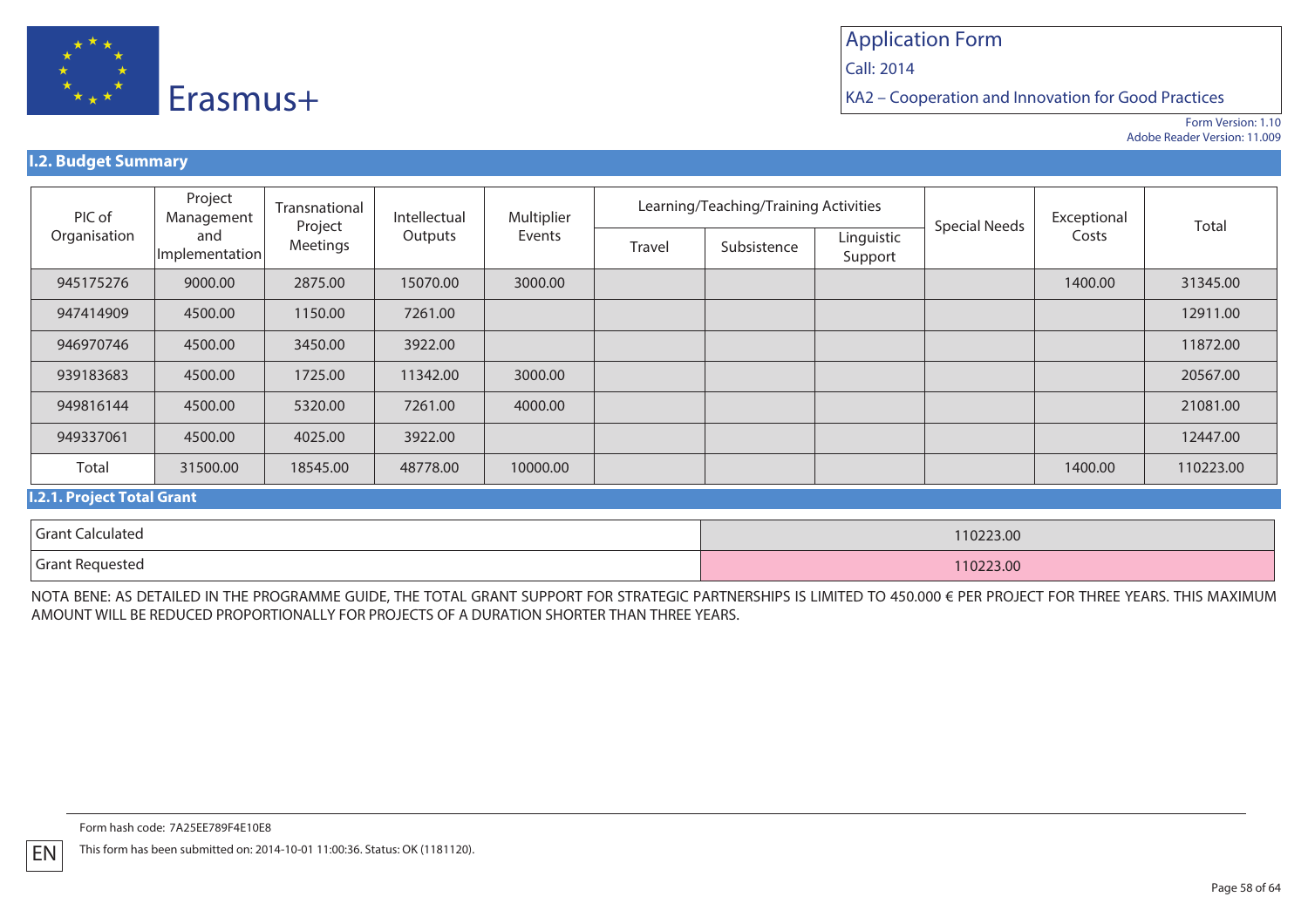

KA2 – Cooperation and Innovation for Good Practices

## **J. Checklist**

Before submitting your application form to the National Agency, please make sure that it fulfils the eligibility criteria listed in the Programme Guide and check that:

- $\Box$  you have used the official Key-Action 2 application form.
- all relevant fields in the application form have been completed.  $\Box$
- $\Box$  the application form is submitted to the National Agency of the country in which your organisation is established.
- $\Box$  the application form has been completed using one of the official languages of the Erasmus+ Programme Countries.
- $\Box$  vou have annexed all the relevant documents:
	- $\Box$  the Declaration of Honour signed by the legal representative mentioned in the application.
	- $\Box$  the mandates of each partner to the applicant signed by both parties.
	- $\Box$  the timeline for the project activities and outputs using the template provided.
- $\Box$  all participating organisations have uploaded the documents to give proof of their legal status in the participants' portal (for more details, see the section "Selection Criteria" in Part C of the Programme Guide).
- $\Box$  for grants exceeding 60 000 EUR, you have uploaded the documents to give proof of your financial capacity in the participants' portal (for more details, see the section "Selection Criteria" in Part C of the Programme Guide). Not applicable in the case of public bodies or international organisations.
- $\Box$  you are complying with the deadline published in the Programme Guide.
- $\Box$  for projects submitted in the field of school education, vocational education and training, higher education or adult education:
	- $\Box$  if the duration is 24 months: the start date is 1 September 2014 and the end date 31 August 2016.
	- $\Box$  if the duration is 36 months: the start date is 1 September 2014 and the end date 31 August 2017.
- $\Box$  for projects submitted in the field of youth for the deadline of 30 April 2014:
	- $\Box$  the start date is between 1 September 2014 and 28 February 2015.
	- $\Box$  the duration is between 6 and 24 months (the latest possible end date for a project of 24 months is thus 27 February 2017).
- $\Box$  you have saved or printed the copy of the completed form for yourself.

Form hash code: 7A25EE789F4E10E8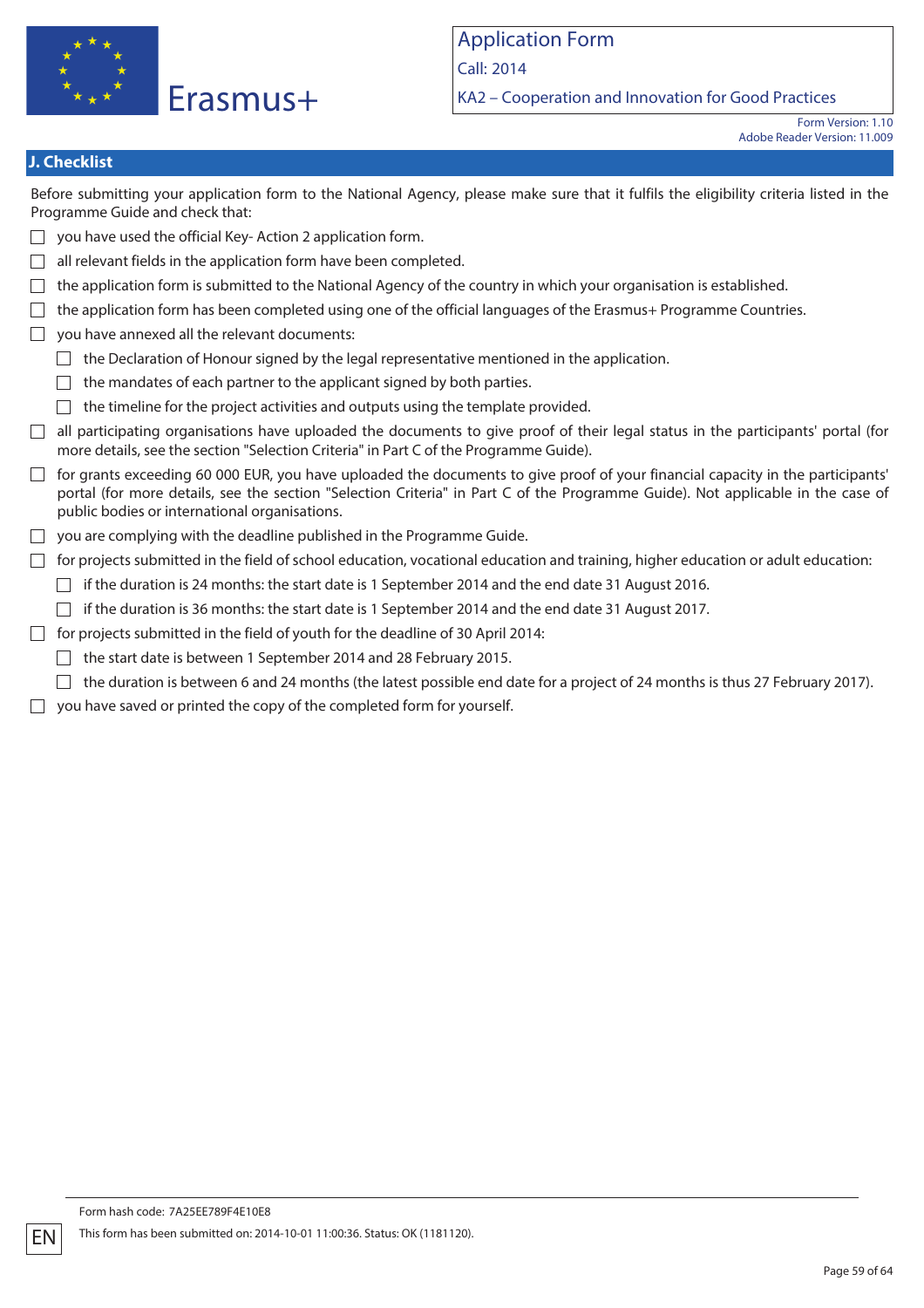

KA2 – Cooperation and Innovation for Good Practices

### **K. Data Protection Notice**

### **PROTECTION OF PERSONAL DATA**

The application form will be processed by computer. All personal data (such as names, addresses, CVs, etc.) will be processed in pursuant to Regulation (EC) No 45/2001 on the protection of individuals with regard to the processing of personal data by the Community institutions and bodies and on the free movement of such data. Any personal data requested will only be used for the intended purpose, i.e.:

- In the case of grant application forms: the evaluation of your application in accordance with the specifications of the call for proposals,

- In the case of application for accreditation forms: the evaluation of your application in accordance with the specifications of the call for proposals,

- In the case of report forms: statistical and financial (if applicable) follow-up of the projects.

For the exact description of the collected personal data, the purpose of the collection and the description of the processing, please refer to the Specific Privacy Statement accompanying this form.

You are entitled to obtain access to your personal data on request and to rectify any such data that is inaccurate or incomplete. If you have any queries concerning the processing of your personal data, you may address them to your National Agency. You have the right of recourse at any time to your national supervising body for data protection or the European Data Protection Supervisor for matters relating to the processing of your personal data.

You are informed that for the purposes of safeguarding the financial interest of the Communities, your personal data may be transferred to internal audit services, to the European Court of Auditors, to the Financial Irregularities Panel and/or to the European Anti-Fraud Office (OLAF).

http://www.edps.europa.eu/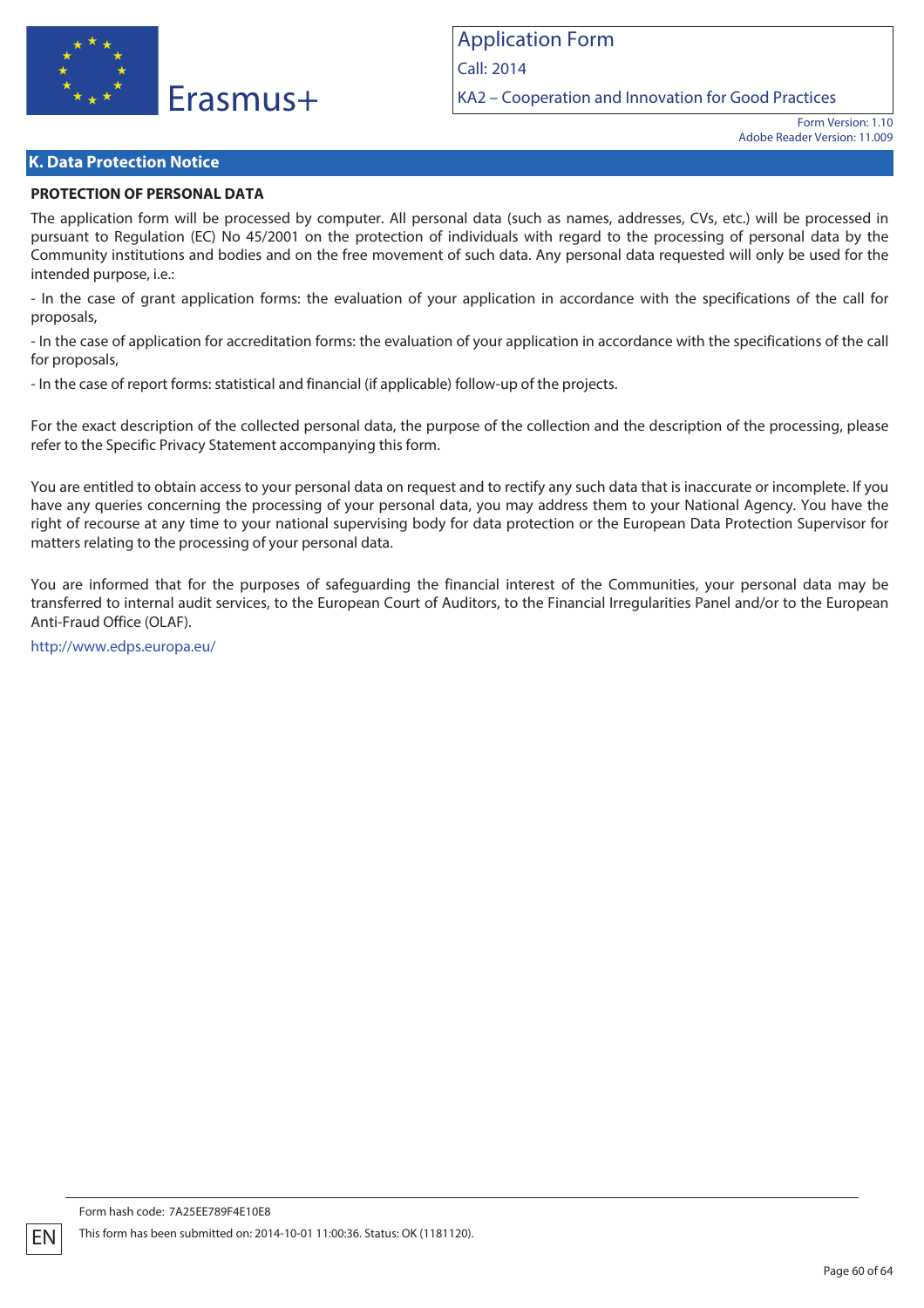

KA2 – Cooperation and Innovation for Good Practices

## **L. Declaration of Honour**

To be signed by the person legally authorised to enter into legally binding commitments on behalf of the applicant organisation.

I, the undersigned, certify that the information contained in this application form is correct to the best of my knowledge. I put forward a request of an Erasmus+ grant as set out in section BUDGET of this application form.

Declare that:

- All information contained in this application, is correct to the best of my knowledge.

- In the case of projects in the field of youth, the participants involved in the activities fall in the age limits defined by the Programme.

- The organisation I represent has the adequate legal capacity to participate in the call for proposals.

### EITHER

The organisation I represent has financial and operational capacity to complete the proposed action or work programme OR

The organisation I represent is considered to be a "public body" in the terms defined within the Call and can provide proof, if requested of this status, namely:

It provides learning opportunities and

- Either (a) at least 50% of its annual revenues over the last two years have been received from public sources;

- Or (b) it is controlled by public bodies or their representatives

I am authorised by my organisation to sign Community grant agreements on its behalf.

### Certify that (in case the grant requested exceeds 60.000€):

The organisation I represent:

- is not bankrupt, being wound up, or having its affairs administered by the courts, has not entered into an arrangement with creditors, has not suspended business activities, is not the subject of proceedings concerning those matters, nor is it in any analogous situation arising from a similar procedure provided for in national legislation or regulations;

- has not been convicted of an offence concerning its professional conduct by a judgment which has the force of 'res judicata';

- has not been guilty of grave professional misconduct proven by any means which the National Agency can justify;

- has fulfilled its obligations relating to the payment of social security contributions or the payment of taxes in accordance with the legal provisions of the country in which it is established or those of the country where the grant agreement is to be performed;

- has not been the subject of a judgment which has the force of 'res judicata' for fraud, corruption, involvement in a criminal organisation or any other illegal activity detrimental to the Communities' financial interests;

- it is not currently subject to an administrative penalty referred to in Article 109(1) of the Financial regulations (Council Regulation 966/2012).

### Acknowledge that:

The organisation I represent will not be awarded a grant if it finds itself, at the time of the grant award procedure, in contradiction with any of the statements certified above, or in the following situations:

- subject to a conflict of interest (for family, personal or political reason or through national, economic or any other interest shared with an organisation or an individual directly or indirectly involved in the grant award procedure);

- guilty of misrepresentation in supplying the information required by the National Agency as a condition of participation in the grant award procedure or has failed to supply this information.

In the event of this application being approved, the National Agency has the right to publish the name and address of this organisation, the subject of the grant and the amount awarded and the rate of funding.

Commit: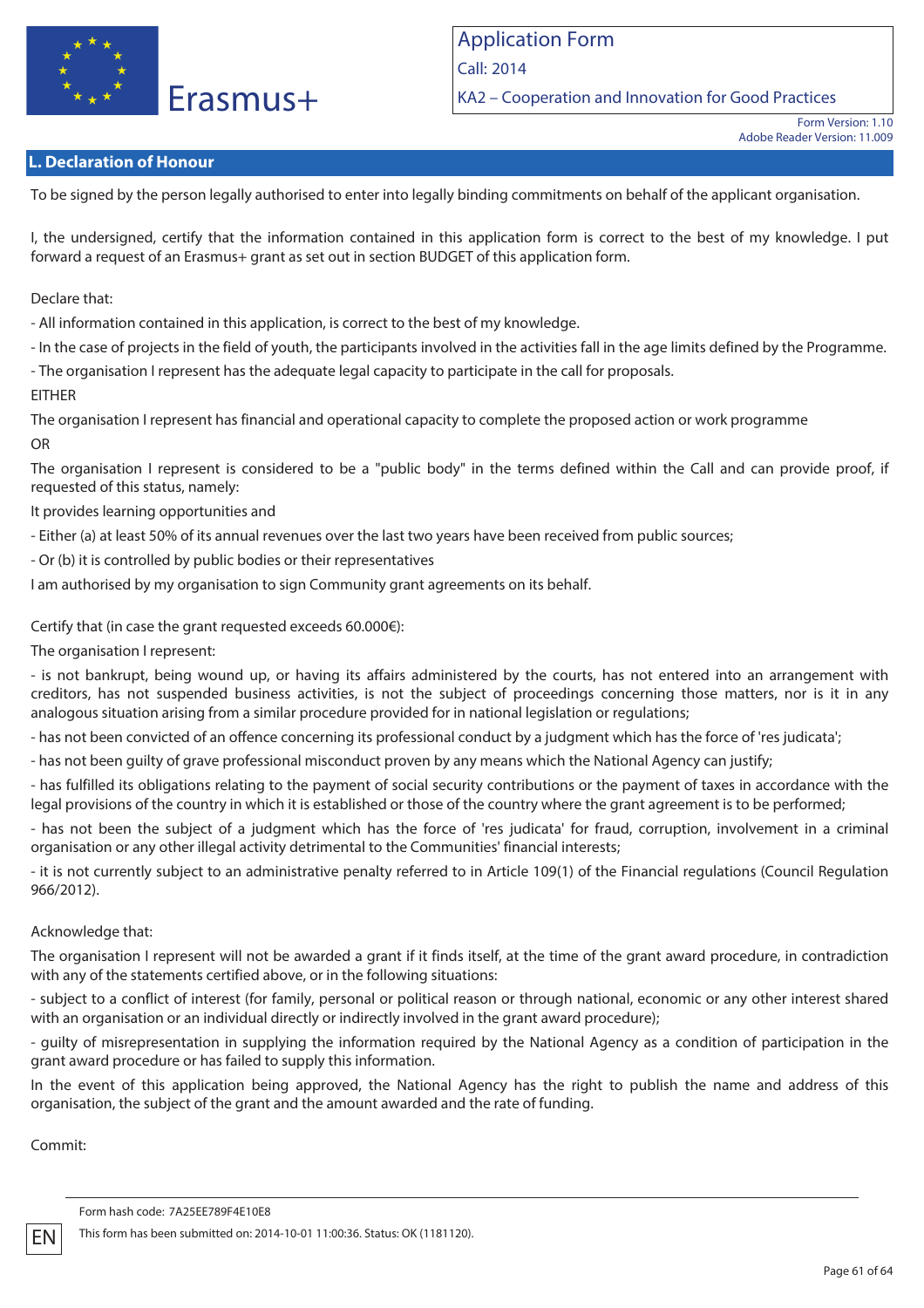

KA2 – Cooperation and Innovation for Good Practices

- my organisation and the other partner organisations herein, to take part upon request in dissemination and exploitation activities conducted by National Agencies, the Executive Agency and/or the European Commission, where the participation of individual participants may also be required.

I acknowledge that administrative and financial penalties may be imposed on the organisation I represent if it is guilty of misrepresentation or is found to have seriously failed to meet its contractual obligations under a previous contract or grant award procedure.

Place: Date (dd-mm-yyyy): Name of the applicant organisation: Name of legal representative: Signature: National ID number of the signing person (if requested by the National Agency): Stamp of the applicant organisation (if applicable):

Form hash code: 7A25EE789F4E10E8 This form has been submitted on: 2014-10-01 11:00:36. Status: OK (1181120).

Form Version: 1.10 Adobe Reader Version: 11.009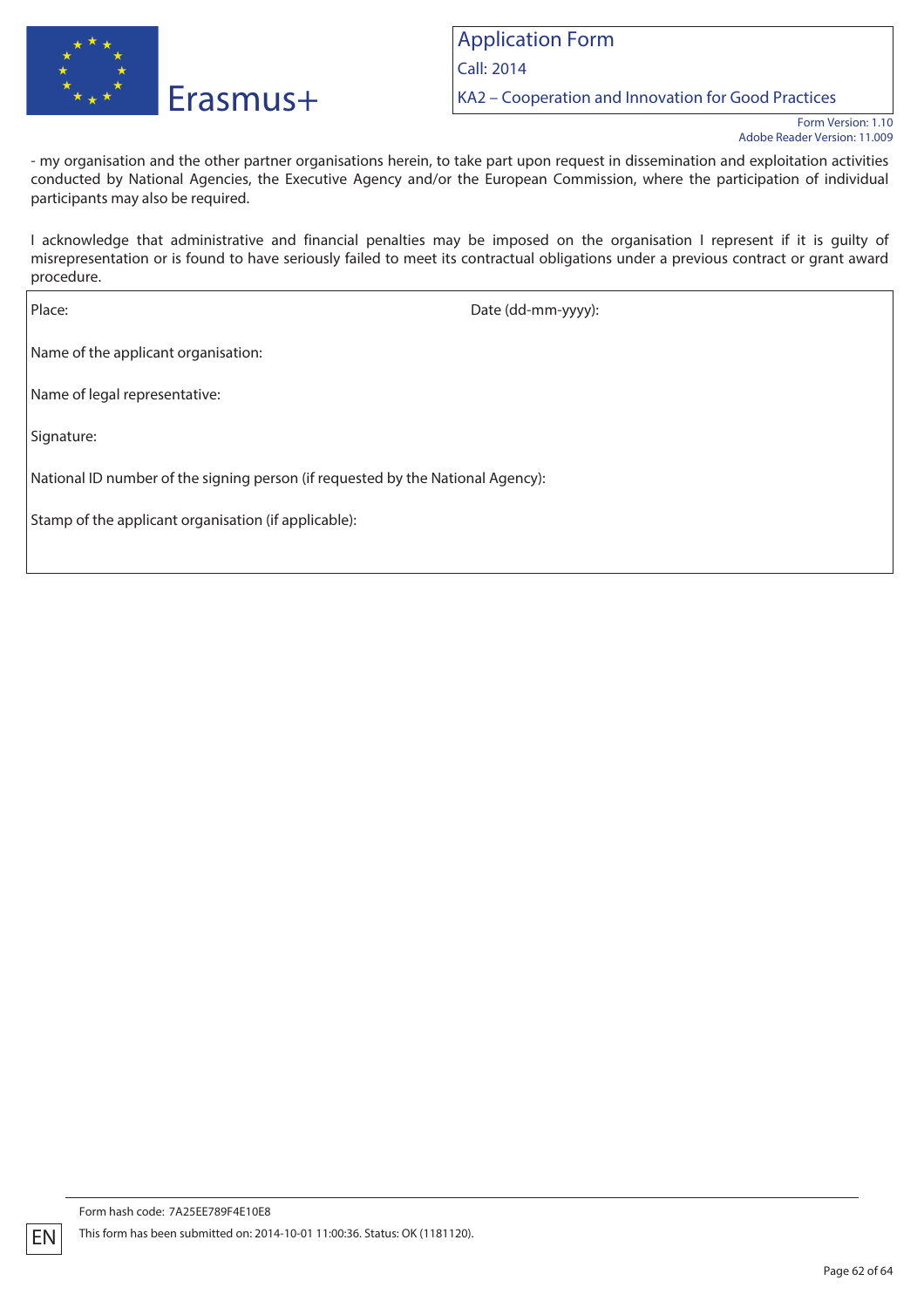

Call: 2014

KA2 – Cooperation and Innovation for Good Practices

## **M. Annexes**

Please note that all documents mentioned in section "Checklist" need to be attached here before you submit your application online.

| File Name               | File Size (kB) |
|-------------------------|----------------|
| mandáty.pdf             | 4180           |
| DeclarationOfHonour.pdf | 313            |
| timetable.xlsx          | 26             |
|                         |                |
|                         |                |
| Total Size              | 4519           |